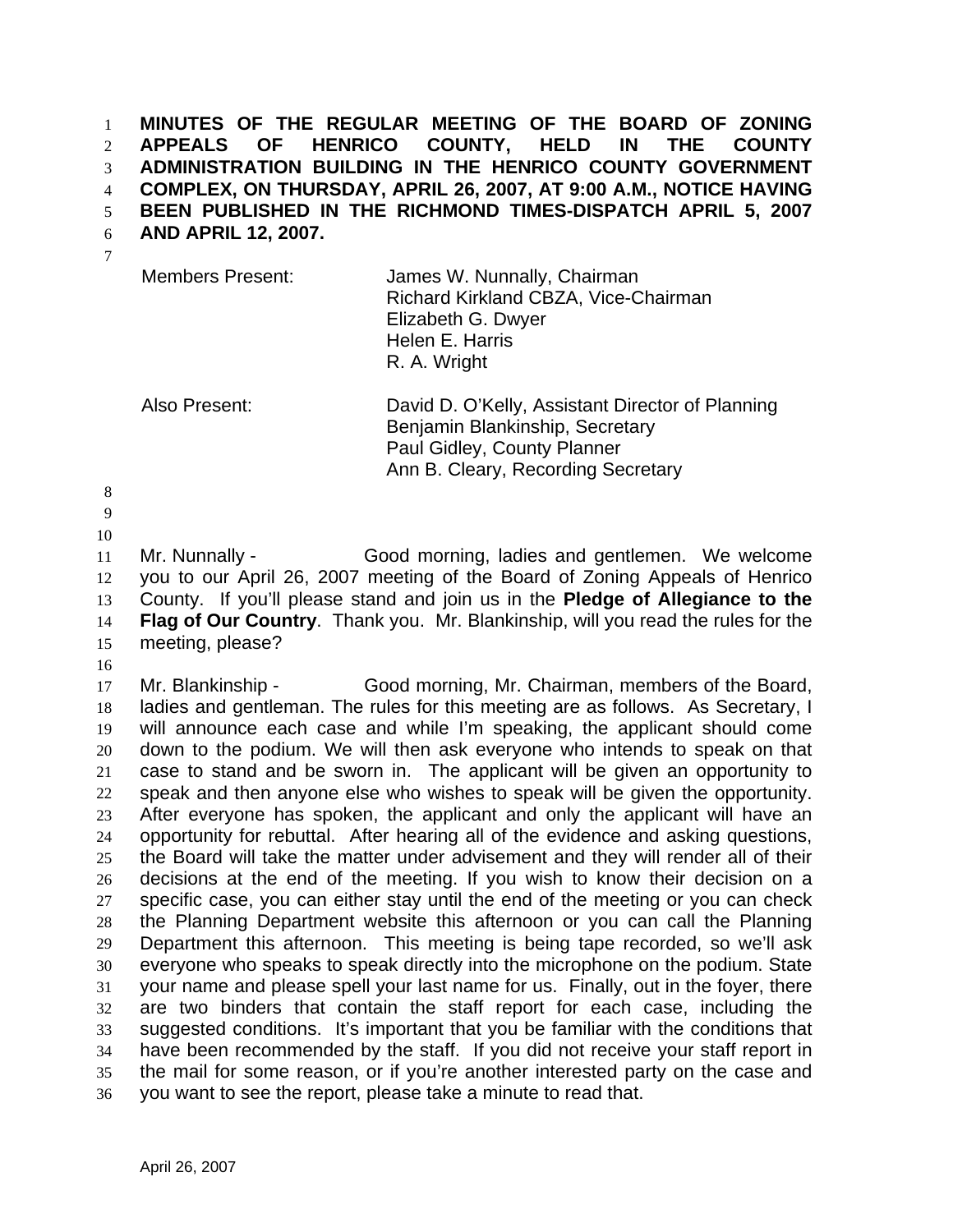37 38 39 40 41 42 43 44 45 46 47 48 49 50 51 52 53 54 55 56 57 58 59 60 61 62 63 64 65 66 67 68 69 70 71 72 73 74 75 76 77 78 79 80 81 82 Mr. Chairman, we do not have any requests for deferral or withdrawal this month. Mr. Nunnally - Thank you, sir. Will you please call the first case? **A-007-07 FERNANDO E. TEMPLE, SR.** requests a variance from Section 24-9 to build a one-family dwelling at 8258 Buffin Road (Parcel 817- 685-6624), zoned A-1, Agricultural District **(Varina)**. The public street frontage requirement is not met. The applicant has 0 feet public street frontage where the Code requires 50 feet public street frontage. The applicant requests a variance of 50 feet public street frontage. Mr. Nunnally - Anyone else here interested in this case? If so, please stand and be sworn in. Mr. Blankinship - The Raise your right hand please. Do you swear the testimony you're about to give is the truth and nothing but the truth so help you God? Mr. Temple - I do. Mr. Nunnally - Please state your name for the record, sir, and tell us what you're requesting. Mr. Temple - My name is Fernando E. Temple, Sr. of 8258 Buffin Road. We're requesting a variance for a 50-foot road frontage to build a home on the rear of my property. If we look at the site map, you'll see 8258 as having a narrow leg. The property is shaped like an "L." My present home is built on the narrowest part of the property and I don't have access with road frontage to get to the rear of the property, which is really the better portion of the property. We had applied for and received a variance in 1990 to do the same project, but this variance expired one year after that. If you look at the property next to it, 8246, which is my neighbor's property, and 8240, another neighbor's property, we have deeded right-of-way from 8240 to use their driveway. We have a joint road maintenance agreement for that driveway, and then an easement across 8246 that puts us on the property at 8258. Mr. Nunnally - Did you apply for this variance in 1990, sir? Mr. Temple - I did, yes. Mr. Nunnally - Can you tell me why it wasn't acted upon? Mr. Temple - Everything didn't fall in place and we only had a year to work it out. It just didn't happen at the time.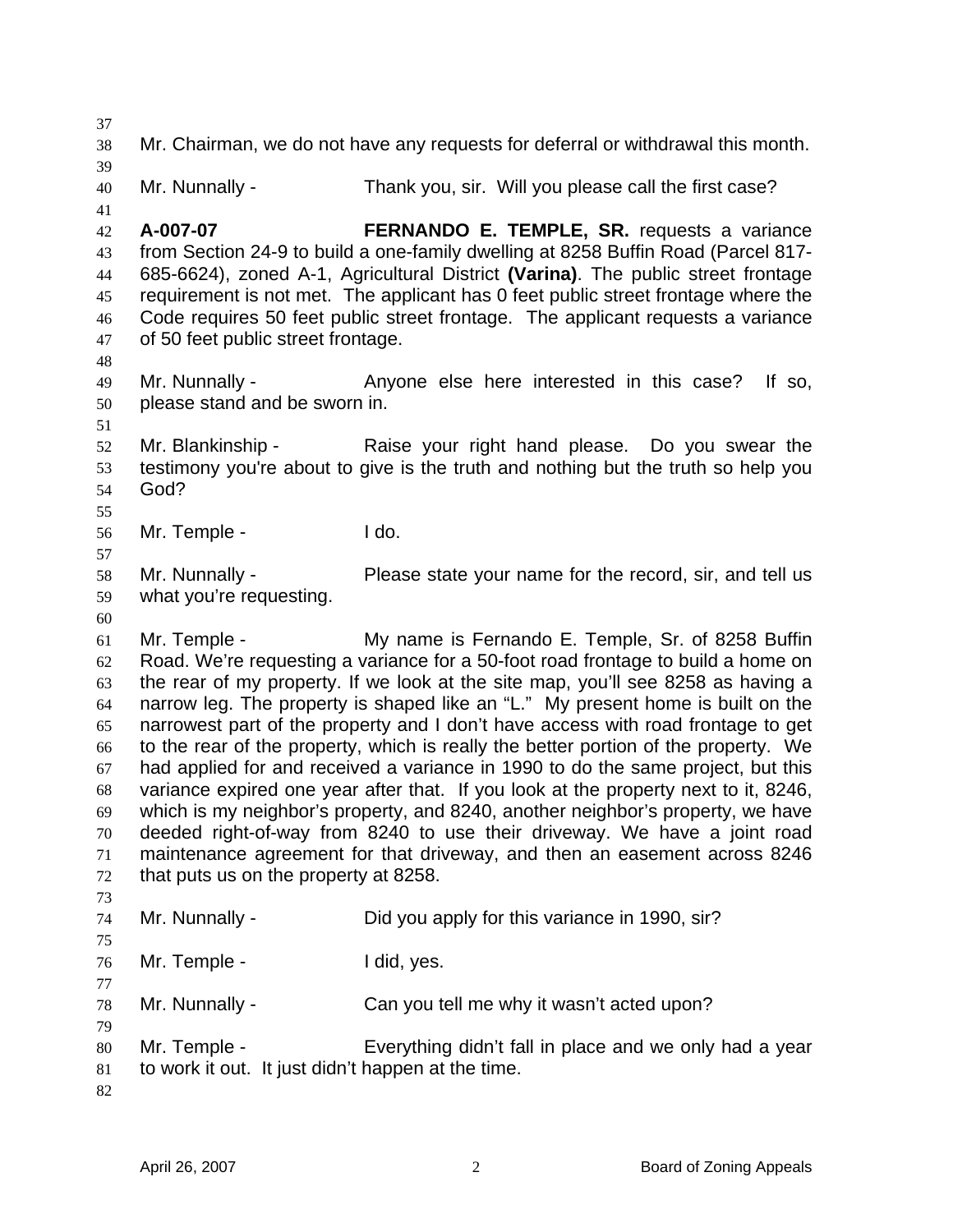Mr. Nunnally - The house that you're going to build now, is it going to be for you or are you going to sell it to someone else? 83 84 85 86 87 88 89 90 91 92 93 94 95 96 97 98 99 100 101 102 103 104 105 106 107 108 109 110 111 112 113 114 115 116 117 118 119 120 121 122 123 124 125 126 127 128 Mr. Temple - My wife and I are going to live in it. Mr. Nunnally - Where do you live now? Mr. Temple - I live in the house at 8258 in the front. Ms. Dwyer - At this point, it's one parcel, is that correct? Mr. Temple - This is all one parcel of 4.3 acres. The intention is to divide it at the line at the back of 8258, leaving 1.6 acres or something with the original house now, and then building on a parcel of 2.8 acres that'll be behind that. Ms. Dwyer - So, there's a house on this one parcel at this time, which you've had the benefit and enjoyment of. Mr. Temple - That we live in now, yes. That we live in now. Ms. Harris - The Are there any other homes in the neighborhood built behind the site such as yours? Mr. Temple - Yes there are. If we look at—I believe the aerial view may show a little better. If you look at the aerial photo, you'll see at 8240, if you go to the back of that property, you'll see a home there. Then at 8296, there's a home there and my home will be between that. Are we on the same page? Ms. Harris - I don't see 8296. Mr. Temple - Go down a little further down Buffin Road. You'll see a narrow driveway there that's 8296. Did you get it? Mr. Blankinship - That's it right there. Mr. Temple - Ckay, right. So, we have two homes already built back on like parcels. You can really see the width of my property at 8258, how narrow it is there. That doesn't give me access to the better portion of the property behind me that we wish to build upon. Ms. Dwyer - The You're going to have to cross two other parcels to get to this. Mr. Temple - The Yes. We already have deeded easements and access to put us there that we put in place as requested in 1990 when the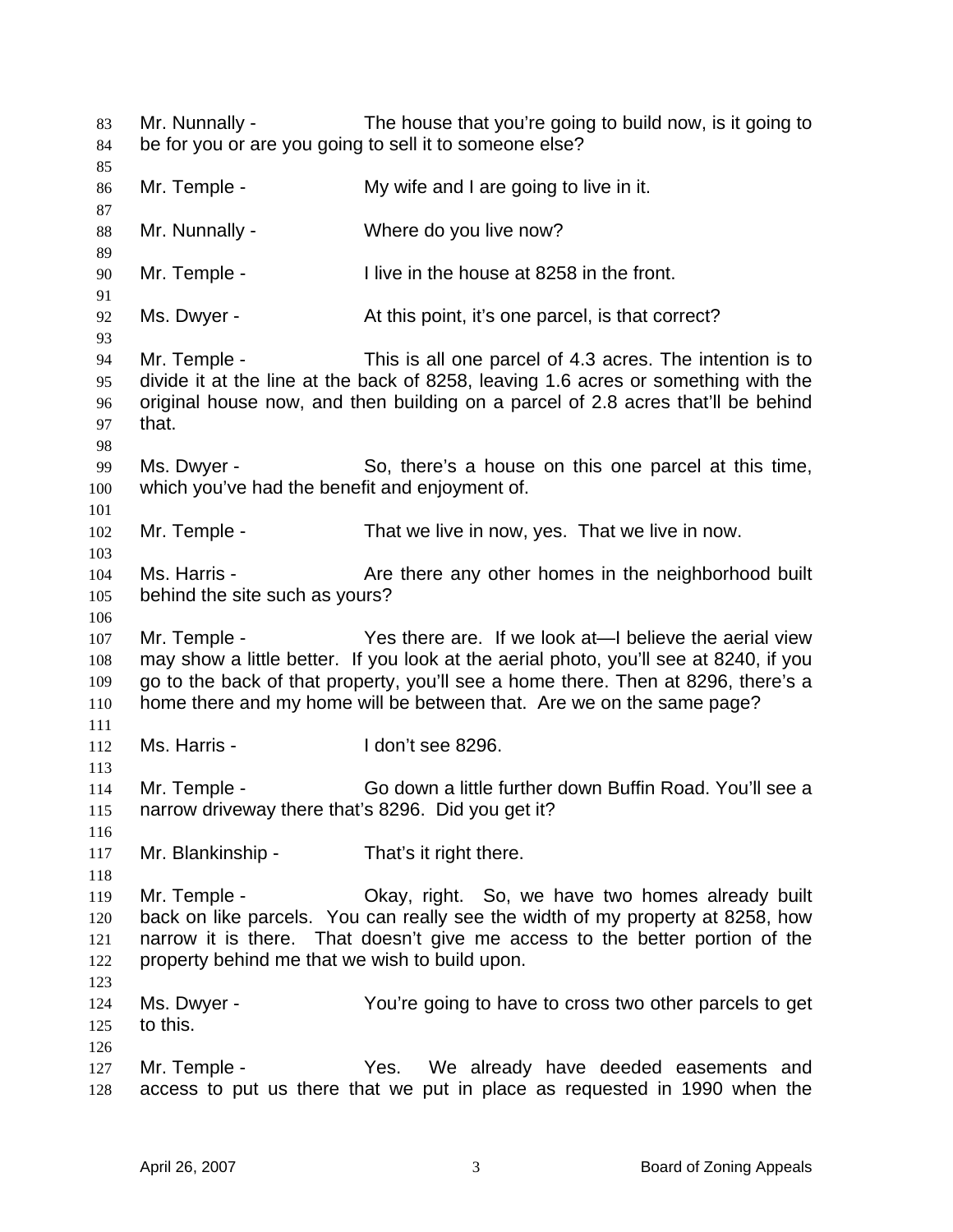variance was approved then. I've also spoken with the property owners to address whatever concerns they may have, and they didn't have any so they're still in place. We have those deeds of right-of-way with us, if you'd like to see them. 129 130 131 132 133 134 135 136 137 138 139 140 141 142 143 144 145 146 147 148 149 150 151 152 153 154 155 156 157 158 159 160 161 162 163 164 165 166 167 168 169 170 171 172 173 174 Mr. Kirkland - Mr. Temple? Mr. Temple - Yes sir. Mr. Kirkland - Ch 8240, which adjoins this property, did you say there are two structures, two homes on that property already? Mr. Temple - No. There's one home on 8240 and then if you go down in 8296, you'll see one at the back of that property. The question was whether or not there were other properties in the area where I had planned to build. That's the way I understood it rather. Mr. Kirkland - The How does that residence have access to a public road? Mr. Temple - Which one are we referring to now? Mr. Kirkland - The one that you said is to the rear there. Mr. Temple - **At 8240?** Mr. Kirkland - Yes. Mr. Temple - All right. If you're looking at the aerial view, you'll see a dotted line. That's his driveway as it exists now. What we have is a joint road maintenance agreement and easement with him to use his driveway down to the dotted line and to cross over 8246. That puts me on 8258. Mr. Kirkland - So, he built his house way back from the road. Mr. Temple - The Yes. Originally, yes. Mr. Kirkland - What have you used this lot for in the past, the one that you want to construct this house on? What have you used it for? Mr. Temple - I've simply cut wood off it for the fireplace. I haven't had any use for it. I haven't used it other than to cut wood from the property because we weren't able to build at the time. When my wife and I decided to build on this property, we got the previous variance approved. That was in 1990. Mr. Kirkland - It's wooded, completely wooded right now?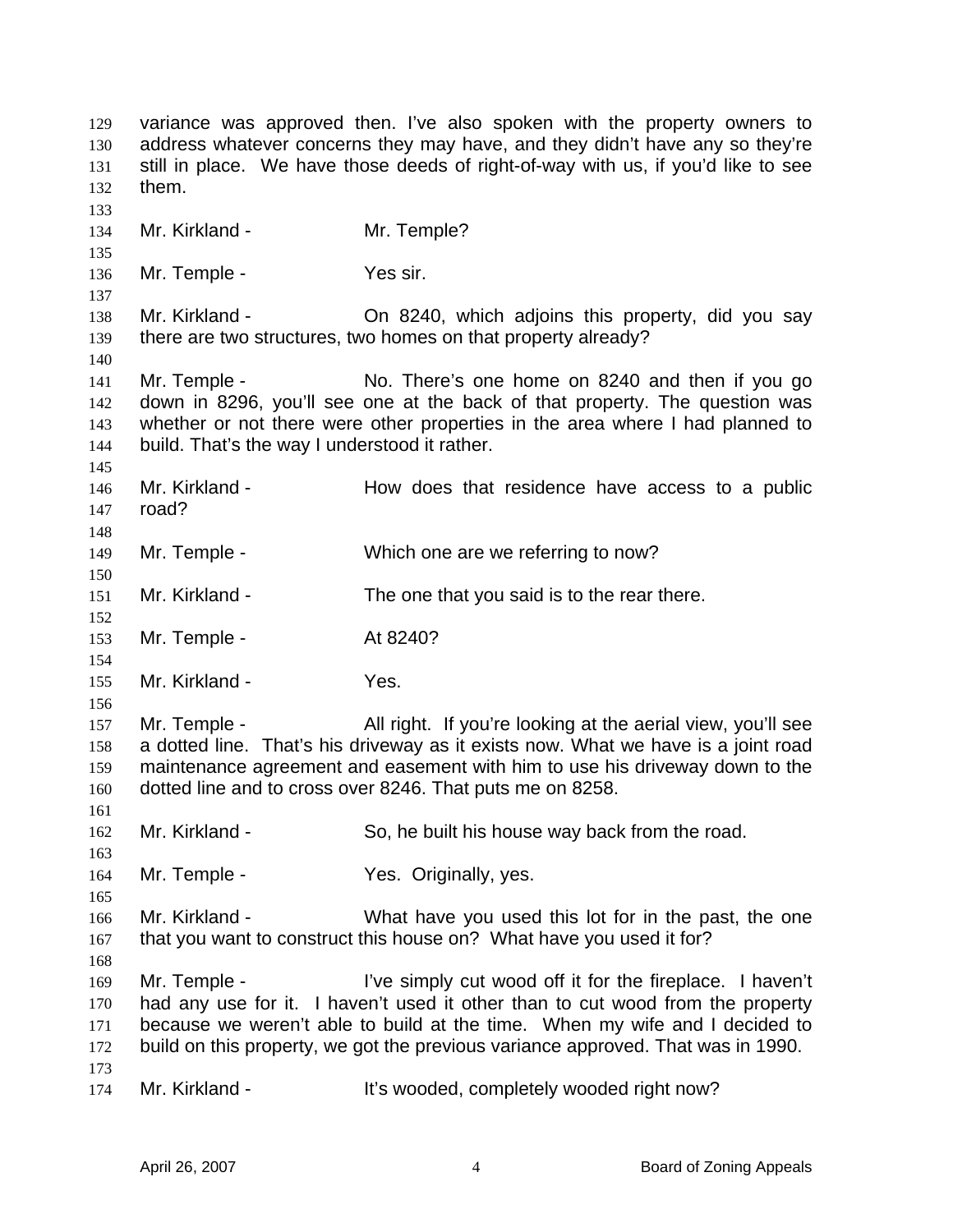175 176 177 178 179 180 181 182 183 184 185 186 187 188 189 190 191 192 193 194 195 196 197 198 199 200 201 202 203 204 205 206 207 208 209 210 211 212 213 214 215 216 217 218 219 Mr. Temple - The Yes, pretty much so. Mostly wooded now, yes. Ms. Dwyer - This is not actually a separate lot at this time. Mr. Temple - No, that's right. Ms. Dwyer - Ckay. Just one parcel that's what we used to call a flag lot. Mr. Temple - Total acreage is 4.3 acres and we plan to cut the first part off where you see the dotted line and make that 1.6 acres, then build on the 2.6-acre lot behind that. Ms. Harris - The Mr. Temple, if we deny this variance, do you consider this unreasonable restriction of a use of your property? Mr. Temple - Yes ma'am, I would. Right now, as you can see, the narrowest portion of the property is where the home is built. It's really hard for me to even get back behind there. I have limited use of the property because of it being so narrow and the home being built there. When I bought this home, it was already built there. I didn't have it built there. The only way I can use the property behind us is if you would approved the variance. Mr. Kirkland - When did you purchase this property? Mr. Temple - The Music Contract Hotel is a large Mr. Temple -Mr. Kirkland - The You have lived there ever since? Mr. Temple - The Yes. Ms. Dwyer - The staff report states that there's been a promise, I guess, that this will be a nice house or will improve the value of— Mr. Temple - Oh, yes. We plan to build a nice home. My wife may call it her dream home. We plan to build a home there. We'll certainly maintain the value of the rest of the property in the area. There's also a subdivision coming in behind us back on Meadowline Court. The home will be of equal or greater value. Ms. Dwyer - I think the staff report also said there had been no specifics about what house you would build, how big it would be, what the materials would be, anything like that.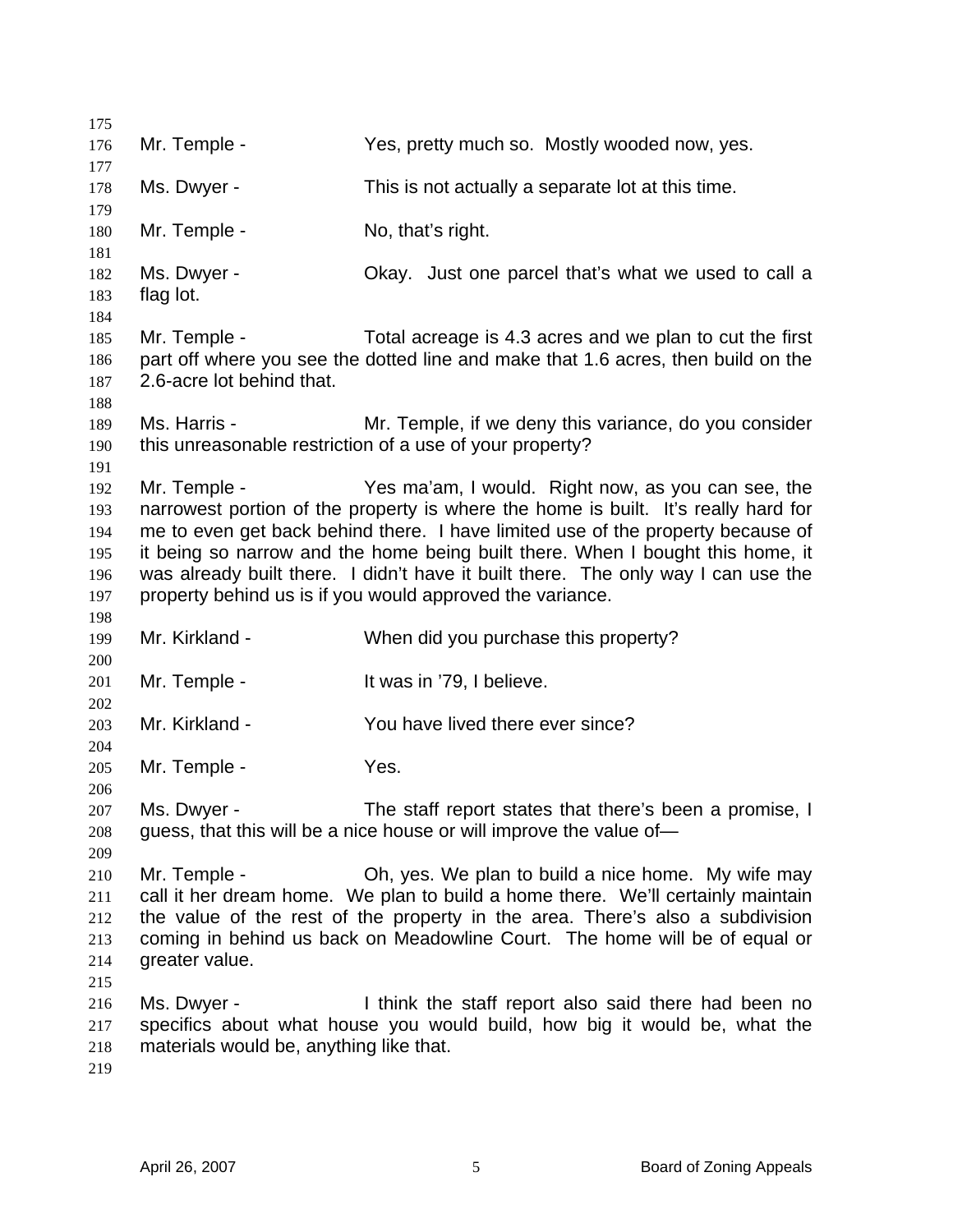Mr. Temple - I have my colleague in this project with me, Mr. Joel Gomes. He represents the builder. If you have any questions about the house, he'll be able to answer those questions. When it's finished, the house will be 4,000 square feet. 220 221 222 223 224 225 226 227 228 229 230 231 232 233 234 235 236 237 238 239 240 241 242 243 244 245 246 247 248 249 250 251 252 253 254 255 256 257 258 259 260 261 262 263 264 Ms. Dwyer - Four thousand. Mr. Kirkland - What are you going to do with the front house, Mr. Temple? Mr. Temple - We're sort of tossing it up right now. I have four children and twelve grandchildren and everyone wants to move in the house, but we haven't really decided whether we're going to hand it down to the family or whether we're going to sell it. Mr. Kirkland - Thank you. Mr. Nunnally - Any other questions? I ask again, is anyone in opposition to this request? Hear none, that completes the case. We will let you know later. Thank you for coming. Mr. Temple - All right. Thank you. **DECISION**  Ms. Harris - I move we approve this. If we deny the variance, he will have unreasonable restrictions on the use of his property. Ms. Dwyer - Can we have some discussion? Mr. Nunnally - We have a motion from Ms. Harris that we approve it. Do we have a second? Mr. Kirkland - The Tell seconded it for discussion. Mr. Nunnally - **Motion by Mr. Kirkland for discussion.** Ms. Dwyer - The State As painful as it is, I think that we don't have any choice under the law but to deny this case. In my view, this is a flag lot. The total 4.31 acres is a lot that he has reasonable use of because there is an existing house on it. The question is not whether he has reasonable use of that property, the question is can he divide it and create a lot that does not meet the standards. I think not, because the division would create a lot that doesn't meet the standards. If you look at the property as a whole, he has reasonable use of it. We have to look at it as a whole because, for one thing, it hasn't even been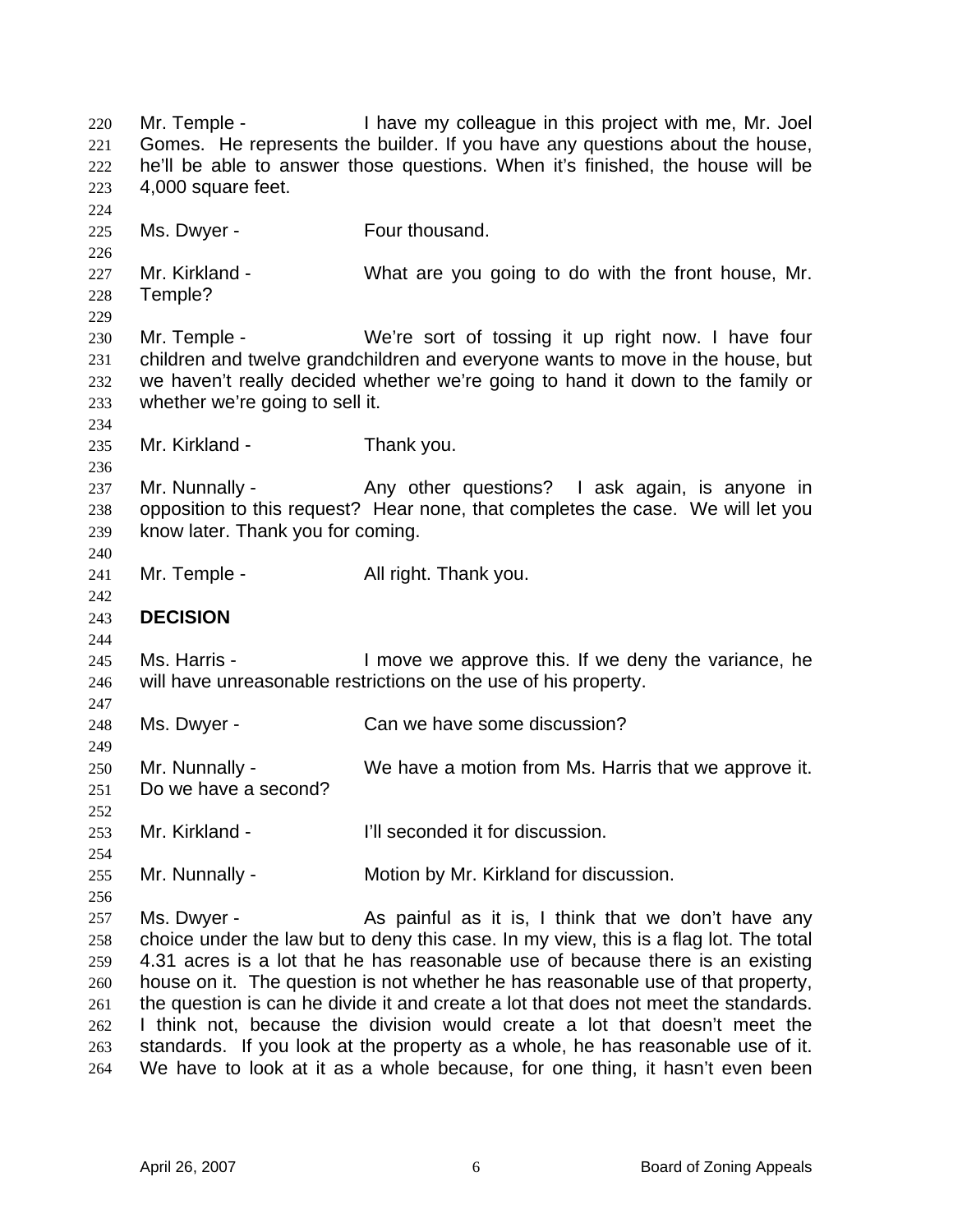divided at this point. It is a single lot. I think under Cochran and Cherrystone, he has reasonable use and we don't have jurisdiction. 265 266

267

278

280

283

268 269 270 271 272 273 274 275 276 277 Mr. Wright - That's the question in my mind. I'm reading the conclusion of the Cherrystone decision. "Because lots from which the variances were sought did not exist of record on the effective date of the act." So here that's clear. No question about that. "And," is the second thing, "the effect of the zoning ordinance did not interfere with all reasonable benefits or uses of the property taken as a whole." It's a question of whether we think that the zoning ordinance interferes with the reasonable beneficial uses of the property taken as a whole. How much property are you going to have? There's a house sitting there and there's all this acreage. Does that interfere with the reasonable beneficial uses? What are you going to use it for?

279 Ms. Dwyer - The's using it as a dwelling on a 4-acre lot.

281 282 Mr. Wright - Yeah, but you have all this land. You don't need that much land for a dwelling.

284 285 286 287 288 289 290 291 292 293 294 Ms. Dwyer - The law doesn't say that we get to decide or that the homeowner gets to decide that I want to use it for some other things. The point is, is that we have to look at the lot as a whole. And this is an easy case because, in fact, it is a whole lot. It hasn't even been divided at this point in any way. So, he has a whole lot that's 4.3 acres. He has reasonable use of it because there is a house on it. Just as in Cherrystone, they could have had lots of lots on a riverfront property, but the Court said there is one house on the property taken as a whole and that is reasonable use of that lot, even though potentially it could be divided up into lots of smaller lots. I think Cherrystone makes it clear and Cochran makes it clear that we don't jurisdiction in this case.

295 296 297 298 Mr. Wright - I don't know that I agree with you entirely because Cherrystone in particular said with the remaining land used as a "valuable waterfront amenity appurtenant to that structure." What's valuable about some acreage sitting at—What is that? That was a different situation entirely.

299

308

300 301 302 303 304 305 306 307 Ms. Dwyer - I don't think the Court was saying you have to have waterfront property for Cherrystone to be applicable. I think what they're saying is that yes, you could have, I think it was six lots waterfront, but you're ending up with one house on this six or what could be six lots. The rest of it you're just going to have to treat as an amenity to the house, just as here. Rather than living on a little quarter-acre lot in a small subdivision and being crowded by lots of people, this is a large lot where he has lots of space between him and people around him. The woods, the acreage is an amenity to the house.

309 310 Mr. Wright - So, you can sit under the trees and listen to the birds sing.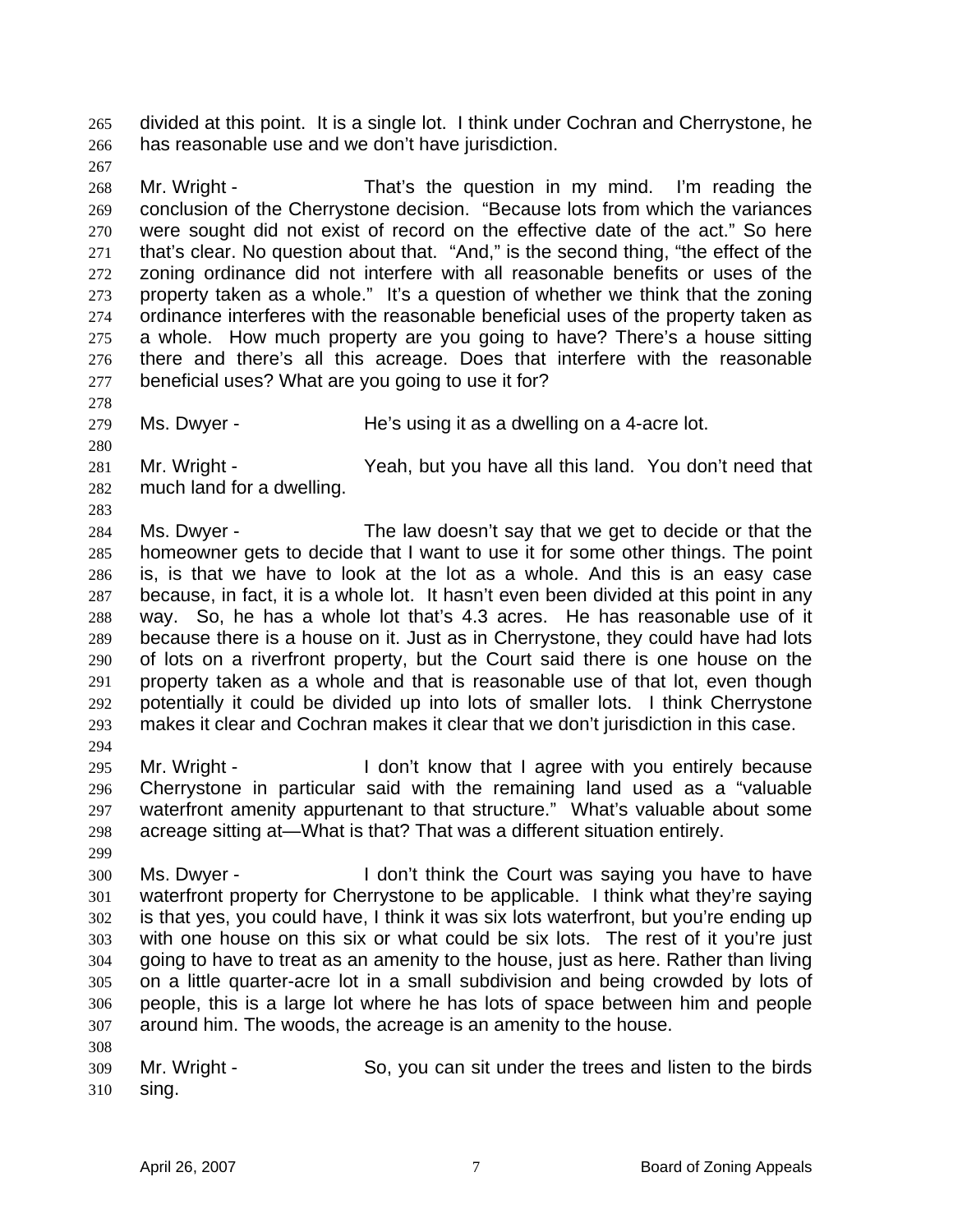312 313 314 315 316 317 318 319 320 321 322 323 324 325 326 327 328 329 330 331 332 333 334 335 336 337 338 339 340 341 342 343 344 345 346 347 348 349 350 351 352 353 354 355 356 Ms. Dwyer - Well, I'm not on the Supreme Court; I didn't make that decision. I'm just saying it seems clear that this is one lot that we have to consider as one lot. It has a reasonable use and under Cherrystone, extra acreage is an amenity to the house. Mr. Wright - What you're saying is that we will have no authority to approve basically any zero front road frontage requirements because every one of them will have the same thing applying. Ms. Dwyer - The I'm not happy to have that opinion, but that seems to me to be the only choice that we have. The only way around that would be for the Board to make a decision that something else is permissible under the zoning ordinance. Mr. Wright - The Like building a house on it. Ms. Dwyer - The Board has to change the requirements for— Mr. Wright - I think we have some discretion. We don't insofar as the first point. In other words, this lot was there at the time of the ordinance. That we have no discretion with. Ms. Dwyer - Right. Mr. Wright - It's a question of whether or not we think that the zoning ordinance interferes with what we consider a reasonable beneficial use of the property taken as a whole. Ms. Dwyer - Right. That's exactly what Cherrystone and Cochran— Mr. Wright - The Yeah, but you have to read that decision based on the facts of that case. Ms. Dwyer - I am. Mr. Wright - I'm reading it and evidently, I'm not reading it the same way you are. Ms. Harris - If we had a parcel that had 400 acres of land and they decide to do something different with that, we're still saying that we have no jurisdiction? Mr. Wright - Exactly. It's the same thing.

311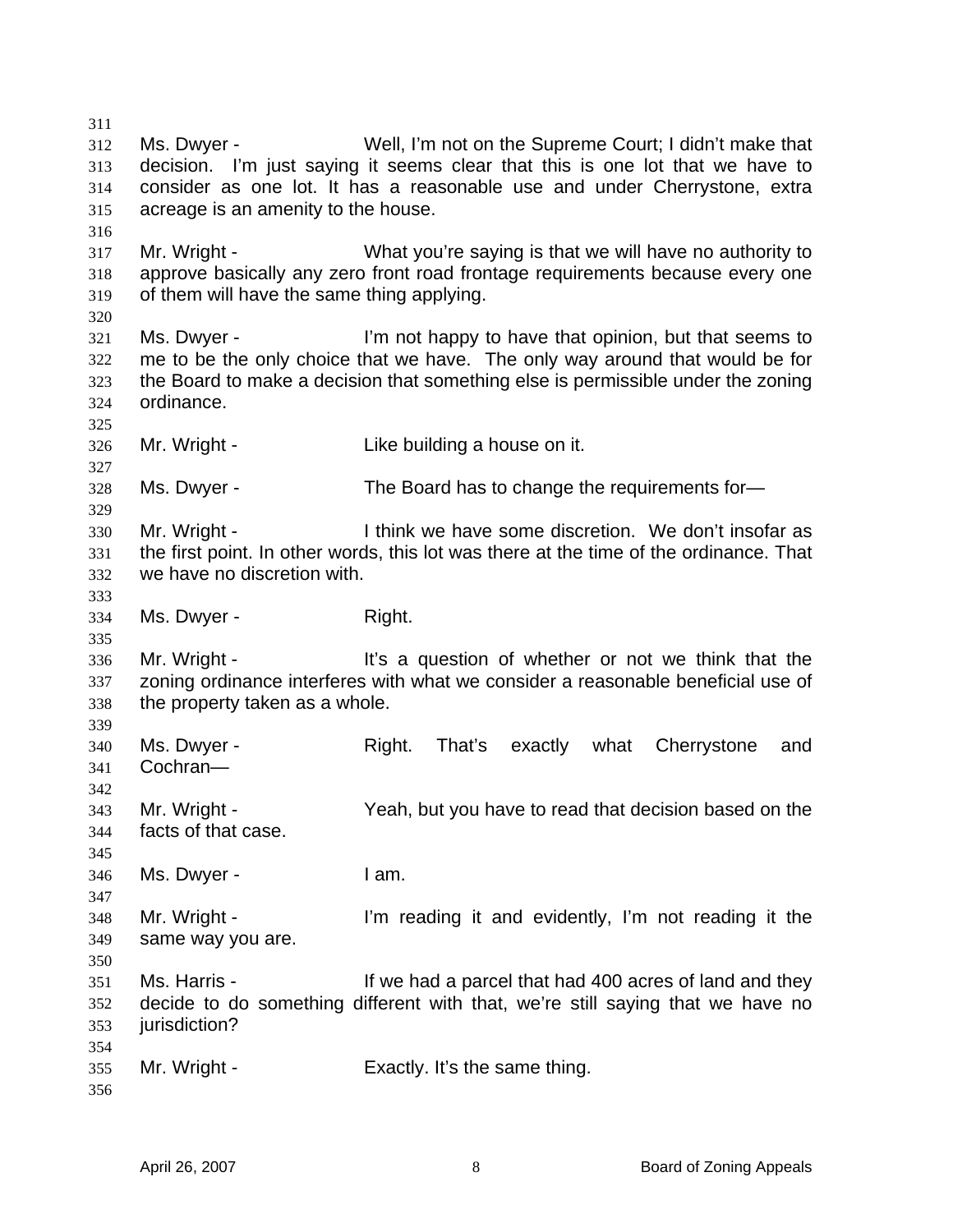357 Ms. Harris - This makes no sense to me. 358 359 360 361 362 363 364 365 366 367 368 369 370 371 372 373 374 375 376 377 378 379 380 381 382 383 384 385 386 387 388 389 390 391 392 393 394 395 396 397 398 399 400 401 402 Mr. Wright - The You have a house sitting there and you go out and you drive around to enjoy the view of your property. Ms. Dwyer - No. What we're saying is, if you have a 400-acre parcel and you want to start dividing it up, you have to put a public road in there, for example, because that's what the Board of Supervisors has said you have to have in order to get access to a piece of property. It's not that you can't develop the 400 acres or you can't put a house on it, but you have to meet the zoning requirements. You can't create your own hardship by saying, "I'm going to put a lot here and I get to build a house on it because without a variance I can't build a house." Ms. Harris - The Mullet 1990, the variance was granted. Ms. Dwyer - That was prior. Ms. Harris - That would imply [unintelligible] those requirements were not satisfied by 1991, that maybe hardship—I think it alludes that hardship was involved, financial hardship. Maybe we should just take a vote. Mr. Nunnally - All in favor say aye. All opposed say no. It's been approved 4 to 1. After an advertised public hearing and on a motion by Ms. Harris, seconded by Mr. Kirkland, the Board **granted** application **A-007-07** for a variance to build a one-family dwelling at 8258 Buffin Road (Parcel 817-685-6624). The Board granted the variance subject to the following conditions: 1. This variance applies only to the public street frontage requirement for one dwelling only. All other applicable regulations of the County Code shall remain in force. 2. Approval of this request does not imply that a building permit will be issued. Building permit approval is contingent on Health Department requirements, including, but not limited to, soil evaluation for a septic drainfield and reserve area, and approval of a well location. 3. At the time of building permit application, the applicant shall submit the necessary information to the Department of Public Works to ensure compliance with the requirements of the Chesapeake Bay Preservation Act and the code requirements for water quality standards. 4. The applicant shall present proof with the building permit application that a legal access to the property has been obtained.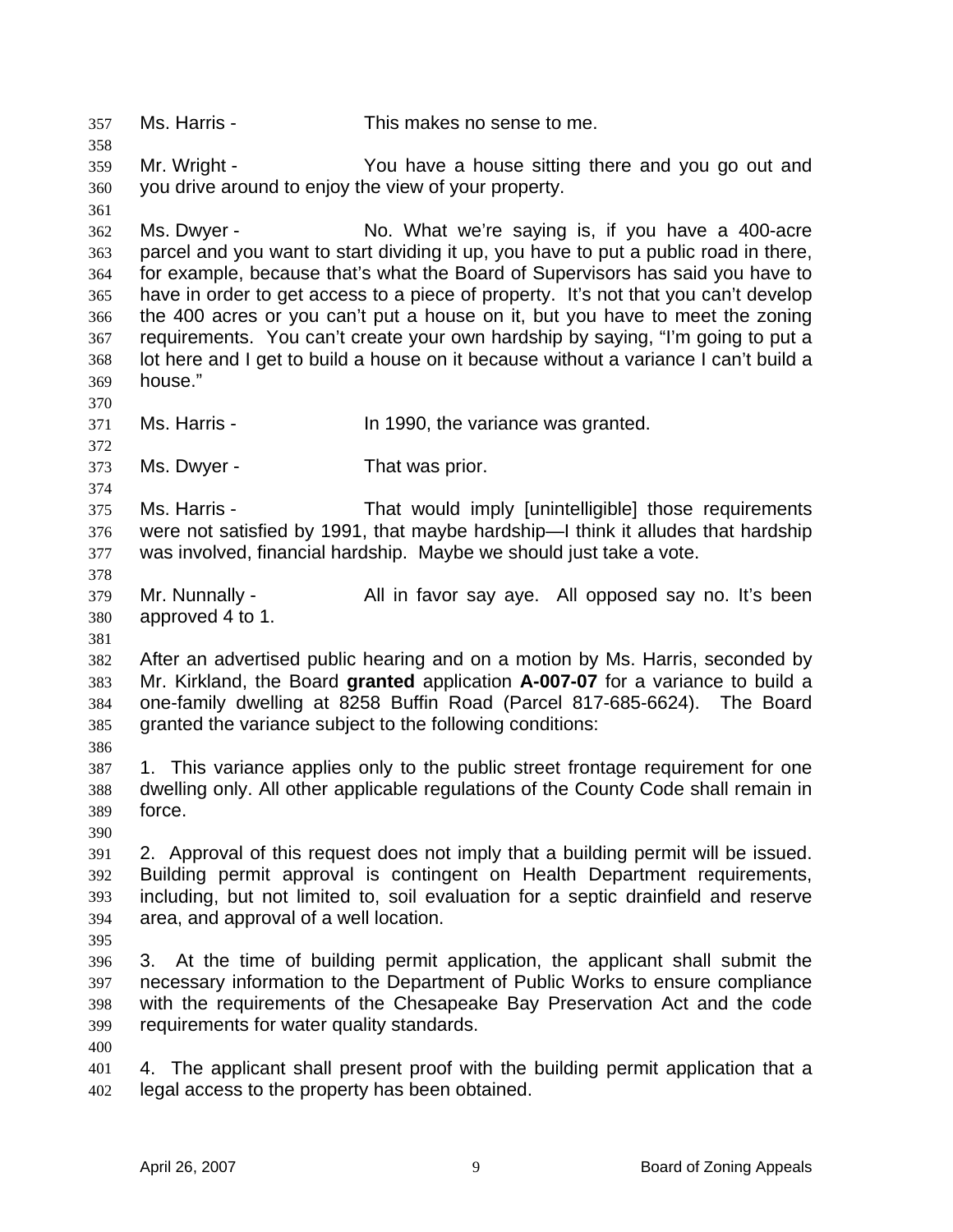403 404 405 406 407 408 409 410 411 412 413 414 415 416 417 418 419 420 421 422 423 424 425 426 427 428 429 430 431 432 433 434 435 436 437 438 439 440 441 442 443 444 445 446 447 448 5. The owners of the property, and their heirs or assigns, shall accept responsibility for maintaining access to the property until such a time as the access is improved to County standards and accepted into the County road system for maintenance. Affirmative: **Harris, Kirkland, Nunnally, Wright** 4 Negative: Dwyer 2008 Dwyer 2009 1 Absent: 0 Mr. Nunnally - Next case, Mr. Blankinship. **A-008-07 HAMLIN HOMES, INC.** requests a variance from Section 24-94 to build a one-family dwelling at 6205 Glendale Woods Drive (Glendale Woods) (Parcel 852-687-5545), zoned A-1, Agricultural District **(Varina)**. The lot width requirement is not met. The applicant has 145 feet lot width, where the Code requires 150 feet lot width. The applicant requests a variance of 5 feet lot width. Mr. Nunnally - This there anyone else here interested in this case? If so, will you please stand. All right, sir. Mr. Blankinship - Raise your right hand please. Do you swear the testimony you're about to give is the truth and nothing but the truth so help you God? Mr. Brawn - I do. Mr. Nunnally - Please state your name for the record, sir, and tell us what you're requesting. Mr. Brawn - The My name is Alan Brawn. I represent Hamlin Homes. We're requesting a five-foot variance for Lot 32-A-1, Glendale Woods. Ms. Dwyer - Chi what basis are you requesting the variance? Mr. Brawn - The Multi doesn't meet the lot width requirement, 50 feet back for an A-1 lot. Ms. Dwyer - That's how the lot's deficient. What grounds? Mr. Brawn - The subdivision was recorded back on June 29, 1985. It had gone through multiple review processes. It was approved, it was recorded. Back in late January, we were notified that 10 lots did not meet their lot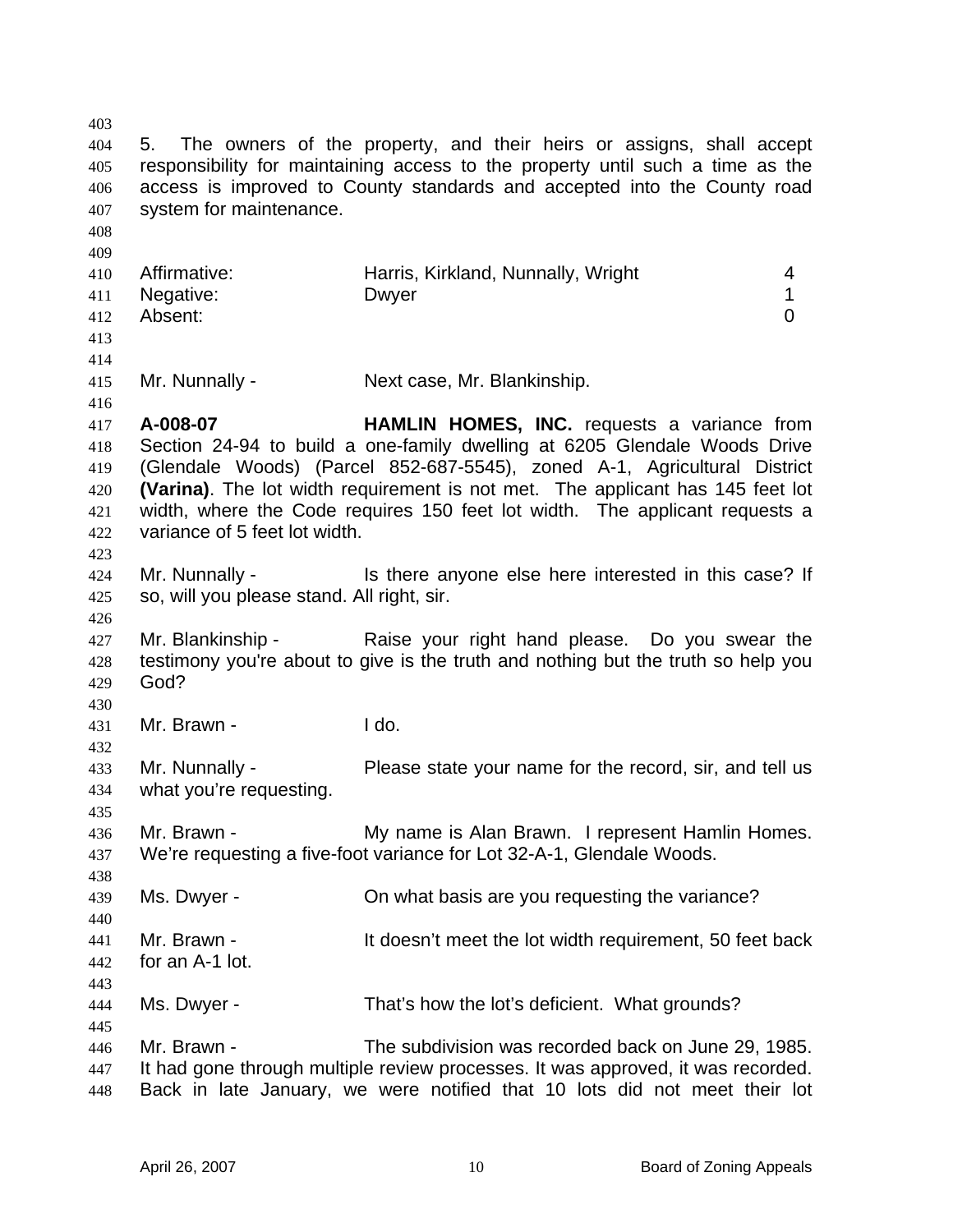requirements. It had gone through Planning review and the engineering company that we had hired. With the help of the Planning Department, we were able to modify 10 of the lots by shifting lot lines and doing a corrected plat. Unfortunately, we found out later that there was still one more that did not meet the requirement. Unfortunately, the lot to the left was exactly one acre, so that was the minimum requirement. The lot to the right was already sold, so we couldn't go back to them. We met with the Planning Department and here we are. 449 450 451 452 453 454 455 456

457 458

459

Mr. Nunnally - Mr. Blankinship, do you consider this a County error?

460 461 462 463 464 465 466 467 468 Mr. Blankinship - There was an error made on the part of the staff who reviewed this subdivision. It should have been caught at that time. The lot width was measured incorrectly. As we stated in the staff report, that responsibility ultimately falls back on the owner and his engineer, but I do accept that the County made a mistake as well. As Mr. Brawn said, there were 10 of these in this one subdivision. They filed a corrected plat that fixed nine of them, adjusting lines here and there, and doing different things to bring them into compliance wherever possible. This is the only one that we just could not find a solution for.

469

Ms. Dwyer - Were the 10 errors all on cul-de-sac lots?

471 472 473 Mr. Brawn - No ma'am. They're kind of sporadic. I can name the lot numbers, if you—

474 475 Ms. Dwyer - No, that's not—I'm just curious as to why there were so many that were improperly—

476

489

470

477 478 479 480 481 482 483 484 485 Mr. Brawn - The Again, you learn a lot when you go through the process. If every lot was a perfect rectangle, it would be easy, but the way they were all shaped and the way the book describes minimum lot width 50 feet back, the perpendicular line 50 feet back, after doing the dots and all that. Mr. Blankinship can explain that. We were able to get them corrected. It was just a miscommunication from the engineering company who is a reputable company that works and thrives in the Varina District. I'm thankful we were able to get those all corrected. Unfortunately, this is the only one we couldn't get correct.

486 487 488 Ms. Harris - Did the drainfields and wells have any affect on determining your lot size? I notice for this particular lot, it seems to have an issue with drainfields.

| 490<br>491 | Mr. Brawn -             | You have your primary reserve up front. |
|------------|-------------------------|-----------------------------------------|
|            | 492 <b>Ms. Harris</b> - | Yes.                                    |
| 493        |                         |                                         |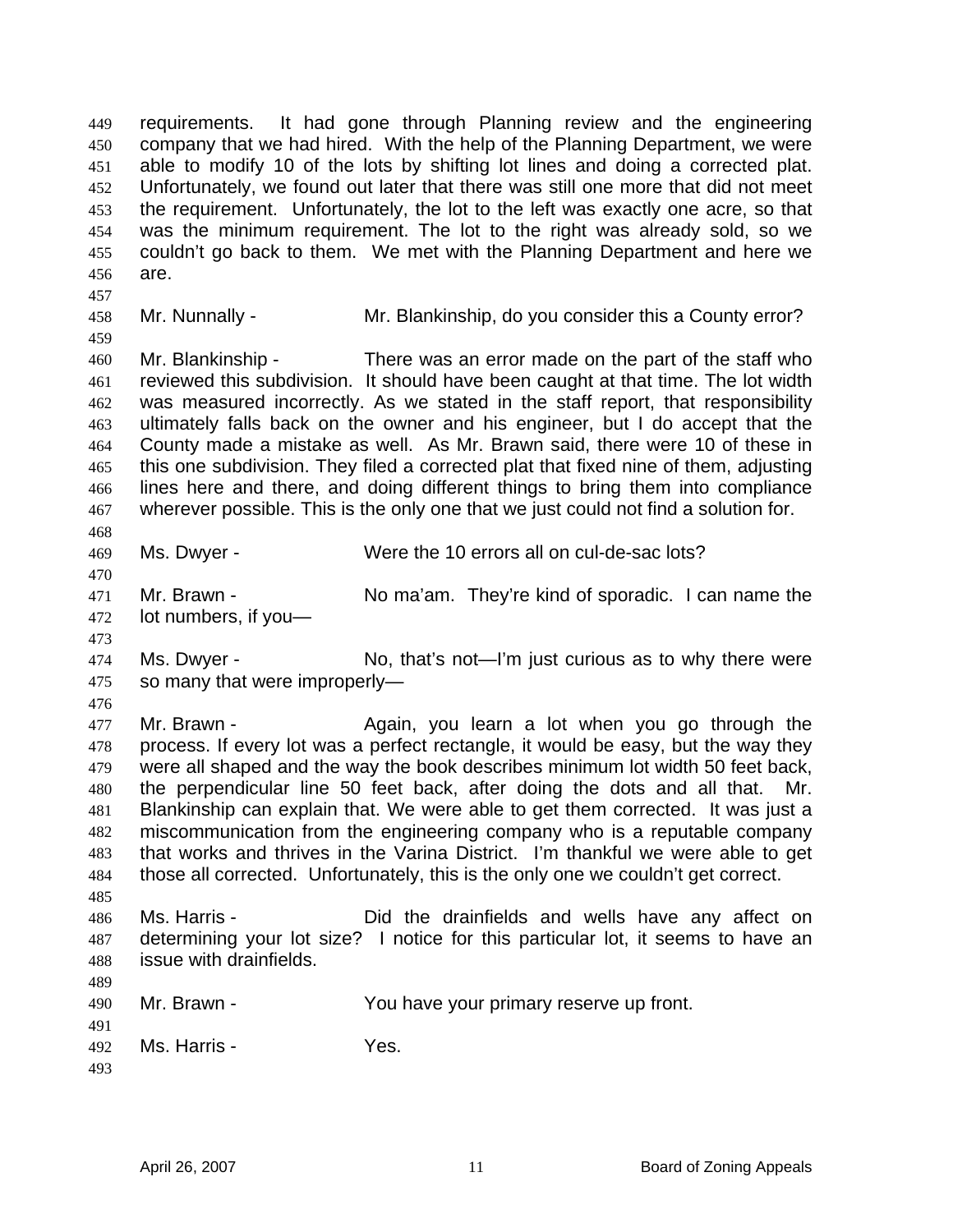Mr. Brawn - And, of course, the minimum lot width. Because it is a cul-de-sac lot, the criteria are different. The way it's written, A-1 lots are measured differently than let's say R-3 or R-4 lots. The drain field, the house is pushed back 74 feet from the cul-de-sac and, of course, we have to work with the quality ground first and then work around that with the primary reserve fields. 494 495 496 497 498 499

500 Ms. Harris - So that had no affect on your lot size?

502 503 504 Mr. Brawn - No ma'am. Again, in the beginning 2-1/2 years ago, if we had known about it, we could have adjusted lot 33 and it wouldn't have been an issue.

506 507 Ms. Dwyer - I'm looking at this slide, Mr. Blankinship. Can you show me where the lot width is measured?

509 510 511 512 513 514 515 516 517 518 519 520 521 522 Mr. Blankinship - The definition is that it's measured perpendicular to a line that is—I can't remember the term right now. You take the center line of the lot and then draw a line perpendicular to that. So, here you'll see a long dotted line, a very faint line, more or less top to bottom of the slide. Then you see a curve 50 feet back from the street. That's the setback line. Where those two intersect, you draw a line perpendicular to that center line and that's where you measure the width. This shows it correct. The 145.26 is measured correctly. On a cul-de-sac lot as defined in the Code, the lot has to meet the lot width requirement at the actual building setback line. So here, they set the house back a little farther and if you measure at that point rather than at the setback, it meets the 150-foot requirement. But under the definition in the Code, this is not a culde-sac lot. Even though it's a lot on a cul-de-sac, it doesn't meet that technical definition. That was the error in this case. This was treated as a cul-de-sac lot when it does not quite meet the definition of a cul-de-sac lot.

524 Ms. Dwyer - Thank you.

526 527 528 Mr. Nunnally - Any other questions from the Board or staff? I'll ask again, is anyone in opposition to this case? Hear none, that completes the case. Thank you, sir.

- 529 530 Mr. Brawn - Thank you.
- 532 Mr. Nunnally - Do we have a motion?
- 533 534 **DECISION**

501

505

508

523

525

531

535

- 536 537 Mr. Kirkland - The Music Limake a motion we approve it.
- 538 539 Mr. Nunnally - **Motion by Mr. Kirkland it be approved.** Do we have a second?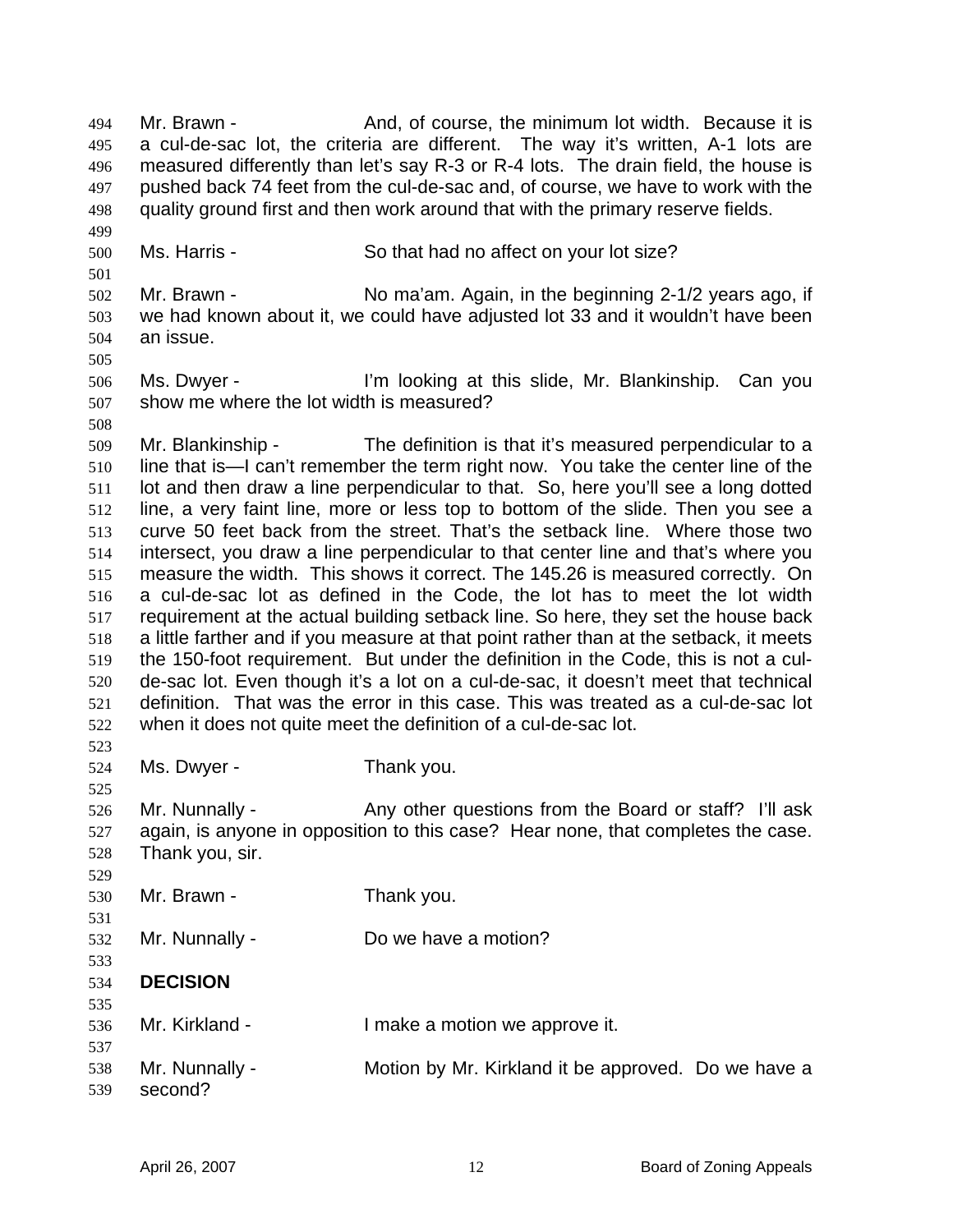| 540                             |                                      |                                                                                                                                                                                                                                                                                                                     |
|---------------------------------|--------------------------------------|---------------------------------------------------------------------------------------------------------------------------------------------------------------------------------------------------------------------------------------------------------------------------------------------------------------------|
| 541                             | Mr. Wright -                         | Second.                                                                                                                                                                                                                                                                                                             |
| 542                             |                                      |                                                                                                                                                                                                                                                                                                                     |
| 543                             | Mr. Nunnally -                       | Second by Mr. Wright. All in favor say aye.                                                                                                                                                                                                                                                                         |
| 544<br>545                      | Mr. Kirkland -                       | Are we going to have some discussion first?                                                                                                                                                                                                                                                                         |
| 546                             |                                      |                                                                                                                                                                                                                                                                                                                     |
| 547                             | Mr. Nunnally -                       | Oh, discussion, I'm sorry.                                                                                                                                                                                                                                                                                          |
| 548<br>549                      | Mr. Kirkland -                       | The reason I made the motion is that part of this is                                                                                                                                                                                                                                                                |
| 550<br>551<br>552               |                                      | due to error on the County's part. The gentleman has gone back in good faith<br>and it looks like he's corrected 10 lots and, unfortunately, he was squeezed on<br>this because the other lot had sold before he could correct this. I think this is                                                                |
| 553<br>554<br>555               | why I made the motion.               | good-faith effort on his part. He definitely got led astray down the line, so that's                                                                                                                                                                                                                                |
| 556<br>557<br>558               | Mr. Nunnally -                       | Any other discussion? Well, let's take a vote on it.<br>All in favor say aye. All opposed say no. The motion is approved.                                                                                                                                                                                           |
| 559<br>560<br>561<br>562<br>563 |                                      | After an advertised public hearing and on a motion by Mr Kirkland, seconded by<br>Mr. Wright, the Board granted application A-008-07 for a variance to build a one-<br>family dwelling at 6205 Glendale Woods Drive (Parcel 852-687-5545).<br>The<br>Board granted the variance subject to the following condition: |
| 564<br>565<br>566<br>567<br>568 | force.                               | 1. This variance applies only to the minimum lot width requirement for one<br>dwelling only. All other applicable regulations of the County Code shall remain in                                                                                                                                                    |
| 569<br>570<br>571<br>572        | Affirmative:<br>Negative:<br>Absent: | Wright, Harris, Kirkland, Dwyer, Nunnally<br>5<br>$\pmb{0}$<br>$\mathbf 0$                                                                                                                                                                                                                                          |
| 573<br>574                      | Mr. Nunnally -                       | Next case, Mr. Blankinship.                                                                                                                                                                                                                                                                                         |
| 575                             |                                      |                                                                                                                                                                                                                                                                                                                     |
| 576<br>577                      | A-009-07                             | <b>JOSEPH SATTELMAIER</b> requests a variance from<br>Section 24-94 to build a one-family dwelling at 957 Yates Court (Parcel 815-724-                                                                                                                                                                              |
| 578                             |                                      | 1107), zoned R-2A, One-Family Residence District (Varina). The total lot area                                                                                                                                                                                                                                       |
| 579                             |                                      | requirement is not met. The applicant has 11,325 square feet lot area where the                                                                                                                                                                                                                                     |
| 580<br>581                      | 2,175 square feet lot area.          | Code requires 13,500 square feet lot area. The applicant requests a variance of                                                                                                                                                                                                                                     |
| 582                             |                                      |                                                                                                                                                                                                                                                                                                                     |
| 583<br>584                      | Mr. Nunnally -                       | Is there anyone else here interested in this case?                                                                                                                                                                                                                                                                  |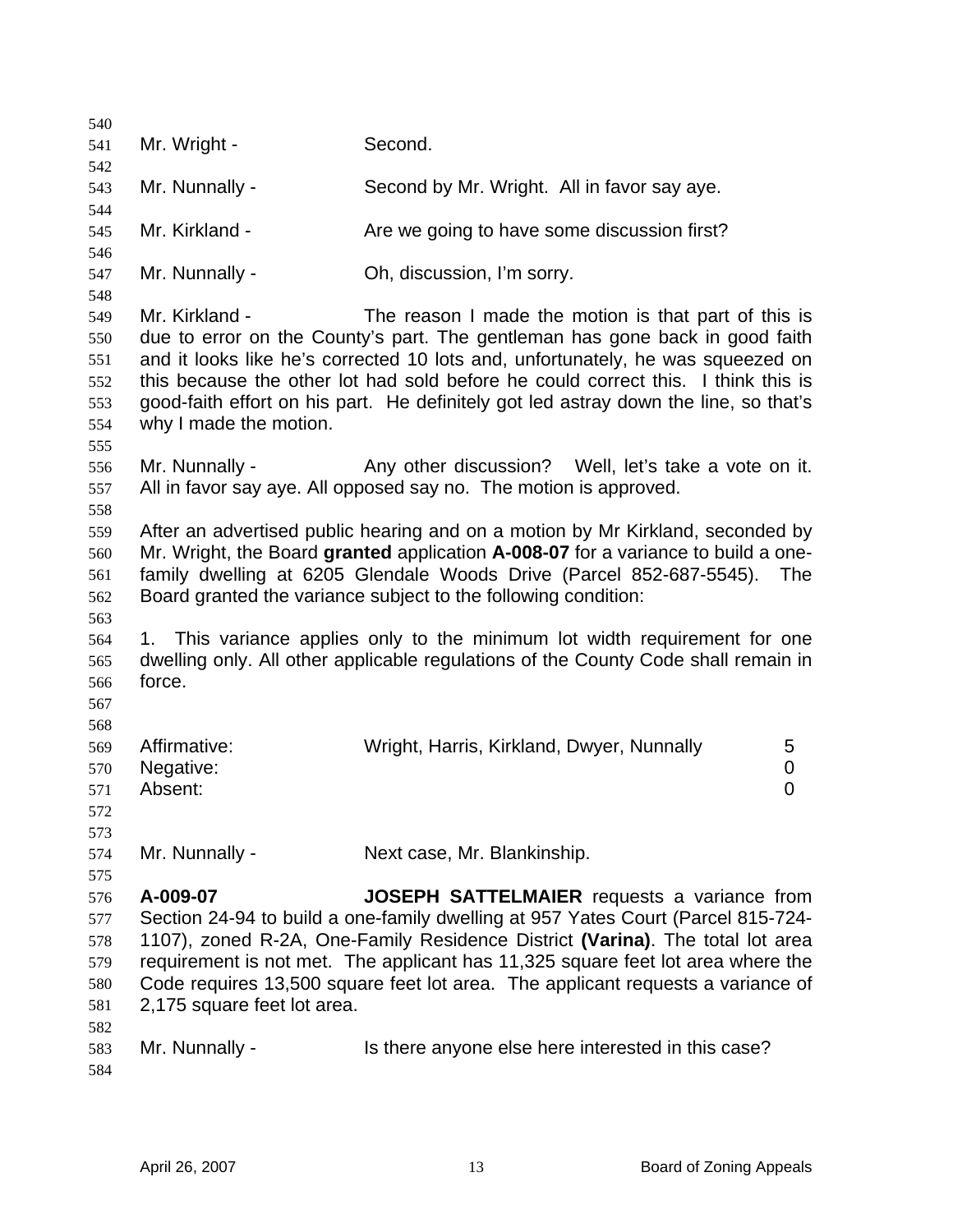Mr. Blankinship - Raise your right hand, please. Do you swear the testimony you're about to give is the truth and nothing but the truth so help you God? 585 586 587 588 589 590 591 592 593 594 Mr. Sattelmaier - Yes. Mr. Nunnally - Please state your name for the record, sir, and tell us what you're requesting. Mr. Sattelmaier - Yes. My name is John Sattelmaier and this is my

596 597 Mr. Nunnally - All right, sir, tell us what you're requesting.

598 599 600 601 602 603 604 605 606 607 608 609 610 611 612 613 614 615 616 617 618 619 620 621 622 623 624 625 626 627 628 629 Mr. Sattelmaier - What we're requesting is the opportunity to build on this second lot. We had originally bought the property. It was a house on the corner of Oakleys Lane and Yates Lane. The house was in pretty bad shape when we bought it and we restored it with the intention of renting it for a while, which we did. With the size of the lot that we had, we looked at the possibility of putting another house on the property. We hired a real estate attorney, Mr. Brian Stevens, and asked him what could be done. I had gone to the County one time to pay for a water and sewer connection for the existing house and we spoke to someone there and asked if the lot could meet the requirements for connecting to the water and sewer. We told the gentleman what we wanted to do is put another house on the property. He had told me that he thought it could be done, but we would have to go through the proper channels. We then hired Mr. Stevens to do everything for us. He, in turn, hired the surveyor to come out and survey the lot. We then sold the existing property, the house and the lot that it sat on. A few months later, we decided to start building a house. I was trying to work a deal with Rodney Williams. He had gone to the County, I guess, to check and make sure that everything was proper. When he came back to us, he said, "Well, you realize that the zoning is not right on the lot." That's when we found out about this R-3 zoning, that the surveyor had cut the property to meet those requirements. At that point, I called the County. Rodney had told me to call and speak to a Mr. Blankinship. I don't know if it's the same Mr. Blankinship here. I came up there and met with you. The surveyor had said he had spoken to or gone to somebody, and I have a copy of the letter. I guess you all have a copy. He said he was given the wrong information. Speaking of that, there is also a letter from someone at the County saying that I had had several discussions, and this is not correct. I was only up there one time and the issue at that time was whether we had sewer and water connections. Nothing ever came up about rezoning or anything of that nature. Anyway, to make a long story short, Mr. Jolliffe was the surveyor that was hired by our attorney to do this work and somewhere along the line, a mistake was made and we're sitting with a lot that we don't know what to do with.

630

595

son, Joseph.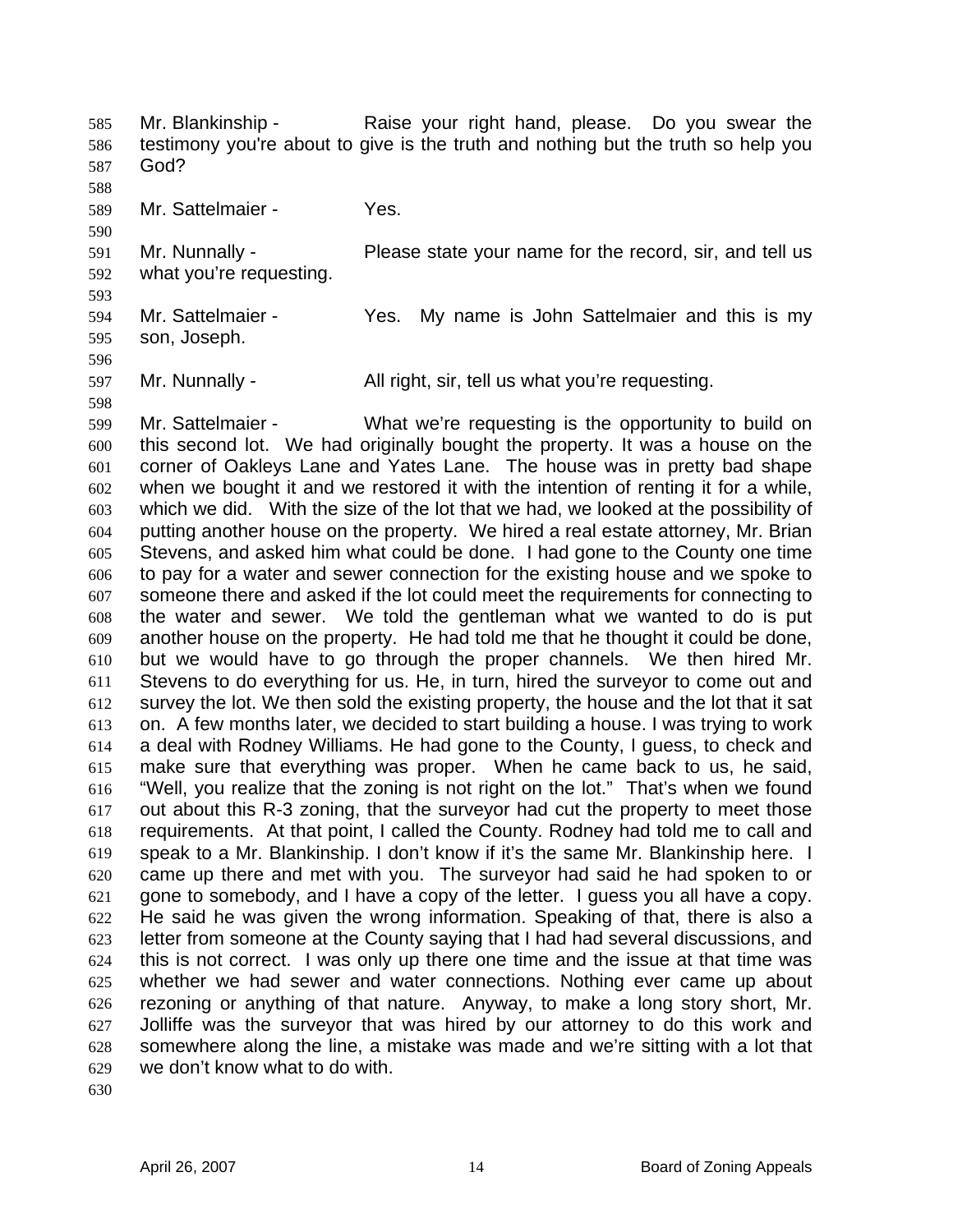Mr. Blankinship - So, you came up and met with Mr. Sendra and he said that if it had water and sewer, it could be developed if you went through, you said the proper channels. 631 632 633 634 635 636 637 638 639 640 641 642 643 644 645 646 647 648 649 650 651 652 653 654 655 656 657 658 659 660 661 662 663 664 665 666 667 668 669 670 671 672 673 674 675 676 Mr. Sattelmaier - Correct. Mr. Blankinship - He says that he said rezoning. Those could both be true, but he said rezoning. Mr. Sattelmaier - I cannot remember. That's when we hired Mr. **Stevens** Mr. Blankinship - The And he said you needed rezoning. Mr. Sattelmaier - He said— Mr. Blankinship - You said Rodney Williams. Mr. Sattelmaier - The Rodney Williams told us. He said either get a variance, or apply for a variance or for rezoning. That's when I went to see you. Mr. Blankinship - The said you should really apply for rezoning, because a variance is really not the appropriate remedy. Mr. Sattelmaier - Then when I went to pick up my forms and I was explaining it to the lady there, she suggested that I go the variance way, that it was quicker. She said it was less expensive. Mr. Blankinship - Okay. Mr. Sattelmaier - We were there the day before the deadline for today's meeting. Ms. Dwyer - A County person suggested that you go the variance route rather than— Mr. Sattelmaier - Yes. She gave me both forms. Mr. Blankinship - I bet I know who that was. We have some training to do. As you'll see in the staff report, our position is that this is a case for a rezoning and that a variance is not the appropriate relief. I'm glad to hear that you have been told that consistently. Mr. Sattelmaier - Well, the thing about it is, we didn't intentionally try to do anything improper. We hired, we thought, the professionals and now we're in a little bit of a mess. I guess the only thing I want to say concerning this lot—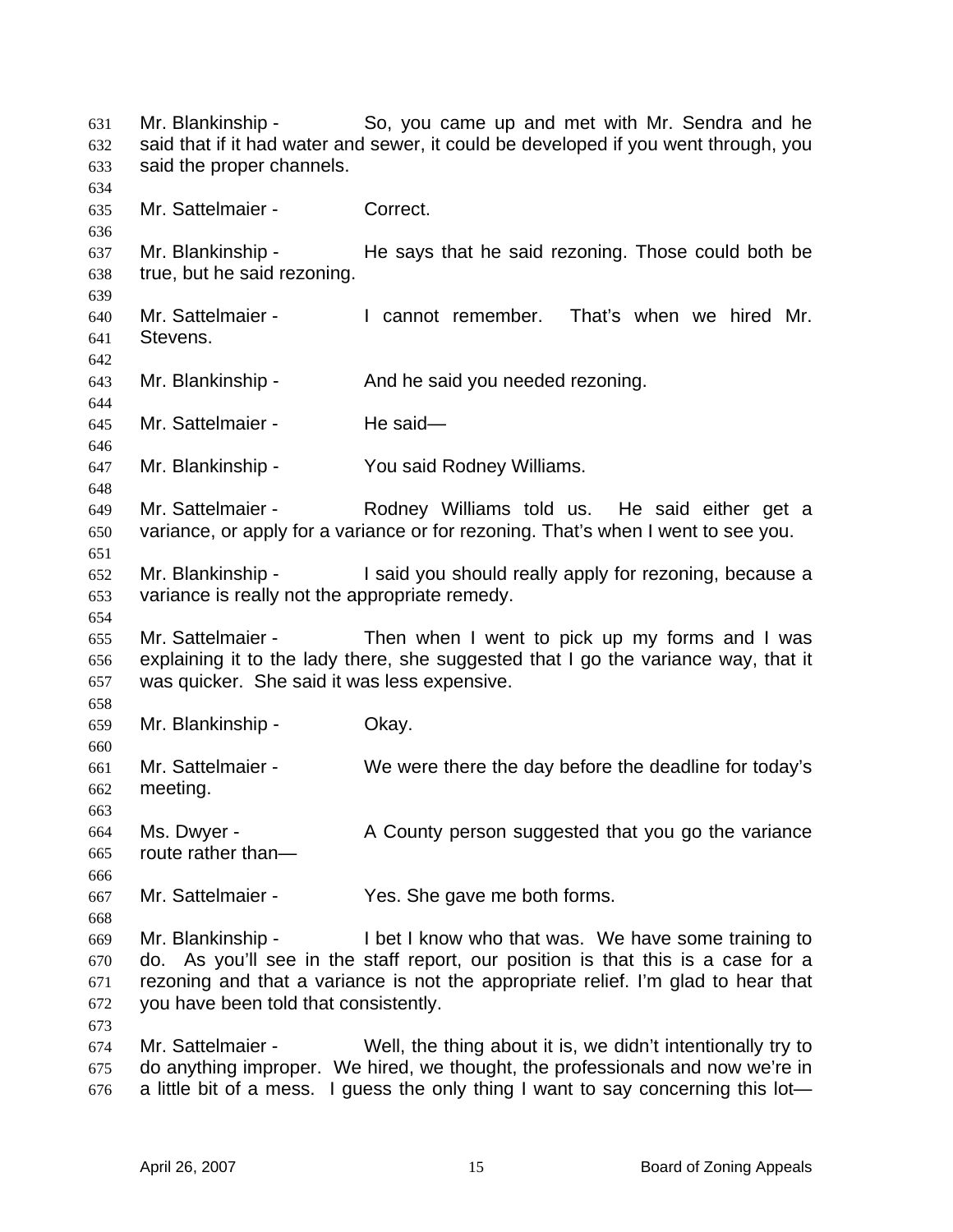There's an aerial view. There's another view with like photos on it. If you could focus that back a little further. The lot is not any smaller than most of the lots in that subdivision. We weren't trying to create something that did not go with everything else that's in there. 677 678 679 680 681

682 683 684 685 686 687 688 689 690 691 692 693 694 695 696 697 698 699 700 701 702 703 704 705 706 707 708 709 710 711 712 713 714 715 716 717 718 719 720 721 722 Mr. Blankinship - It's not much smaller. Mr. Sattelmaier - Right. Mr. Blankinship - It is smaller. Mr. Sattelmaier - It's actually a little larger than some of the ones right across the street. Ms. Dwyer - It's over 2,000 square feet too small. Mr. Blankinship - It looks like you bent the property line in order to get around an accessory building there. Mr. Sattelmaier - There's a shed there. Mr. Blankinship - Thad you drawn that line straight, you'd have been okay. Mr. Sattelmaier - That's the thing. I met with the surveyor that morning when he was there and he asked me, did I want to take the shed with the new lot or leave it with the existing house. He said because if I left it with the existing house, we still had plenty of square footage. Mr. Blankinship - If you'd drawn the line straight, you would have. Mr. Sattelmaier - Right. The problem now is we've sold the house and we don't know what to do. Mr. Blankinship - I understand. Ms. Dwyer - When did you draw this line and make two lots out of one? I want to know when you did that in relation to these conversations that you had with Mr. Blankinship. Mr. Sattelmaier - We did that before, not knowing that there was going to be a problem. Mr. Blankinship - After meeting with Mr. Sendra, but before meeting with me.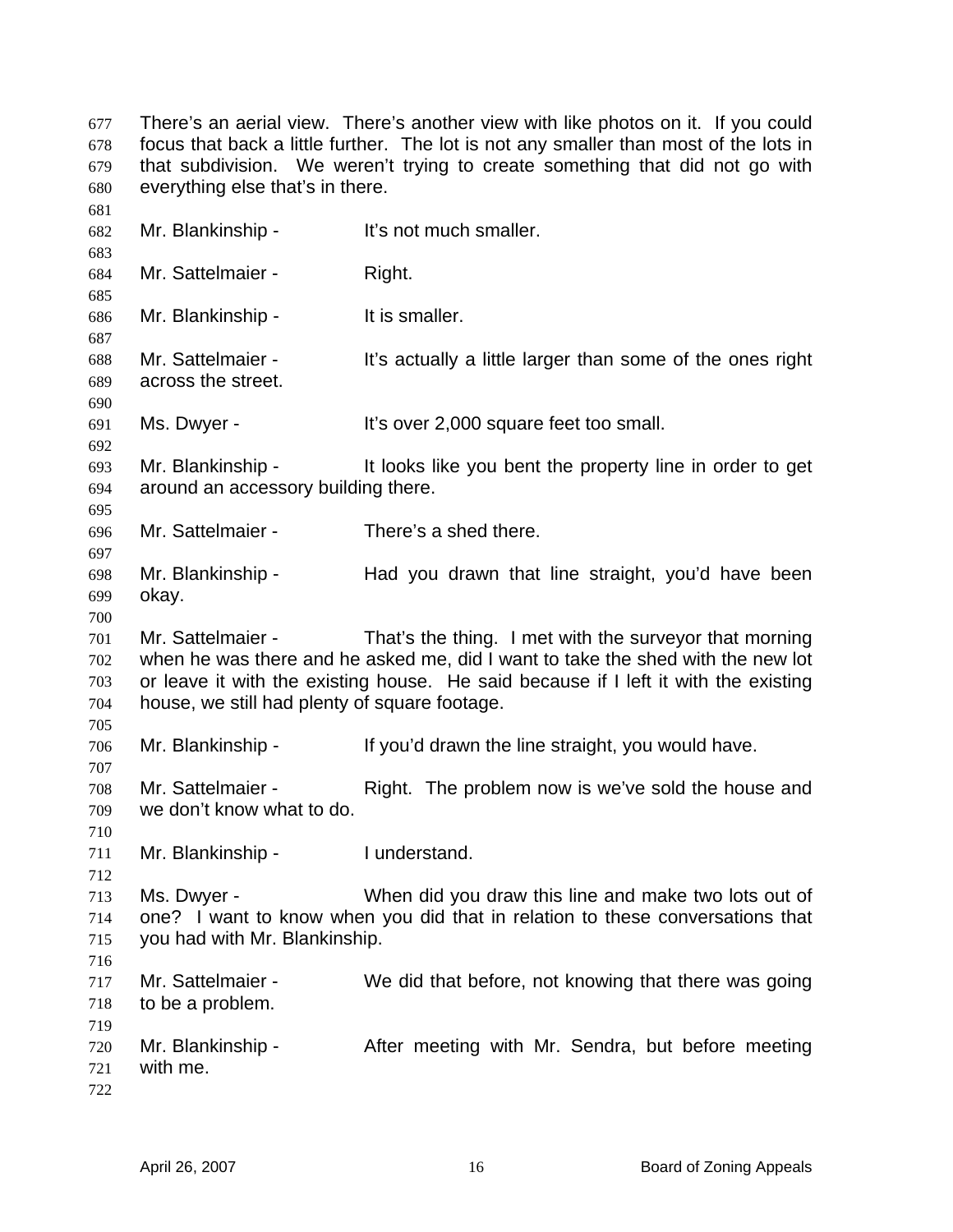| 723<br>724 | Mr. Sattelmaier -                          | Correct.                                                                        |
|------------|--------------------------------------------|---------------------------------------------------------------------------------|
| 725        | Ms. Dwyer -                                | Your understanding at that time was that the lots were                          |
| 726        | big enough to divide.                      |                                                                                 |
| 727        |                                            |                                                                                 |
| 728        | Mr. Sattelmaier -                          | Yes.                                                                            |
| 729        |                                            |                                                                                 |
| 730        | Ms. Dwyer -                                | Who gave you that understanding?                                                |
| 731        |                                            |                                                                                 |
| 732        | Mr. Sattelmaier -                          | I have a copy of the letter here. I can read it to you, if                      |
| 733        | you like.                                  |                                                                                 |
| 734        |                                            |                                                                                 |
| 735        | Mr. Blankinship -                          | It's in the package.                                                            |
| 736        |                                            |                                                                                 |
| 737        | Mr. Sattelmaier -                          | Oh, okay. They were hired by our attorney as a                                  |
| 738        |                                            | reputable—They do a lot of work with the County. We didn't want to do anything  |
| 739        |                                            | on our own because we wanted to make sure everything went the right way and     |
| 740        | that we would end up with a buildable lot. |                                                                                 |
| 741        |                                            |                                                                                 |
| 742        | Ms. Dwyer -                                | The way I look at it, there's no way that this lot could                        |
| 743        |                                            | have been divided into two lots and still had enough square footage, because    |
| 744        |                                            | 13,500 square feet is the requirement and the total lot had 26,570 square feet. |
| 745        |                                            |                                                                                 |
| 746        | Mr. Blankinship -                          | Oh, okay. Well, yes, 13,500 square feet. Yes, you're                            |
| 747        |                                            | right, they'd still come up just a hair short, wouldn't they.                   |
| 748        |                                            |                                                                                 |
| 749        | Mr. Wright -                               | Mr. Blankinship, what is 961 zoned?                                             |
| 750<br>751 | Mr. Blankinship -                          | That whole block is zoned R-2A.                                                 |
| 752        |                                            |                                                                                 |
| 753        | Mr. Wright -                               | The whole block is?                                                             |
| 754        |                                            |                                                                                 |
| 755        | Mr. Blankinship -                          | I believe. The zoning is shown on the site map. Well,                           |
| 756        | almost that whole block.                   |                                                                                 |
| 757        |                                            |                                                                                 |
| 758        | Mr. Wright -                               | How about across the street, that block across the                              |
| 759        | street.                                    |                                                                                 |
| 760        |                                            |                                                                                 |
| 761        | Mr. Blankinship -                          | Across Yates Lane is R-5. I'm sorry, across Yates                               |
| 762        | Court is R-5. Across Yates Lane is R-3AC.  |                                                                                 |
| 763        |                                            |                                                                                 |
| 764        | Mr. Wright -                               | So, this is R-2A.                                                               |
| 765        |                                            |                                                                                 |
| 766        | Mr. Blankinship -                          | Yes sir.                                                                        |
| 767        |                                            |                                                                                 |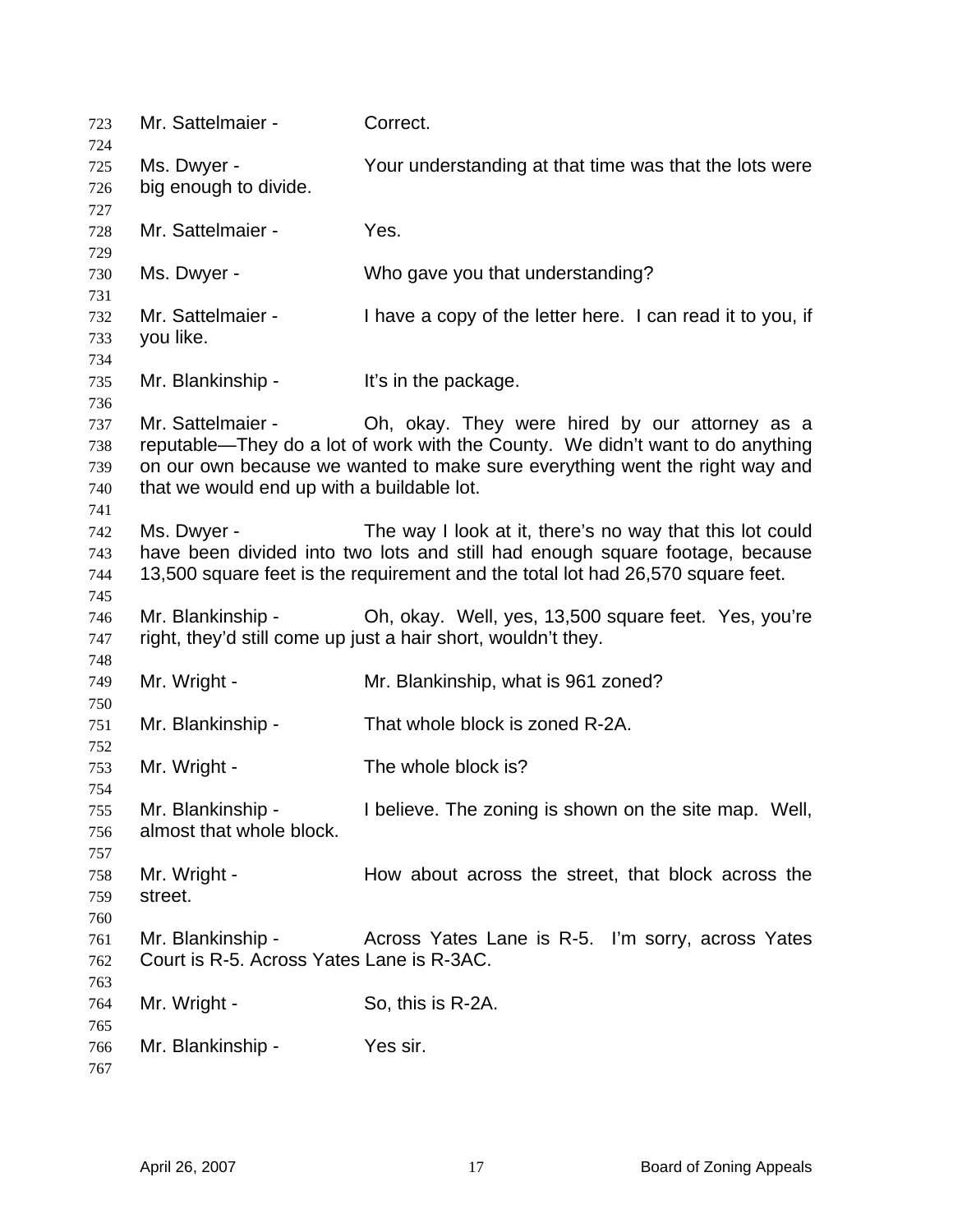Mr. Wright - What would be the chance of having property that's to be zoned R-3 next to an R-2A property? 768 769 770 771 772 773 774 775 776 777 778 779 780 781 782 783 784 785 786 787 788 789 790 791 792 793 794 795 796 797 798 799 800 801 802 803 804 805 806 807 808 809 810 811 812 Mr. Blankinship - I'm not the most appropriate person to answer that question, but I wouldn't see any difficulty with it. Just to the west, you have Hechler Village, which is zoned R-3, and then just to the south, you have R-3AC, and just to the east, you have R-5. Mr. Wright - I was just curious why this was R-2A and across the street would be something else. Mr. Blankinship - If I were writing the staff report, I wouldn't find anything objectionable to it, but I don't work directly with that. Mr. Wright - The Musicust curious to know whether that would be a problem, since it would not be in keeping with the other properties in that block. Mr. Blankinship - In that block, yes. You can see that that zoning boundary line goes just north of 965. North of that point, it is again R-5. Mr. Wright - So, if he applied for rezoning and it were denied, then this would be the proper place to come? Mr. Blankinship - Yes sir, I think so. Ms. Dwyer - I'd like to say, Mr. Sattelmaier, that what someone apparently told you not withstanding, there are very strict rules that this Board needs to abide by that have been imposed by the General Assembly, by the Board of Supervisors, and by the Supreme Court. This is meant to be an exception, an extremely narrow exception, an extraordinary circumstance, not a circumstance such as this, for example, in which you may have created this problem by improperly dividing a lot. I just want you to be aware that this probably is not the place to be initiating your corrective action. Mr. Blankinship - I'm glad that that's not news, that you've been told that consistently for three years. Mr. Sattelmaier - Did I understand, this gentleman said if I rezoned it, it would end up back? Mr. Blankinship - No. Only if the rezoning were denied. If you were denied a rezoning, then this would be the only relief left to you. Now, again, whether you meet the narrow constraints that the Supreme Court has put on the Board would then be the issue, but at this point, you're really in the wrong forum.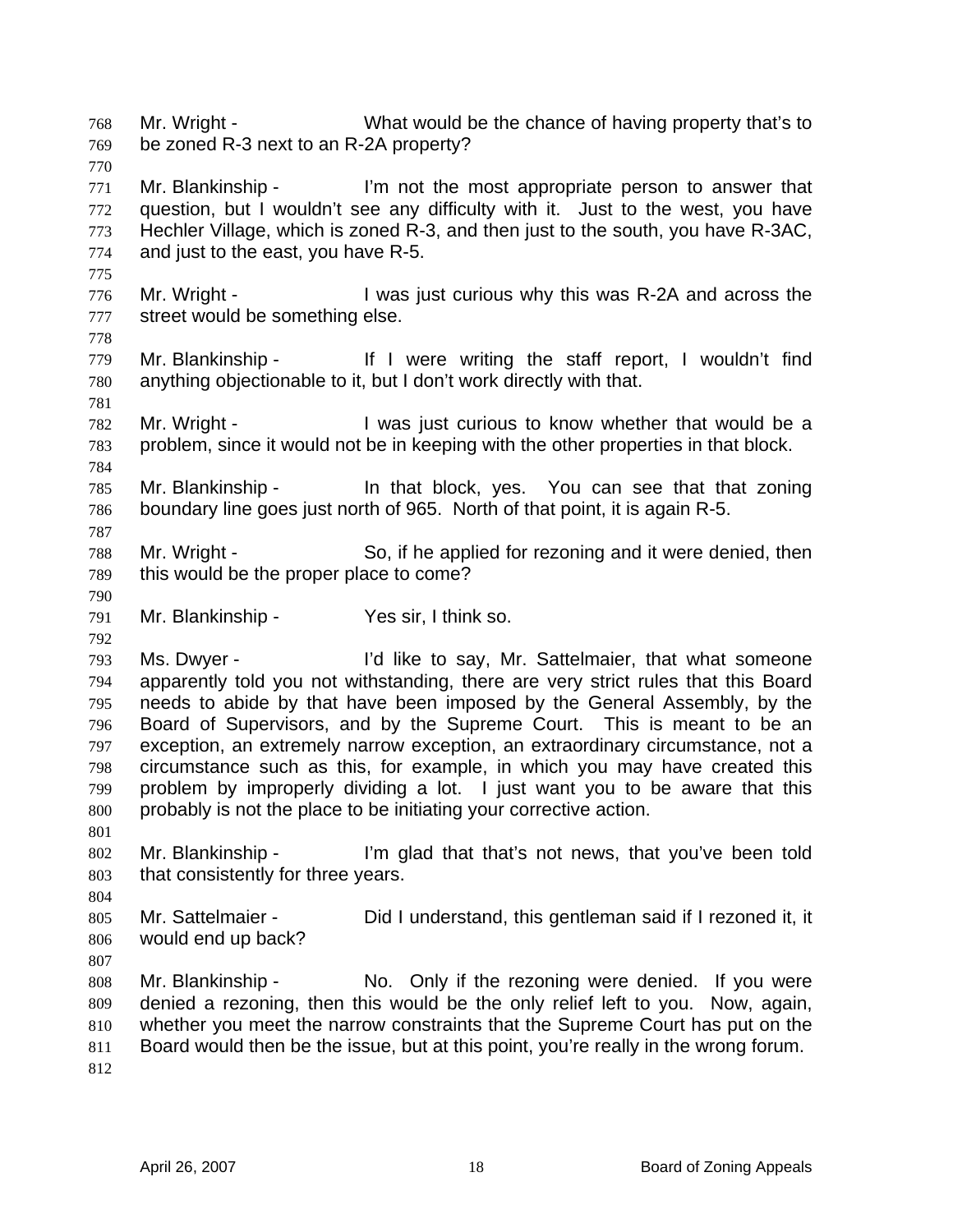Mr. Sattelmaier - I have some questions. I'm new at all this and I don't understand a lot of the—You all have made several, I guess, questions and then there were answers. 813 814 815 816 817 818 819 820 821 822 823 824 825 826 827 828 829 830 831 832 833 834 835 836 837 838 839 840 841 842 843 844 845 846 847 848 849 850 851 852 853 854 855 856 857 858 Mr. Blankinship - That's what Ms. Dwyer is referring to. Well first of all, the Code of Virginia lays out very strict guidelines for when the Board can grant a variance and those have been clarified just in the last couple of years by the Virginia Supreme Court. Mr. Sattelmaier - Do we fall into any of that in a positive way? Mr. Blankinship - In my view, no. In my view, this needs to be a rezoning case. That's the reason the Board is here. That's a delicate balance sometimes to make that determination. It's not up to me; it's up to the Board. Mr. Blankinship - Mr. Jolliffe, the surveyor, in his letter and then when I talked to him about this when he wrote the letter for us, he said it was confusion in the fact that there was so many different—Like directly across the street was the R-3. Directly on the side street is R-3AC, and then R-5, which all this road doesn't—I don't understand. He said possibly that is the reason for the misinformation that he was given before he came out there to do the work for us, which we paid for. Mr. Blankinship - Unfortunately, he doesn't identify either person involved. He says, "A representative of the company went to the County's East End," so. Mr. Sattelmaier - One of his-Mr. Blankinship - We can't really backtrack that. What we do know is that Mr. Sendra has a clear memory of discussing this lot and saying no, it's R-2A, you have to get it rezoned. Mr. Sattelmaier - Just for the record, I guess is what I'm trying to say, he did not have that discussion with me like that letter indicates. I don't know if he possibly maybe had that discussion with the surveyor or his rep or whatever. Mr. Blankinship - Mr. Sendra says that he spoke to you when he said rezoning. Ms. Harris - Is Mr. Sendra here? Mr. Blankinship - No, he's not here this morning. Mr. Sattelmaier - I just wanted to get that on record. We only spoke about the water and sewer connection.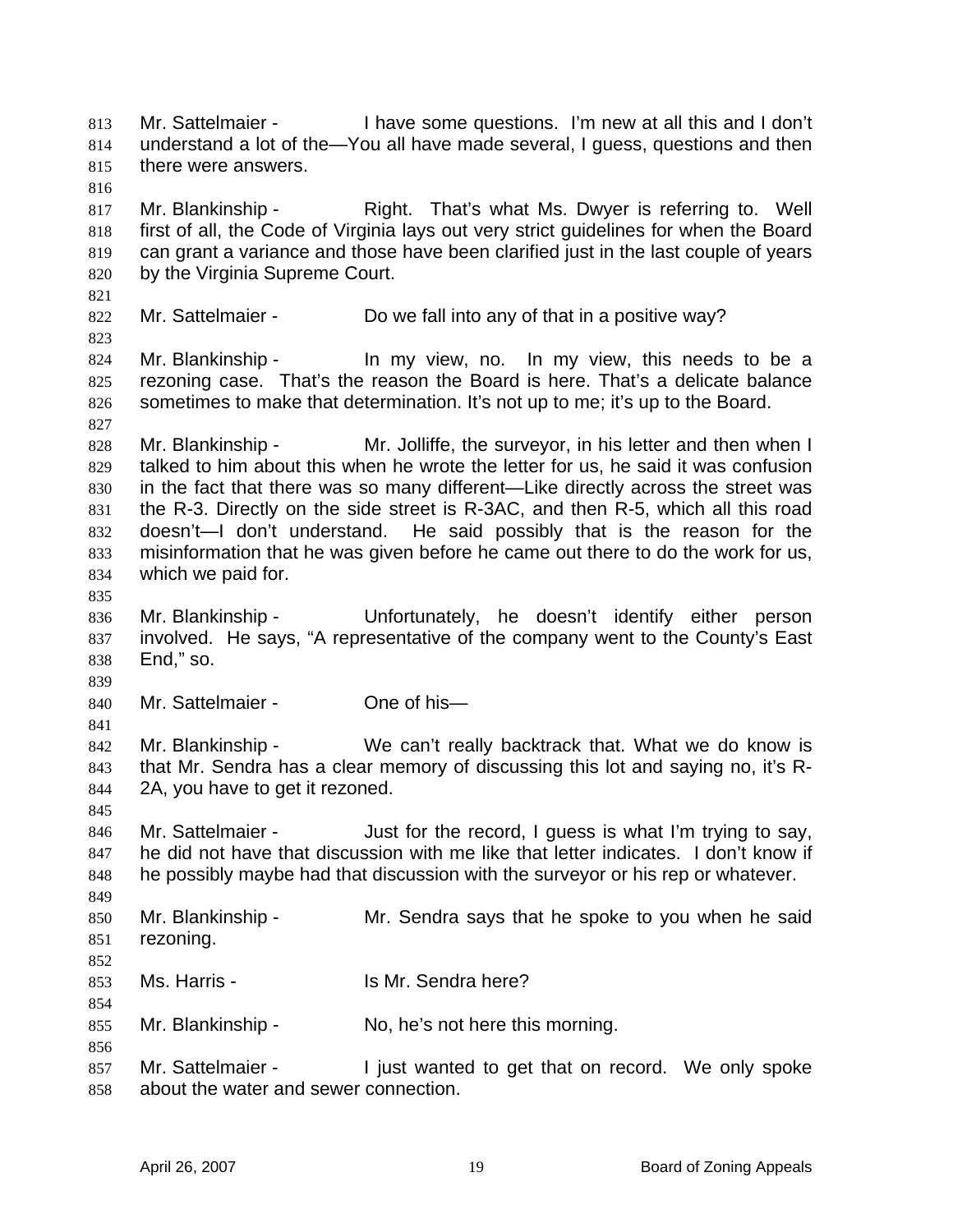859 860 861 862 863 864 865 866 867 868 869 870 871 872 873 874 875 876 877 878 879 880 881 882 883 884 885 886 887 888 889 890 891 892 893 894 895 896 897 898 899 900 901 902 903 Mr. Blankinship - I'm not sure how relevant it is, but there is a disputed fact. Ms. Harris - I have a question, Mr. Blankinship. Is spot zoning—I call it spot zoning. Is that the rule of thumb? Is that an exception to the rule? Is that ever done? Mr. Blankinship - In my opinion, if he was applying B-3 zoning or industrial zoning in the middle of this neighborhood, that would be a spot zoning. But because these are all one-family zoning districts and this is the most—All of the adjoining property is smaller lot size residential district. I would not view this as a spot zoning, but again, I don't handle rezonings on a daily basis. Ms. Harris - You mentioned in your report a one-split exception to the Subdivision Ordinance. Mr. Blankinship - The Subdivision Ordinance shouldn't be a problem. He's allowed one division without going through the Subdivision Ordinance. Ms. Dwyer - What's the date that this property was divided by the applicant? Mr. Blankinship - 2005. The plat was dated— Mr. Sattelmaier - **April of '05**, yes. Mr. Blankinship - The plat was revised June of '05, so it was probably recorded late June, early July. Ms. Dwyer - The Again, we are running into that problem where people are allowed to record lot splits and create lots that do not meet with the zoning ordinance and then they have the false impression that that's all they need to do because it's been accepted by the Courthouse Records Department. Then they come back with a lot and have to request a variance because the lot they have created is insufficient. I don't know how the rest of the Board feels about it, but maybe this is something we could raise with the Board of Supervisors to see if there's some way that we can put some procedural step in the way of recording lots that do not meet the zoning ordinance so that people aren't falsely believing that they have legitimate lots. We have cases in which people have even sold the lots to assuming buyers and then the problem is passed down to someone who has no notice of it. That's something we can talk about after the meeting, but I'm just raising it now because it seems to be a problem with this case, too.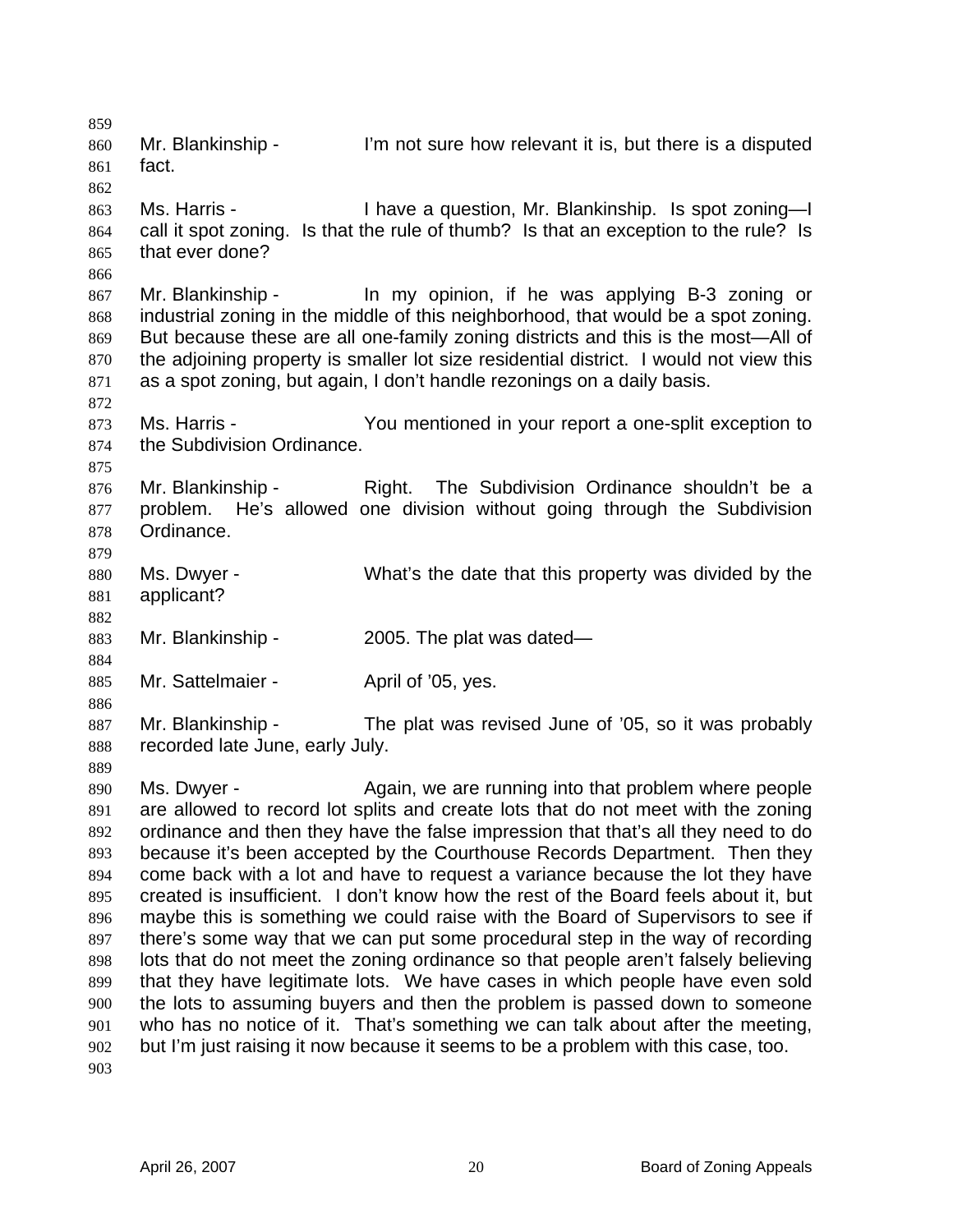| 904<br>905<br>906                             | Mr. Nunnally -<br>out.                         | Any other questions from the Board or staff? Anyone<br>in opposition? Hear none, that conclude the case. Thank you, sir, for coming                                                                                                                                                                                                                                                           |
|-----------------------------------------------|------------------------------------------------|-----------------------------------------------------------------------------------------------------------------------------------------------------------------------------------------------------------------------------------------------------------------------------------------------------------------------------------------------------------------------------------------------|
| 907<br>908<br>909                             | <b>DECISION</b>                                |                                                                                                                                                                                                                                                                                                                                                                                               |
| 910<br>911                                    | Ms. Harris -                                   | I move that we deny this variance. I believe that this<br>is self-inflicted and the remedy is to get the zoning changed.                                                                                                                                                                                                                                                                      |
| 912<br>913<br>914                             | Mr. Nunnally -                                 | Motion by Ms. Harris it be denied.                                                                                                                                                                                                                                                                                                                                                            |
| 915<br>916                                    | Ms. Dwyer -                                    | Second.                                                                                                                                                                                                                                                                                                                                                                                       |
| 917<br>918<br>919                             | Mr. Nunnally -                                 | Seconded by Ms. Dwyer. Any discussion?<br>All in<br>favor of the denial say aye. All opposed say no. It's been denied.                                                                                                                                                                                                                                                                        |
| 920<br>921<br>922<br>923<br>924               |                                                | After an advertised public hearing and on a motion by Ms. Harris, seconded by<br>Ms. Dwyer, the Board denied application A-009-07 for a variance to build a one-<br>family dwelling at 957 Yates Court (Parcel 815-724-1107).                                                                                                                                                                 |
| 925<br>926<br>927<br>928<br>929               | Affirmative:<br>Negative:<br>Absent:           | Wright, Harris, Kirkland, Dwyer, Nunnally<br>5<br>$\mathbf 0$<br>$\overline{0}$                                                                                                                                                                                                                                                                                                               |
| 930<br>931                                    | Mr. Nunnally -                                 | Next case, Mr. Blankinship.                                                                                                                                                                                                                                                                                                                                                                   |
| 932<br>933<br>934<br>935<br>936<br>937<br>938 | A-010-07<br>of 50 feet public street frontage. | <b>DAVID C. WYNNE</b> requests a variance from Section<br>24-9 to build a one-family dwelling at 10820 Tiller Road (Parcel 763-768-6597),<br>zoned A-1, Agricultural District (Brookland). The public street frontage<br>requirement is not met. The applicant has 0 feet public street frontage where the<br>Code requires 50 feet public street frontage. The applicant requests a variance |
| 939<br>940<br>941                             | Mr. Nunnally -<br>so, will you please stand.   | Is there anyone else here interested in this case? If                                                                                                                                                                                                                                                                                                                                         |
| 942<br>943<br>944<br>945                      | Mr. Blankinship -<br>God?                      | Raise your right hand please. Do you swear the<br>testimony you're about to give is the truth and nothing but the truth so help you                                                                                                                                                                                                                                                           |
| 946<br>947                                    | Mr. Wynne -                                    | I do.                                                                                                                                                                                                                                                                                                                                                                                         |
| 948<br>949                                    | Mr. Nunnally -<br>what you're requesting.      | Please state your name for the record, sir, and tell us                                                                                                                                                                                                                                                                                                                                       |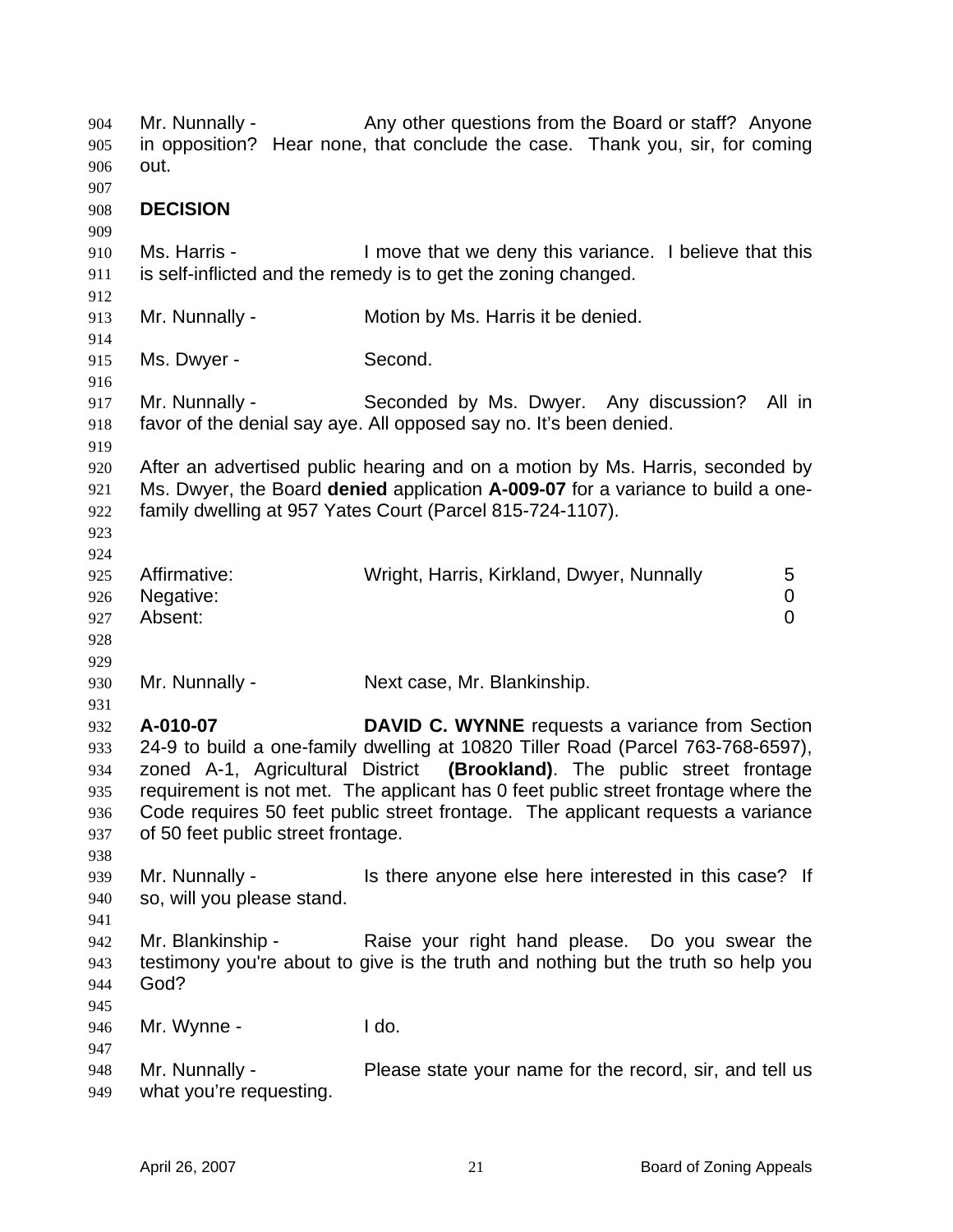Mr. Wynne - **David C. Wynne.** I'm requesting a variance to build a home site, our home site on Tiller Road. It does not meet the required public street frontage. The property was left and subdivided by my family. It was left to me by my grandmother in '87 with the intent for us to build a home on it. Ms. Harris - So this is a family division. Mr. Wynne - Yes ma'am. Ms. Harris - The Have you determined the cost to extend the public road, Tiller Road? Mr. Wynne - No ma'am. Ms. Harris - Do you have any idea? Mr. Wynne - No ma'am. There is a home site on it that was my great grandmother's place. It's actually back beyond our property, back further down what I call Tiller Road. It's currently being lived in by my cousins. As far as I know, they'll live there and probably their children will probably live there after them. Mr. Blankinship - There was a plat filed in 1984 that created parcels A, B, and C and this is parcel C. Are you familiar with this? Okay. Are all three of those lots still in the family? Mr. Wynne - Yes sir. Mr. Blankinship - Ckay. We couldn't tell just from a cursory look. Mr. Wynne - Yes, they're all— Mr. Blankinship - They're all three still in— Ms. Wynne - The [unintelligible] and they own the next two parcels. Mr. Wynne - They have the house and they have the other parcels. Mr. Nunnally - Excuse me, ma'am, if you're going to speak, could you state your name, please? Ms. Wynne - **Deborah Wynne.** Mr. Nunnally - All right, now tell us what you were saying.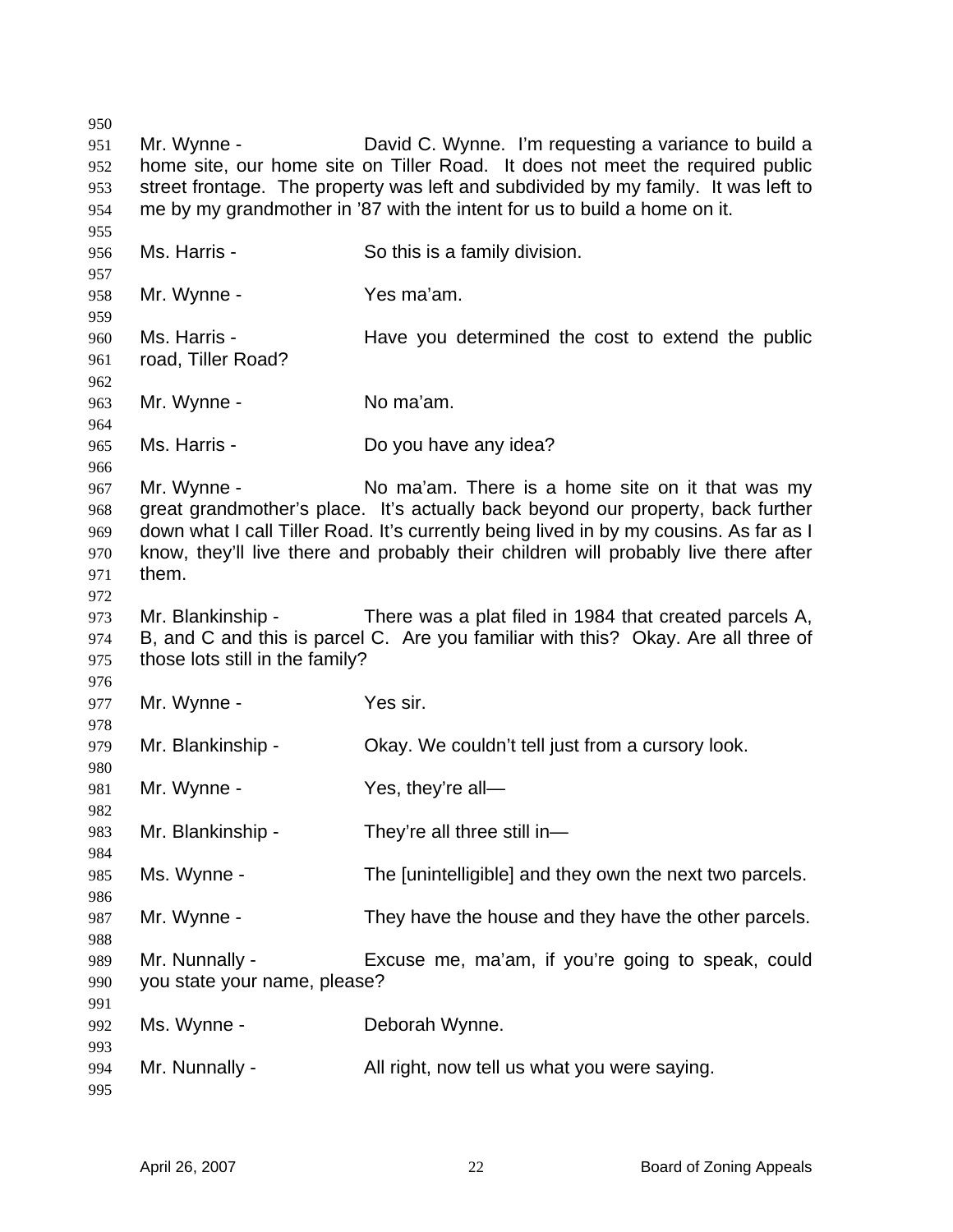Ms. Wynne - The Vanstaden's, they still own Parcels A and B. Once again, they were left by the family also. 996 997 998 999 1000 1001 1002 1003 1004 1005 1006 1007 1008 1009 1010 1011 1012 1013 1014 1015 1016 1017 1018 1019 1020 1021 1022 1023 1024 1025 1026 1027 1028 1029 1030 1031 1032 1033 1034 1035 1036 1037 1038 1039 1040 1041 Ms. Dwyer - Who owns this small piece between your property and Tiller Road? Ms. Wynne - Preston Willis' heirs. Ms. Dwyer - Is that part of your family, too? Ms. Wynne - Yes ma'am. Ms. Dwyer - Is there a house on that? Ms. Wynne - No ma'am. Ms. Dwyer - Mr. Blankinship, I have a question for you. In the next case, it seems to be staff's position that a lot on what was called a paper street, that is a street where the land for the road has been deeded, dedicated, platted, and filed, recorded so everything's official for that road, but the road hasn't actually been built, that was sufficient to allow a house to be built on a public street. That was considered a public street. Mr. Blankinship - Right. Ms. Dwyer - What if in this case, or in any of the other cases in which we have public street frontage issues, if these applicants dedicated the right-of-way for Tiller Road and then considered that a paper street as it is in the next case, and sufficient, therefore, to count as public road frontage? Mr. Blankinship - Today, the County would not accept that dedication unless the road was built. Ms. Dwyer - I see. Mr. Blankinship - Back in the '20's prior to the Byrd Act, you could plat just about anything and you could record it, without even having the County accepting it from a [unintelligible] perspective. After the Byrd Act in 1931, when the County became directly responsible for maintaining all those roads, that whole process started to change. Ms. Dwyer - So the difference in the case is that was subdivided in 1910. Mr. Blankinship - Right.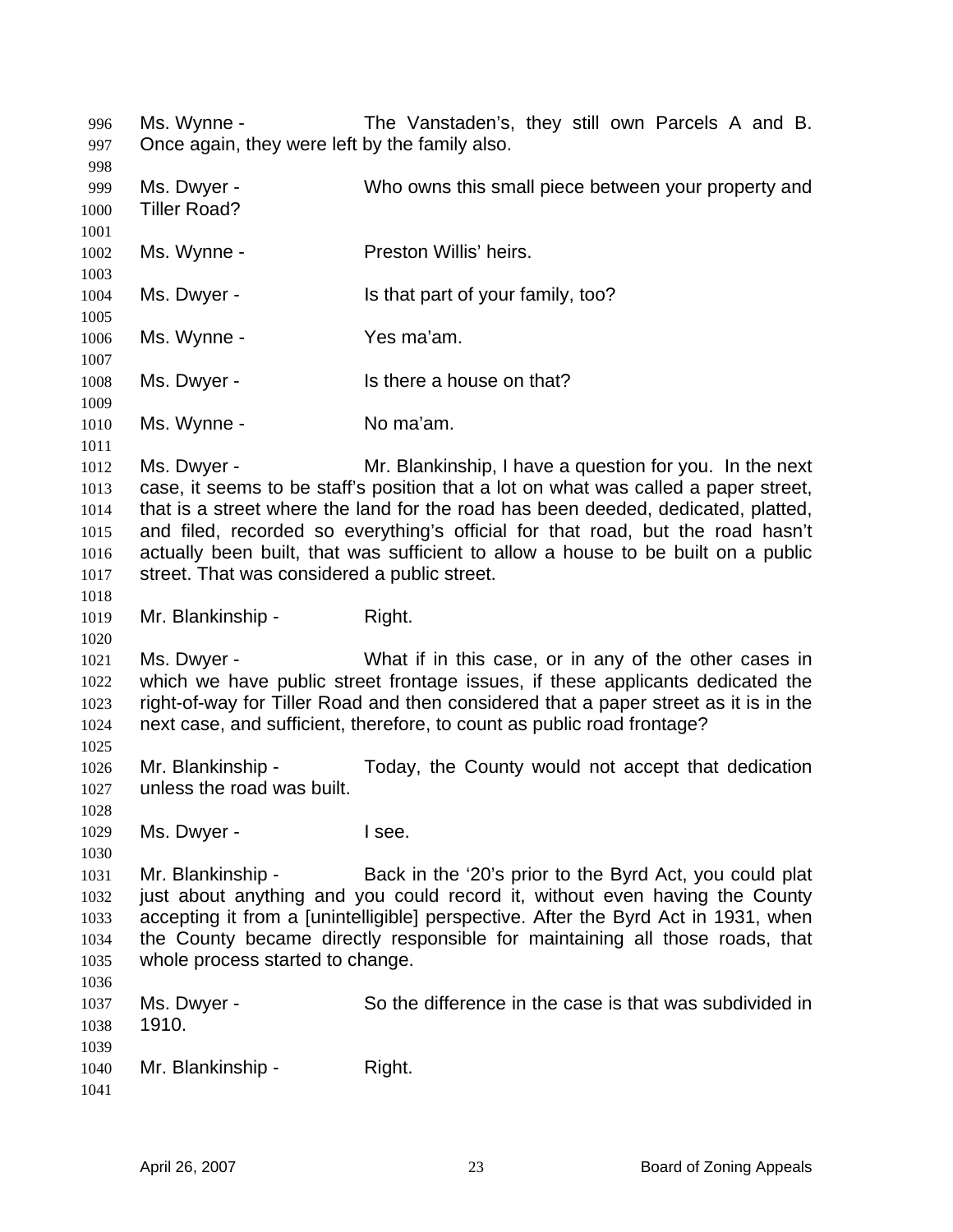1042 Ms. Dwyer - And this is now, so we don't accept that. 1043 1044 1045 1046 1047 1048 1049 1050 1051 1052 1053 1054 1055 1056 1057 1058 1059 1060 1061 1062 1063 1064 1065 1066 1067 1068 1069 1070 1071 1072 1073 1074 1075 1076 1077 1078 1079 1080 1081 1082 1083 1084 1085 1086 1087 Mr. Blankinship - They will be required to make improvements. It's up to the Department of Public Works to decide how great of an improvement. Typically, in cases like the next one, and perhaps we should have this discussion then, where it's only one lot, Public Works will allow them to basically just put in a driveway. We have had cases where people have bought 10 or 12 lots in an old subdivision with paper streets and Public Works has made them build public streets in those rights-of way. Ms. Harris - In 1987 when this was divided among the three family members, the picture that we see of the road, this is a private road, if you had the right-of-way to do this. It's still being used, of course. Mr. Wynne - Yes ma'am. Ms. Wynne - Yes ma'am. Ms. Dwyer - The critical time period here is 1987 when this lot was created. That's the point in time we have to look at as a Board to determine what the property as a whole constitutes. In this case, the property as a whole would constitute all three parcels. Is that correct? Mr. Blankinship, is that correct? Mr. Blankinship - That's our view, yes. Since the public street frontage requirement was already in the Code when the lots were created, they were not buildable lots. Mr. Wright - The It was not a buildable lot before that. An 8-acre parcel was not a buildable lot. Mr. Blankinship - That's correct, yes sir. When the dwelling was first built in 1937, the public street frontage requirement was not in the Code at that time. Ms. Dwyer - So, the original house is— Mr. Blankinship - Lawfully non-conforming. Ms. Dwyer - Chay. Mr. Nunnally - Any other questions from the Board or staff? Ms. Harris - Thave one more question. After '87, one house was built? Mr. Wynne - No ma'am.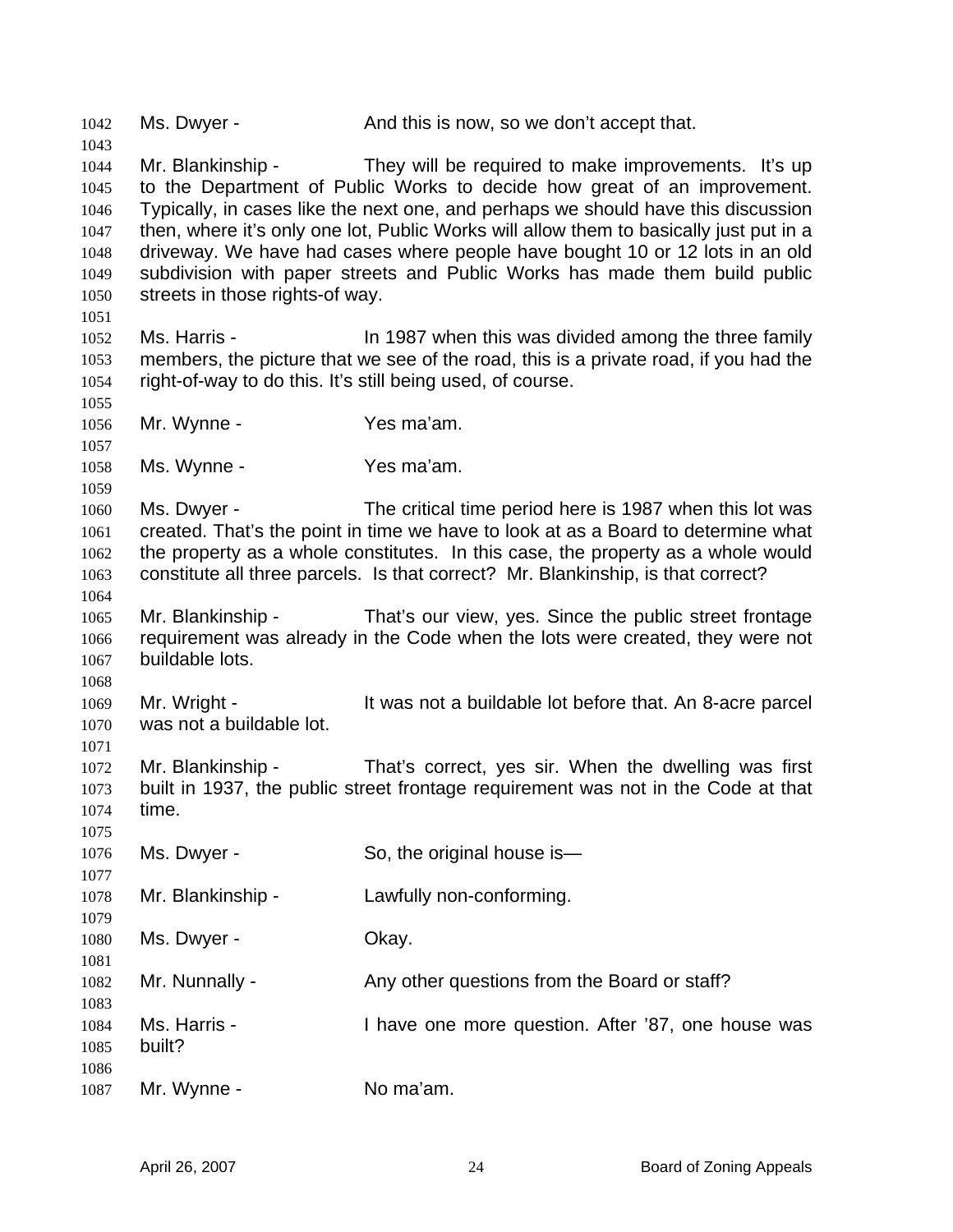1088 1089 1090 1091 1092 1093 1094 1095 1096 1097 1098 1099 1100 1101 1102 1103 1104 1105 1106 1107 1108 1109 1110 1111 1112 1113 1114 1115 1116 1117 1118 1119 1120 1121 1122 1123 1124 1125 1126 1127 1128 1129 1130 1131 1132 1133 Ms. Harris - **No houses were built?** Mr. Wynne - No ma'am. There's a subdivision right across Tiller Road that backs right up to it, but it's got half million dollar or \$400,000 homes on it. Ms. Dwyer - I think that was the house that was built in '37. Is that what you were saying, Mr. Blankinship? Mr. Wynne - The house in '37, that's existing on the property. Ms. Dwyer - Right, 1937. Mr. Wynne - People are living in it now. Like I said, it's actually past where I would build, as far as going down that road. Ms. Dwyer - The reason that is important is that when that house was built, there was no road frontage requirement, so that house was lawfully built. What you're asking is to build a house at this time which has no road frontage. Unfortunately, the Code requires that. It also required it in 1987 when this lot was created. At that time, it was not a buildable lot either. So, it's never been a buildable lot, Lot C. Ms. Harris - **Back in '87, I think it was—Correct me because I** wasn't on the Board. I think it was traditional for family divisions to be approved with the private road, as long as you had the right-of-way. Am I correct? Mr. Blankinship - That's a fair statement, yes. [Unintelligible] every case was reviewed on its facts. Ms. Harris - But since that was legal— Mr. Blankinship - Certainly they weren't viewed as strictly as they are today. Mr. Wright - Mr. Wynne, what has this property been used for, the entire three parcels? Before they were subdivided, what was it used for? Mr. Wynne - Back in the good old days, my family—That's my great grandma's old home place, like I said, that my cousins are living in now. It was farmed a long time ago, probably back in the 40's. They had chickens and— Since then, it's just a home site that they live in. Like the other gentleman said, he might cut a piece of wood off it or something like that for the fireplace, but other than that, nothing.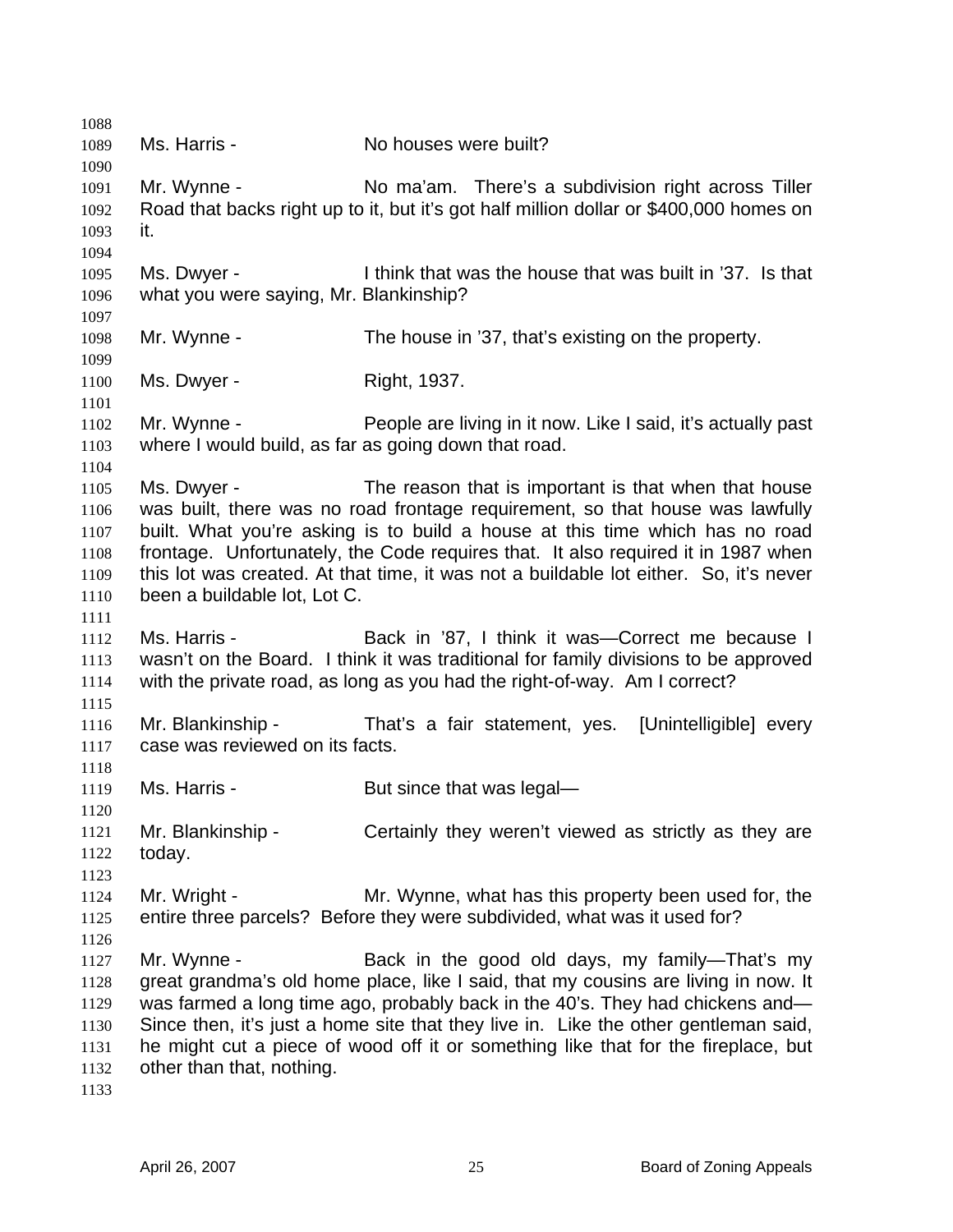| 1134         | Mr. Wright -                                  | Has it been farmed, ever been farmed?                                            |
|--------------|-----------------------------------------------|----------------------------------------------------------------------------------|
| 1135<br>1136 | Mr. Wynne -                                   | Years and years and years ago.                                                   |
| 1137         |                                               |                                                                                  |
| 1138         | Mr. Wright -                                  | How long ago was that?                                                           |
| 1139         |                                               |                                                                                  |
| 1140<br>1141 | Mr. Wynne -                                   | In the $30's$ —                                                                  |
| 1142         | Mr. Blankinship -                             | You said before or after '87?                                                    |
| 1143         |                                               |                                                                                  |
| 1144         | Mr. Wynne -                                   | Oh, no. No farming that I'm aware of unless he's                                 |
| 1145         |                                               | grown some tomato plants or something in the backyard. Nothing major. As a       |
| 1146         |                                               | child, when I played on that property, it was old chicken coops, dilapidated and |
| 1147         | whatnot, but nothing major as far as a major- |                                                                                  |
| 1148         |                                               |                                                                                  |
| 1149         | Mr. Wright -                                  | Is it wooded, basically?                                                         |
| 1150         |                                               |                                                                                  |
| 1151         | Mr. Wynne -                                   | All of mine is, yes sir. All of my piece of it.                                  |
|              |                                               |                                                                                  |
| 1152         |                                               |                                                                                  |
| 1153         | Mr. Wright -                                  | Yours is Parcel C?                                                               |
| 1154         |                                               |                                                                                  |
| 1155         | Mr. Wynne -                                   | Yes sir.                                                                         |
| 1156         |                                               |                                                                                  |
| 1157         | Mr. Wright -                                  | And that's all wooded.                                                           |
| 1158         |                                               |                                                                                  |
| 1159         | Mr. Wynne -                                   | Yes sir.                                                                         |
| 1160         |                                               |                                                                                  |
| 1161         | Mr. Wright -                                  | How about B, is that wooded?                                                     |
| 1162         |                                               |                                                                                  |
| 1163<br>1164 | Mr. Blankinship -                             | B has the house on it.                                                           |
| 1165         | Mr. Wynne -                                   |                                                                                  |
|              |                                               | Yeah. I would say most all of that is not and I'm not                            |
| 1166         | sure about A. Do you know? [asking of spouse] |                                                                                  |
| 1167         |                                               |                                                                                  |
| 1168         | Ms. Wynne -                                   | Part of A is still wooded.                                                       |
| 1169         |                                               |                                                                                  |
| 1170         | Mr. Blankinship -                             | You want to put the aerial back up?                                              |
| 1171         |                                               |                                                                                  |
| 1172         | Mr. Wright -                                  | I see it, yeah.                                                                  |
| 1173         |                                               |                                                                                  |
| 1174         | Ms. Dwyer -                                   | That's a [unintelligible] on Parcel A.                                           |
| 1175         |                                               |                                                                                  |
| 1176         | Mr. Wynne -                                   | Yeah.                                                                            |
| 1177         |                                               |                                                                                  |
| 1178         | Ms. Wynne -                                   | Yes ma'am.                                                                       |
| 1179         |                                               |                                                                                  |
|              |                                               |                                                                                  |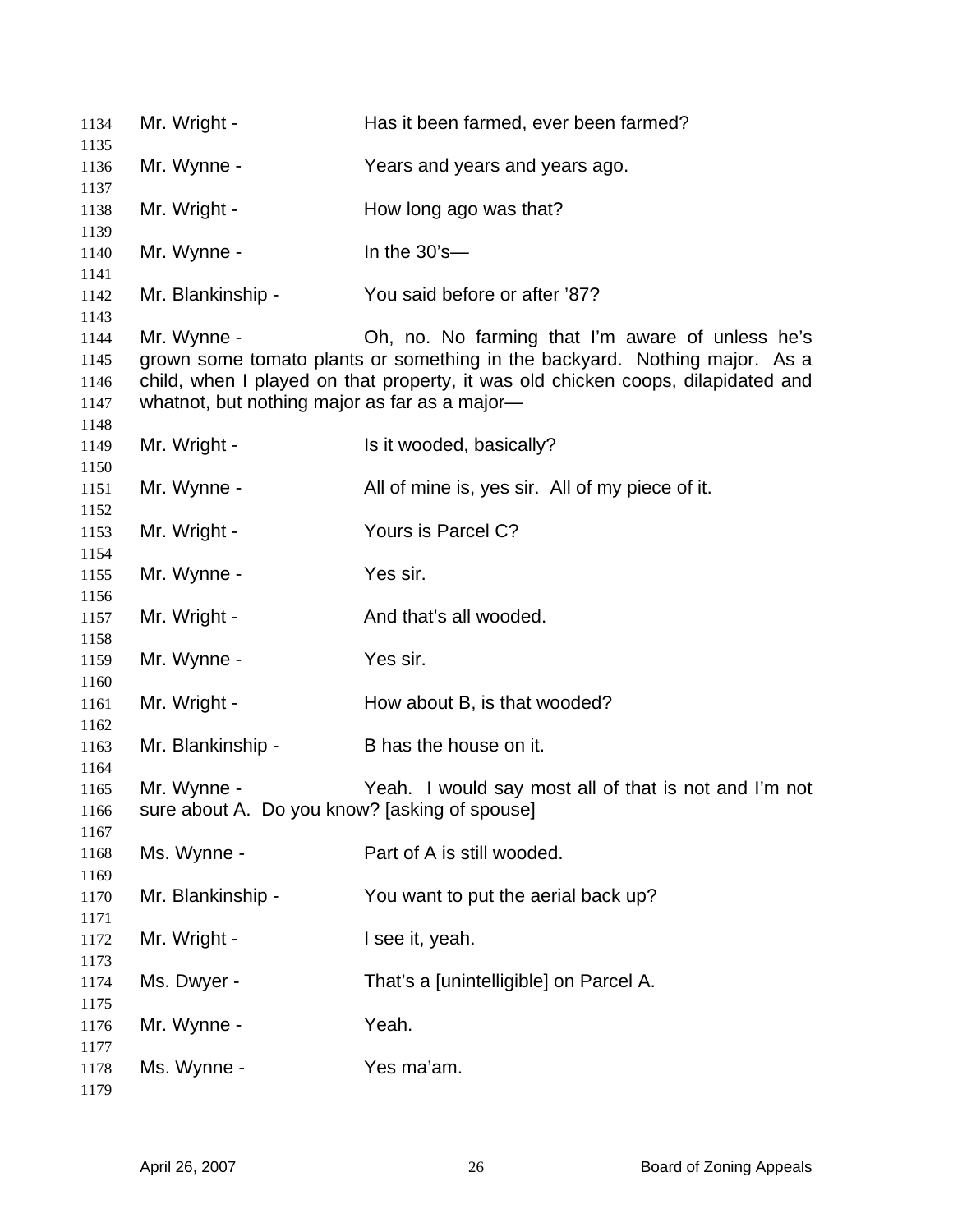Mr. Nunnally - **Any other questions from the Board or staff?** I ask again, is anyone in opposition to this case? Hear none, that concludes the case. Thank you for coming. 1180 1181 1182 1183 1184 1185 1186 1187 1188 1189 1190 1191 1192 1193 1194 1195 1196 1197 1198 1199 1200 1201 1202 1203 1204 1205 1206 1207 1208 1209 1210 1211 1212 1213 1214 1215 1216 1217 1218 1219 1220 1221 1222 1223 1224 1225 Mr. Wynne - Thank you. **DECISION**  Mr. Nunnally - Do we have a motion on this? Mr. Kirkland - The Music Limake a motion we deny it. Ms. Dwyer - Second. Mr. Nunnally - Discussion, Mr. Kirkland? Mr. Kirkland - The Again, this property was split in 1987. It wasn't buildable lots then and it still isn't today without the road. I believe the applicant possibly could connect the road to the existing paved road, which backs up behind Meadow Farm and that would clear up his problem. It's definitely a Cherrystone case, in my book, and that's the best explanation I can give at this point. Ms. Dwyer - The Mullet I might add, Mr. Kirkland, in our ordinance it states that, "No variance shall be authorized unless the Board specifically finds that the situation or condition of the property is not of a general or recurring nature." So, we're supposed to specifically make that finding. This is clearly a situation that is recurring in nature. We have several on the agenda today. We have them every single month. So, the lack of road frontage is a recurring situation. Under our ordinance, we cannot make the finding today that it is not. Again, the rules that we have to operate under, it seems to me that we need to deny it for that reason. That also applies to the first case, which I forgot to mention in the heat of the debate. Mr. Kirkland - I'm in agreement with you, Ms. Dwyer, that we definitely need to get something discussed with the Board of Supervisors on how to remedy this. Mr. Wright did make a comment that we will be turning down all of these. There needs to be some little escape gap in there. Ms. Dwyer - What I would like to see is something to prevent people from dividing property into lots that don't meet the zoning ordinance. Somehow we allow that to happen. Mr. Kirkland - The state of this case, I assume it was a death that caused this, so this wasn't anything that was planned. They saw the old house there. They probably thought the next house could be built next to it.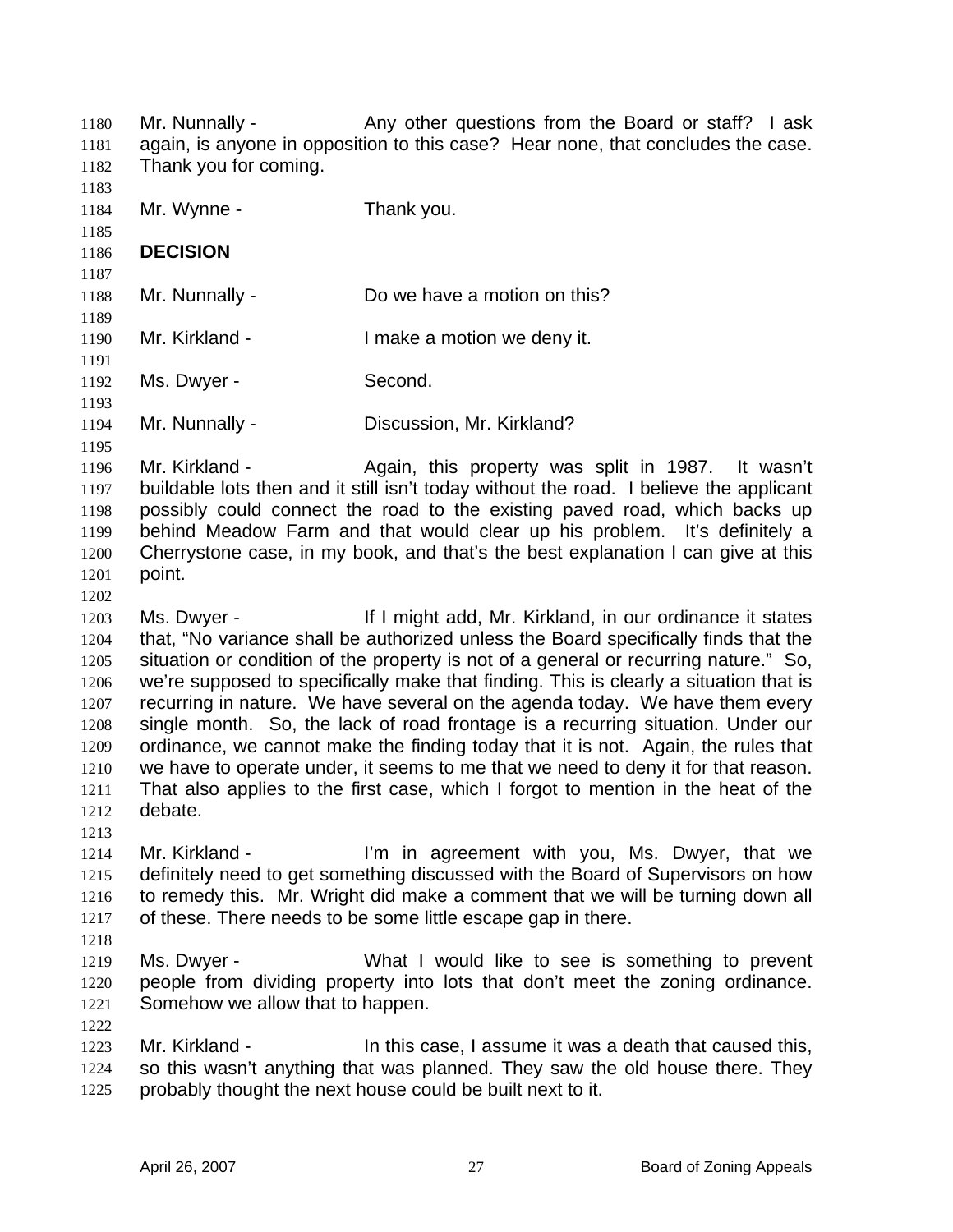| 1226         |                                                          |                                                                                     |
|--------------|----------------------------------------------------------|-------------------------------------------------------------------------------------|
| 1227         | Ms. Dwyer -                                              | Mr. O'Kelly?                                                                        |
| 1228         |                                                          |                                                                                     |
| 1229         | Mr. O'Kelly -                                            | The property was divided by a deed of partition.                                    |
| 1230         | That's something the Court decided.                      |                                                                                     |
| 1231         |                                                          |                                                                                     |
| 1232         | Ms. Dwyer -                                              | Oh, was it?                                                                         |
| 1233         |                                                          |                                                                                     |
| 1234         | Mr. O'Kelly -                                            | Yes.                                                                                |
| 1235         |                                                          |                                                                                     |
| 1236         | Ms. Dwyer -                                              | Or was it by will.                                                                  |
| 1237         | Ms. Harris -                                             |                                                                                     |
| 1238         |                                                          | The report says deed of partition.                                                  |
| 1239<br>1240 | Ms. Dwyer -                                              | Okay. That probably was something that-                                             |
| 1241         |                                                          |                                                                                     |
| 1242         | Mr. O'Kelly -                                            | We don't have any control on any action the Court                                   |
| 1243         | may take.                                                |                                                                                     |
| 1244         |                                                          |                                                                                     |
| 1245         | Ms. Dwyer -                                              | That's true. So, we might not be able to prevent every                              |
| 1246         |                                                          | one of these. A Deed of Partition and the Court does that, if we still had some     |
| 1247         |                                                          | provision that these couldn't be recorded. I think that staff has said other states |
| 1248         |                                                          | do this, or maybe other jurisdictions do this where it can't be recorded unless     |
| 1249         | they have some sort of approval-                         |                                                                                     |
| 1250         |                                                          |                                                                                     |
| 1251         | Mr. O'Kelly -                                            | It was also a family division, which doesn't require                                |
| 1252         | subdivision approval.                                    |                                                                                     |
| 1253         |                                                          |                                                                                     |
| 1254         | Ms. Dwyer -                                              | Well, are you saying there's no way to do that?                                     |
| 1255         |                                                          | I think it would be difficult.                                                      |
| 1256<br>1257 | Mr. O'Kelly -                                            |                                                                                     |
| 1258         | Mr. Kirkland -                                           | This one would have gotten through, probably,                                       |
| 1259         | because of the death situation.                          |                                                                                     |
| 1260         |                                                          |                                                                                     |
| 1261         | Ms. Dwyer -                                              | Right.                                                                              |
| 1262         |                                                          |                                                                                     |
| 1263         | Mr. Gidley -                                             | [Off mike.] Ms. Dwyer's point is good, though. Where I                              |
| 1264         |                                                          | used to work, the Planning Director had to sign off on any new lots created and     |
| 1265         | that would eliminate a lot of the ones [unintelligible]. |                                                                                     |
| 1266         |                                                          |                                                                                     |
| 1267         | Ms. Dwyer -                                              | For it to be recorded in the Deed Office?                                           |
| 1268         |                                                          |                                                                                     |
| 1269         | Mr. Gidley $-$                                           | Correct. So, that would eliminate a lot of them.                                    |
| 1270         |                                                          |                                                                                     |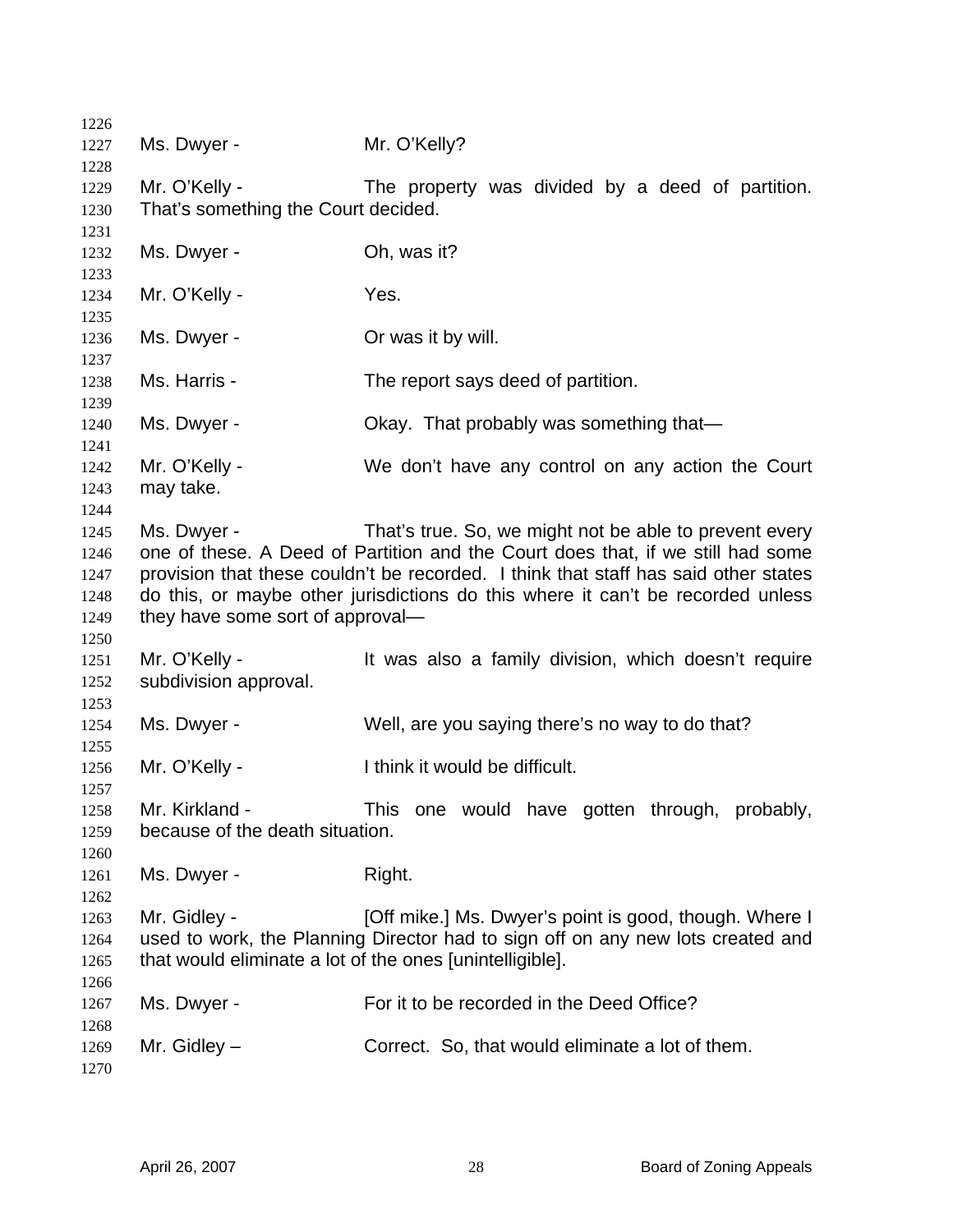Ms. Dwyer - It might not eliminate them all, but it seems like it would catch them before people start relying on these lots as being in existence. 1271 1272 1273 1274 1275 1276 1277 1278 1279 1280 1281 1282 1283 1284 1285 1286 1287 1288 1289 1290 1291 1292 1293 1294 1295 1296 1297 1298 1299 1300 1301 1302 1303 1304 1305 1306 1307 1308 1309 1310 1311 1312 1313 1314 Ms. Harris - Thave a point here, I hope. If you think that somehow they were misled in 1987 when they were allowed the lot division, why allow a lot division and then you can't use it to build a home? So to me, we're going against what was dictated in '87. I know the law has changed, Cherrystone and Cochran have occurred. Mr. Blankinship - Three people inherited the property. So it was divided so that each of them could own part of it individually, but that doesn't mean they could build a gas station there. Mr. Kirkland - It was a farm. It was a huge farm at that time. Mr. Blankinship - It doesn't mean they could make any use of the property that they felt was appropriate. They still have to comply with the requirements. Mr. Kirkland - Right. If I gave you a piece of land, Ms. Harris, you still have to comply even if I just gave it to you. Ms. Harris - The Multipul gave your children three parcels, it would seem to me that your natural conclusion is they may one day build a home on it. Mr. Kirkland - That's correct. Ms. Harris - The And the Board granted that. Mr. Kirkland - The You would have to recuse yourself from that case. Mr. Nunnally - All right, let's take a vote on that. Mr. Wright - My comment is that the deed of partition has to be instituted by somebody, an individual. The Court doesn't institute that. An individual has a right to come in and have the property partitioned. I don't know, aside from that. Of course this one, other than for the road frontage, is a buildable lot that's going to be sitting there vacant. Ms. Dwyer - There's nothing wrong with the lot itself. It's just a question of getting a road to it. Mr. Blankinship - They just need to extend that public street.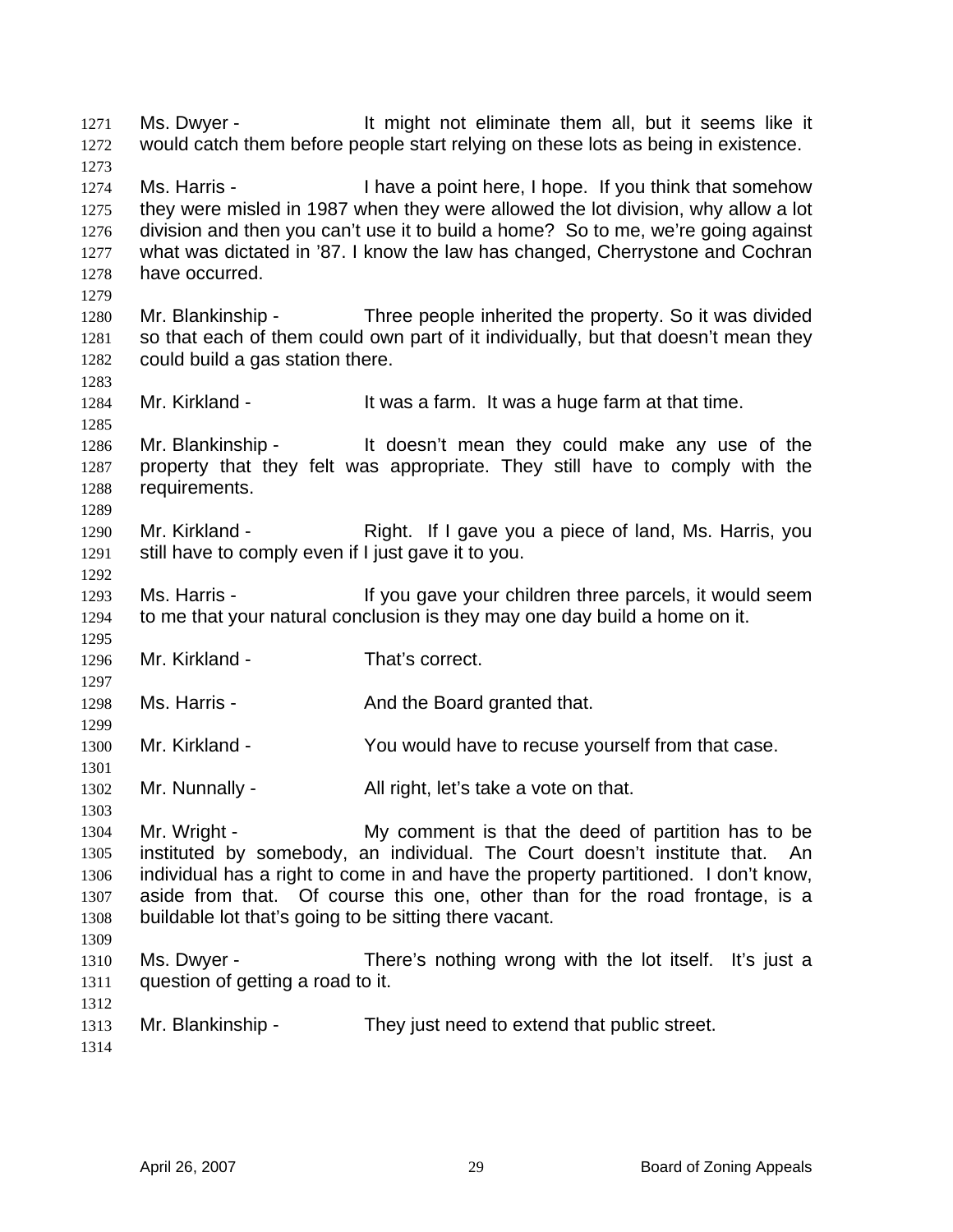Mr. Nunnally - All right, let's take a vote on this. Motion made by Mr. Kirkland it be denied, second by Ms. Dwyer. All in favor of denial say aye. All opposed say no. It's been denied 4 to 1. 1315 1316 1317 1318 1319 1320 1321 1322 1323 1324 1325 1326 1327 1328 1329 1330 1331 1332 1333 1334 1335 1336 1337 1338 1339 1340 1341 1342 1343 1344 1345 1346 1347 1348 1349 1350 1351 1352 1353 1354 1355 1356 1357 1358 1359 After an advertised public hearing and on a motion by Mr. Kirkland, seconded by Ms. Dwyer, the Board **denied** application **A-010-07** for a variance to build a onefamily dwelling at 10820 Tiller Road (Parcel 763-768-6597). Affirmative: Dwyer, Kirkland, Nunnally, Wright 4 Negative: harris 1 Absent: 0 Mr. Nunnally - Next case, Mr. Blankinship. **A-011-07 WILLIAM K. SAHNOW, JR.** requests a variance from Section 24-95(c)(4) to allow a one-family dwelling to remain at 10006 Virginia Road (Greenwood Park) (Parcel 781-762-1699), zoned R-4, One-Family Residence District (Fairfield). The front yard setback is not met. The applicant has 24 feet front yard setback where the Code requires 35 feet front yard setback. The applicant requests a variance of 11 feet front yard setback. Mr. Nunnally - Anyone else here interested in this case? If so, will you please stand and be sworn. All right, sir. Mr. Blankinship - The Raise your right hand please. Do you swear the testimony you're about to give is the truth and nothing but the truth so help you God? Mr. Nunnally - Please state your name for the record, sir, and tell us what you're requesting. Mr. Sahnow - William Sahnow. Variance for [unintelligible] requesting setback. Mr. Nunnally - Can you get a little closer to that mike? I don't know whether it's me or the mike. Mr. Sahnow - William Sahnow. I'm requesting a variance from the setback requirement for the new divided lot. Mr. Kirkland - The Mr. Blankinship, we discussed this on the phone. This is in the Fairfield District, right?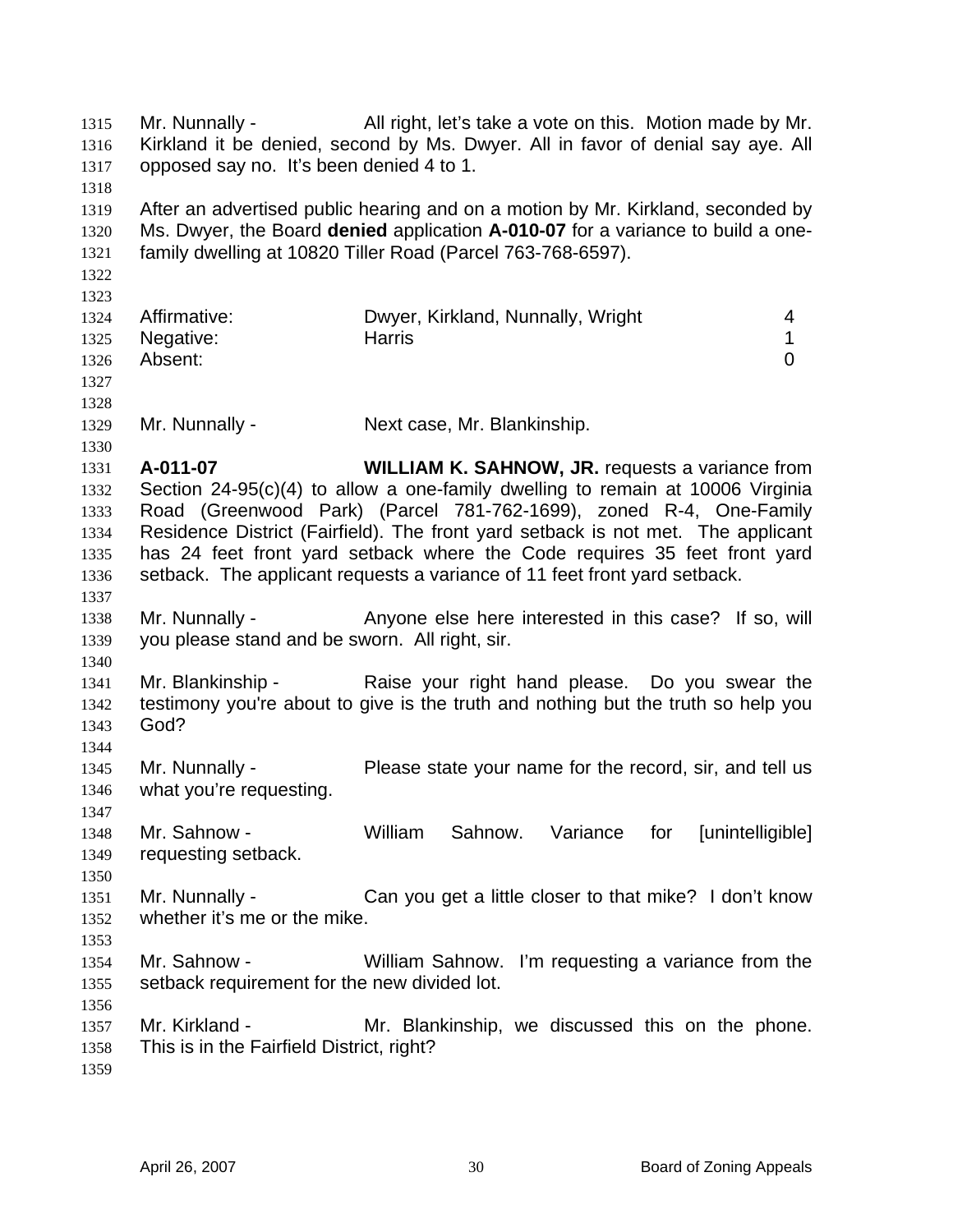Mr. Blankinship - Yes, thank you. I should have corrected the printed agenda. We have corrected it on the database now. This is in the Fairfield District. 1360 1361 1362 1363 1364 1365 1366 1367 1368 1369 1370 1371 1372 1373 1374 1375 1376 1377 1378 1379 1380 1381 1382 1383 1384 1385 1386 1387 1388 1389 1390 1391 1392 1393 1394 1395 1396 1397 1398 1399 1400 1401 1402 1403 1404 1405 Ms. Harris - The Mr. Sahnow, I don't know if I'm pronouncing your name correctly. Mr. Sahnow - That's perfect. Ms. Harris - Why not tear the structure down? Mr. Sahnow - I believe it was built in 1937 and I just thought I'd keep the look and the structure of it and then improve it for now. Mr. Blankinship - It was built in 1937, but it wasn't built as a dwelling. Is that right? Mr. Sahnow - Right. I believe it was a barn. Mr. Blankinship - Do you know when it was converted to a dwelling? Mr. Sahnow - The neighbors, the older neighbors have told me sometime in the '60's or '70's that he had gotten verbal permission to convert it, but you know... Mr. Blankinship - We were not aware of this when we prepared the staff report, but I think it is significant. This was converted after 1960. At that time, there were minimum standards for the square foot of the floor area of a dwelling and this building does not comply with the floor area requirement. He's going to need to either tear down and rebuild or build an addition onto this to bring it up to the requirement. Mr. Sahnow - Which I actually plan to do. Mr. Blankinship - Okay. In some way, he's going to have to meet that floor area requirement. Mr. Sahnow - What is that minimum; because it is a thousand square feet. Mr. Blankinship - Ithink it's 1,100 square feet. Ms. Dwyer - A thousand? Mr. Blankinship - Che thousand square feet is the minimum.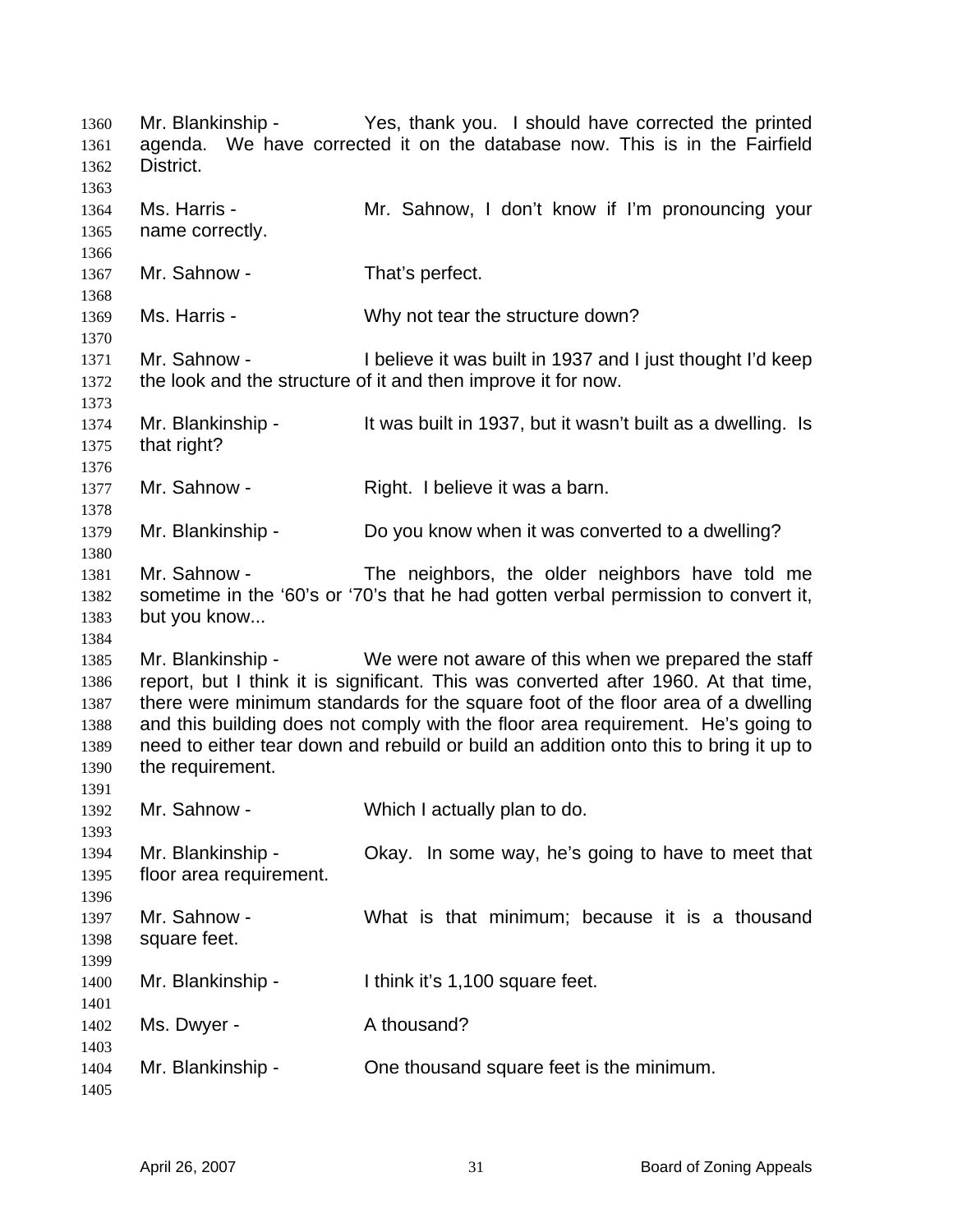| 1406<br>1407                                 | Mr. Sahnow -<br>$1/2$ or 4-1/4.                             | That's what I have, right at a thousand. With the 4-                                                                                                                                                                                                                                                  |
|----------------------------------------------|-------------------------------------------------------------|-------------------------------------------------------------------------------------------------------------------------------------------------------------------------------------------------------------------------------------------------------------------------------------------------------|
| 1408<br>1409                                 | Mr. Blankinship -                                           | What are you showing?                                                                                                                                                                                                                                                                                 |
| 1410<br>1411<br>1412                         | Mr. Gidley -<br>feet, when I was on site.                   | I know that it looked like it was right at 930 square                                                                                                                                                                                                                                                 |
| 1413<br>1414<br>1415                         | Mr. Blankinship -<br>addition.                              | We can determine that later and he could build an                                                                                                                                                                                                                                                     |
| 1416<br>1417<br>1418                         | Mr. Sahnow -                                                | Which, like I said, I plan on doing anyway. I want to<br>keep the look of it but build off the back a small one-floor, one-story.                                                                                                                                                                     |
| 1419<br>1420<br>1421                         | Mr. Blankinship -<br>this was ever issued?                  | Do you know whether a Certificate of Occupancy for                                                                                                                                                                                                                                                    |
| 1422<br>1423<br>1424                         | Mr. Sahnow -<br>'30's, '40's, '50's.                        | I don't think so. Like I said, it was all done back in the                                                                                                                                                                                                                                            |
| 1425<br>1426                                 | Mr. Blankinship -                                           | It may not have ever met building code for a dwelling.                                                                                                                                                                                                                                                |
| 1427<br>1428<br>1429                         | Mr. Sahnow -                                                | Which again is my intention to clean up what's there<br>and then get from the County the proper permits, electrical, plumbing.                                                                                                                                                                        |
| 1430<br>1431<br>1432<br>1433<br>1434<br>1435 | Mr. Blankinship -<br>matter is not really before the Board. | You may end up having to demolish and rebuild<br>anyway. If it was originally built as a storage building and it was never brought<br>up to the building code requirements for an occupied dwelling, then you're not<br>going to get a Certificate of Occupancy without basically starting over. That |
| 1436<br>1437<br>1438<br>1439                 | Ms. Harris -<br>now it's a house.                           | Could we see the area photo please? Okay. Can you<br>tell us which of these buildings we are discussing? That used to be a barn and                                                                                                                                                                   |
| 1440<br>1441<br>1442<br>1443                 | Mr. Sahnow -<br>past.                                       | I guess it's been used as an in-law unit or suite in the                                                                                                                                                                                                                                              |
| 1444<br>1445                                 | Ms. Harris -                                                | Is it occupied now?                                                                                                                                                                                                                                                                                   |
| 1446<br>1447                                 | Mr. Sahnow -                                                | No ma'am.                                                                                                                                                                                                                                                                                             |
| 1448<br>1449<br>1450<br>1451                 | Ms. Harris -<br>street of Virginia Avenue.                  | So, the division of this lot is not an issue because the<br>two lots that have now been created here out of what had been treated as one is<br>sufficient. The only problem is this accessory building is too close to the paper                                                                      |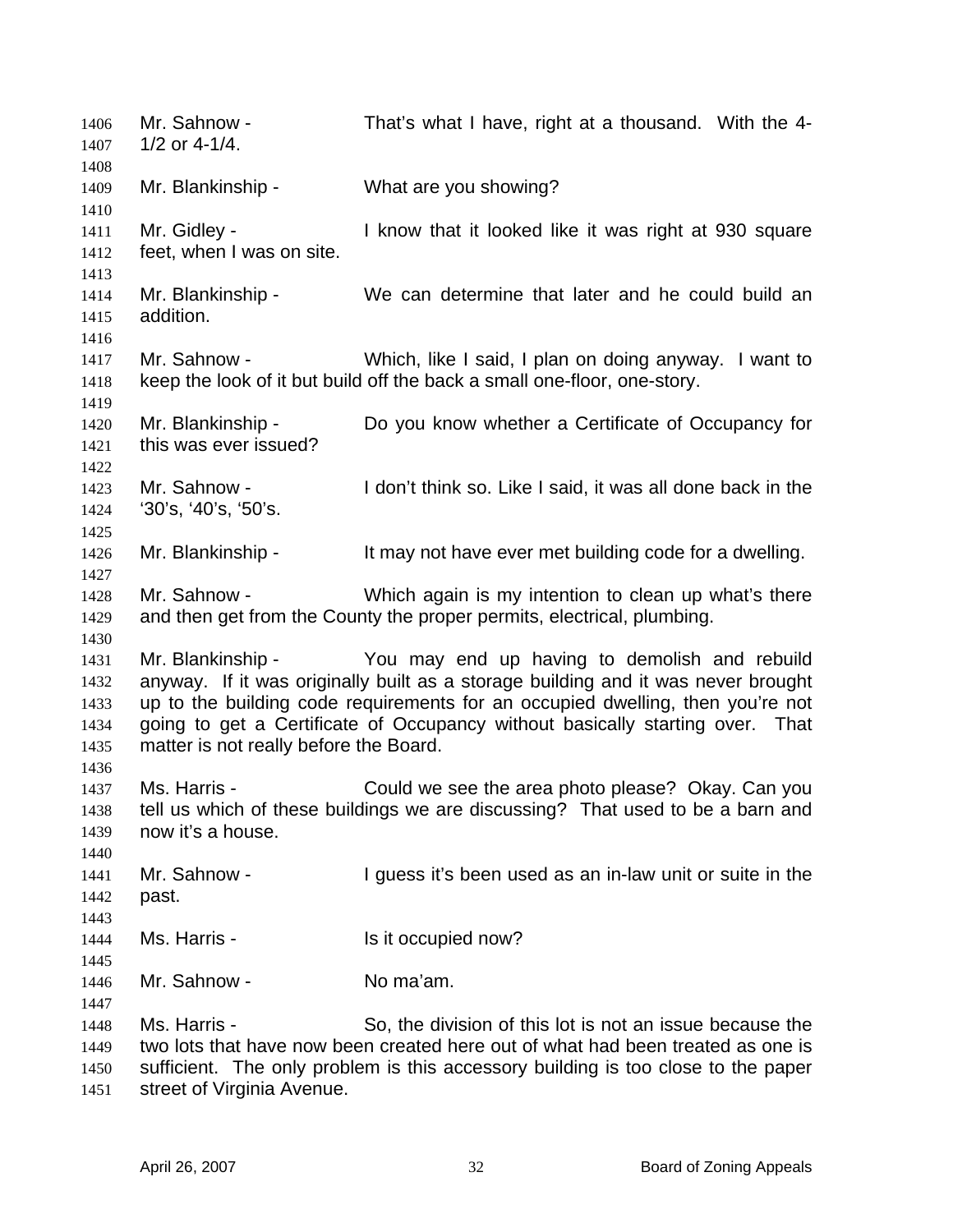1452 1453 1454 1455 1456 1457 1458 1459 1460 1461 1462 1463 1464 1465 1466 1467 1468 1469 1470 1471 1472 1473 1474 1475 1476 1477 1478 1479 1480 1481 1482 1483 1484 1485 1486 1487 1488 1489 1490 1491 1492 1493 1494 1495 1496 1497 Mr. Blankinship - Right. As an accessory building in the rear yard, it meets the accessory building requirement. Ms. Dwyer - Right. Mr. Blankinship - But if that becomes the front yard and that becomes a dwelling, then it's going to be in violation. Ms. Dwyer - The You're also saying that this developer might also have to improve Virginia Avenue? Mr. Blankinship - The will have to make some improvements, but that's up to Public Works whether they allow him to just build a driveway or something. It'll have to be enough to get a fire truck into. For one individual dwelling, they probably would not require him to bring it up to public street standards. Have you met with Public Works and discussed this? Mr. Sahnow - I've talked them two or three times and they've pretty much said get this figured out and then go from there. Mr. Blankinship - They did not comment on the variance case. Mr. Sahnow - There's certainly an all-weather access to that property. Ms. Dwyer - Is water and sewer available to this lot? Mr. Sahnow - Not yet. Again, Public Works, the three or four times I talked to them, said that if I can get this taken care of, then they've given me three options to get water and sewer to the property. Mr. Blankinship - The would not meet the minimum lot requirements without water and sewer. Mr. Sahnow - Right. Mr. Blankinship - So, he would have to extend water and sewer. Perhaps that should be a condition. Ms. Harris - This is the street we're talking about, Virginia Road? Mr. Sahnow - Right. The paved road is Stewart and the gravel road is Virginia. As you can see, the back part of my property turns into woods for the next two lots.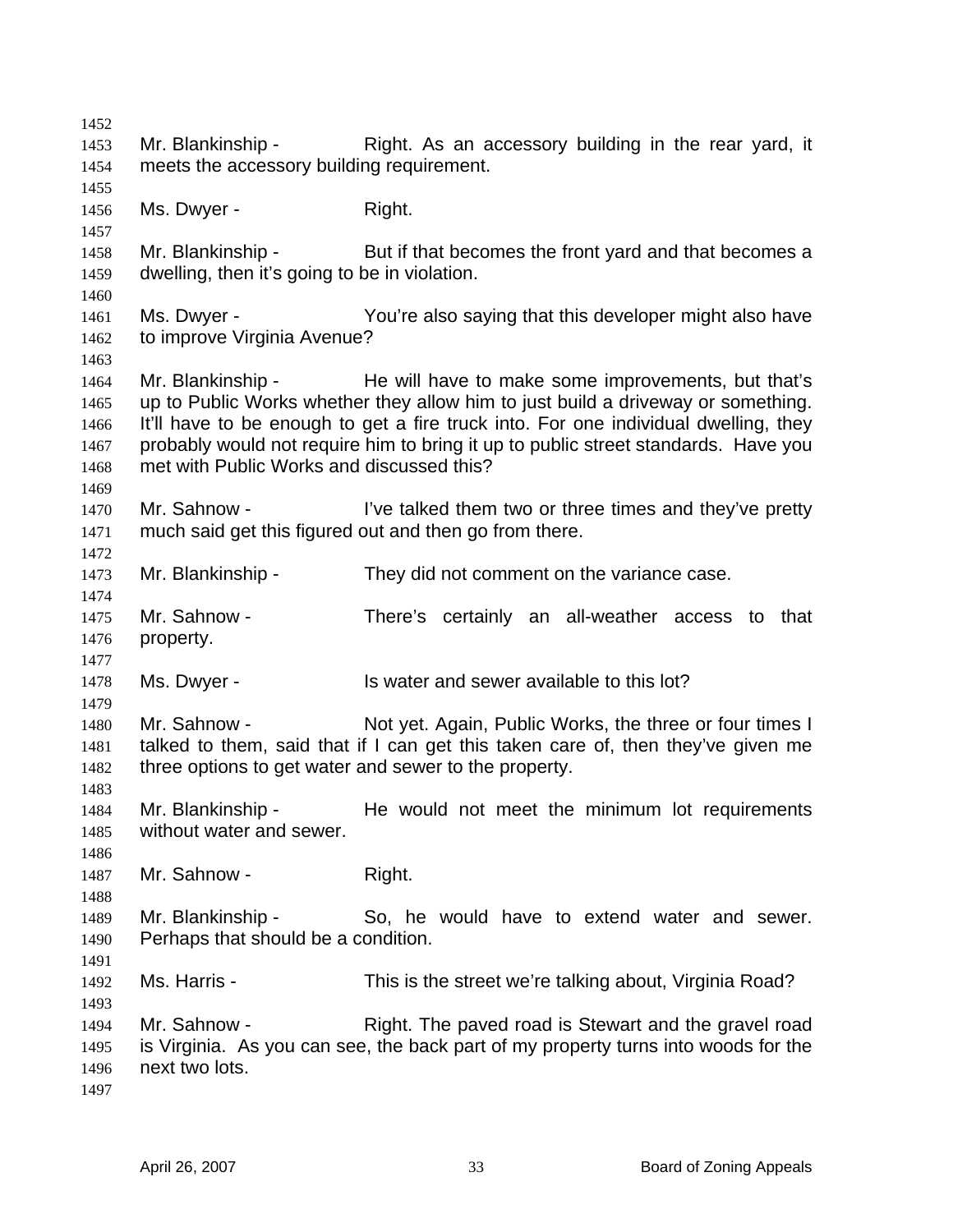| 1498<br>1499                         | Mr. Wright -<br>Is it a public road?        | Are you considering Virginia Road as a public road?                                                                                                                                                                                                                                                 |
|--------------------------------------|---------------------------------------------|-----------------------------------------------------------------------------------------------------------------------------------------------------------------------------------------------------------------------------------------------------------------------------------------------------|
| 1500<br>1501<br>1502                 | Mr. Blankinship -                           | It's a paper street.                                                                                                                                                                                                                                                                                |
| 1503<br>1504                         | Mr. Wright -                                | But it is a public road?                                                                                                                                                                                                                                                                            |
| 1505<br>1506<br>1507                 | Mr. Blankinship -<br>or maintained.         | It's a public right-of-way that's never been constructed                                                                                                                                                                                                                                            |
| 1508<br>1509                         | Mr. Wright -                                | So, you consider this to be fronting on a public road.                                                                                                                                                                                                                                              |
| 1510<br>1511                         | Mr. Blankinship -<br>test.                  | Yes. It meets the public street frontage requirement                                                                                                                                                                                                                                                |
| 1512<br>1513<br>1514                 | Mr. Sahnow -                                | Is that because it's a paper road, like you said earlier?                                                                                                                                                                                                                                           |
| 1515<br>1516                         | Mr. Blankinship -                           | Yes.                                                                                                                                                                                                                                                                                                |
| 1517<br>1518                         | Mr. Sahnow -                                | Regardless of the finished product, it's still a road.                                                                                                                                                                                                                                              |
| 1519<br>1520<br>1521                 | Mr. Blankinship -<br>get access to it.      | It's just a matter of you spending money to be able to                                                                                                                                                                                                                                              |
| 1522<br>1523                         | Mr. Sahnow -                                | Right.                                                                                                                                                                                                                                                                                              |
| 1524<br>1525<br>1526<br>1527<br>1528 | Mr. Blankinship -                           | In some of the other cases like the previous case,<br>they have to cross someone else's property. That someone else could someday<br>come out and put up a fence. Then you have a huge legal battle. In your case,<br>no one can do that because the right-of-way is dedicated for a public street. |
| 1529<br>1530<br>1531                 | Ms. Dwyer -<br>we were starting today.      | And it was done in 1910. We couldn't do this today, if                                                                                                                                                                                                                                              |
| 1532<br>1533                         | Mr. Sahnow -                                | Yes. I heard you earlier, yes.                                                                                                                                                                                                                                                                      |
| 1534<br>1535<br>1536                 | Mr. Wright -<br>for access to the property? | Is that your intent to use that paper street as a road                                                                                                                                                                                                                                              |
| 1537<br>1538<br>1539                 | Mr. Sahnow -<br>property.                   | Since there is a gravel road access to that<br>Yes.                                                                                                                                                                                                                                                 |
| 1540<br>1541<br>1542                 | Mr. Wright -<br>property?                   | When was this dwelling or this building built on the                                                                                                                                                                                                                                                |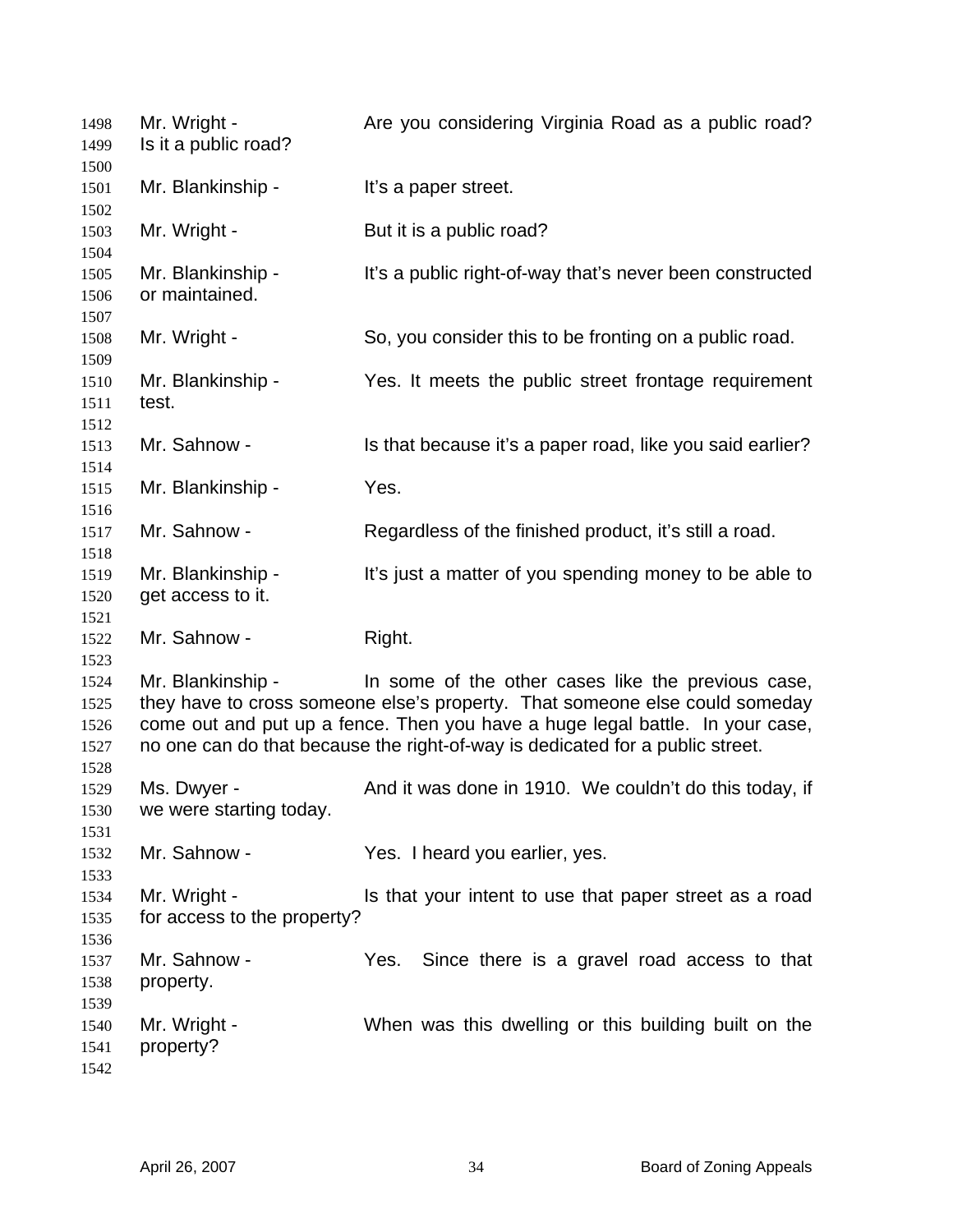Mr. Sahnow - I believe the house was built in 1937 and the construction is the same, appears to be the same. So, I think that old building was built in 1937 as well and then updated through the years. Ms. Dwyer - If you decided to tear down this building and build another structure, you wouldn't need a variance. Mr. Sahnow - Right, but I'd prefer not to do that. Mr. Wright - Without the variance, you could not use the property. Mr. Blankinship - Yes, he could use the property. It's only-Mr. Wright - He could not use the dwelling. Mr. Blankinship - Right. It's just that structure that's the problem. I emphasize I was about three quarters of the way through the staff report when I realized I was chasing the wrong trail completely. I was writing it up as a public street frontage case and I had start over again. Ms. Dwyer - The can use the structure as an accessory building, which it was originally built to be. Mr. Blankinship - Right. Ms. Dwyer - Now that he's divided the property and wants to use it as a residence, that changes the requirements. Mr. Blankinship - The setback. Mr. Sahnow - By 5, 10 feet. What's that? Mr. Gidley - Is that one lot today? Mr. Sahnow - The whole thing is one lot right now. My intentions are to split this and then renovate and get everything cleaned up and properly documented with the County and pay the proper taxes. Mr. Wright - The Mullet wasn't one lot when this subdivision plat was recorded, was it? Mr. Blankinship - You could argue that it's six lots. Mr. Sahnow - Yeah, it's six lots. Mr. Wright - Greenwood Park. I've got a copy of it here.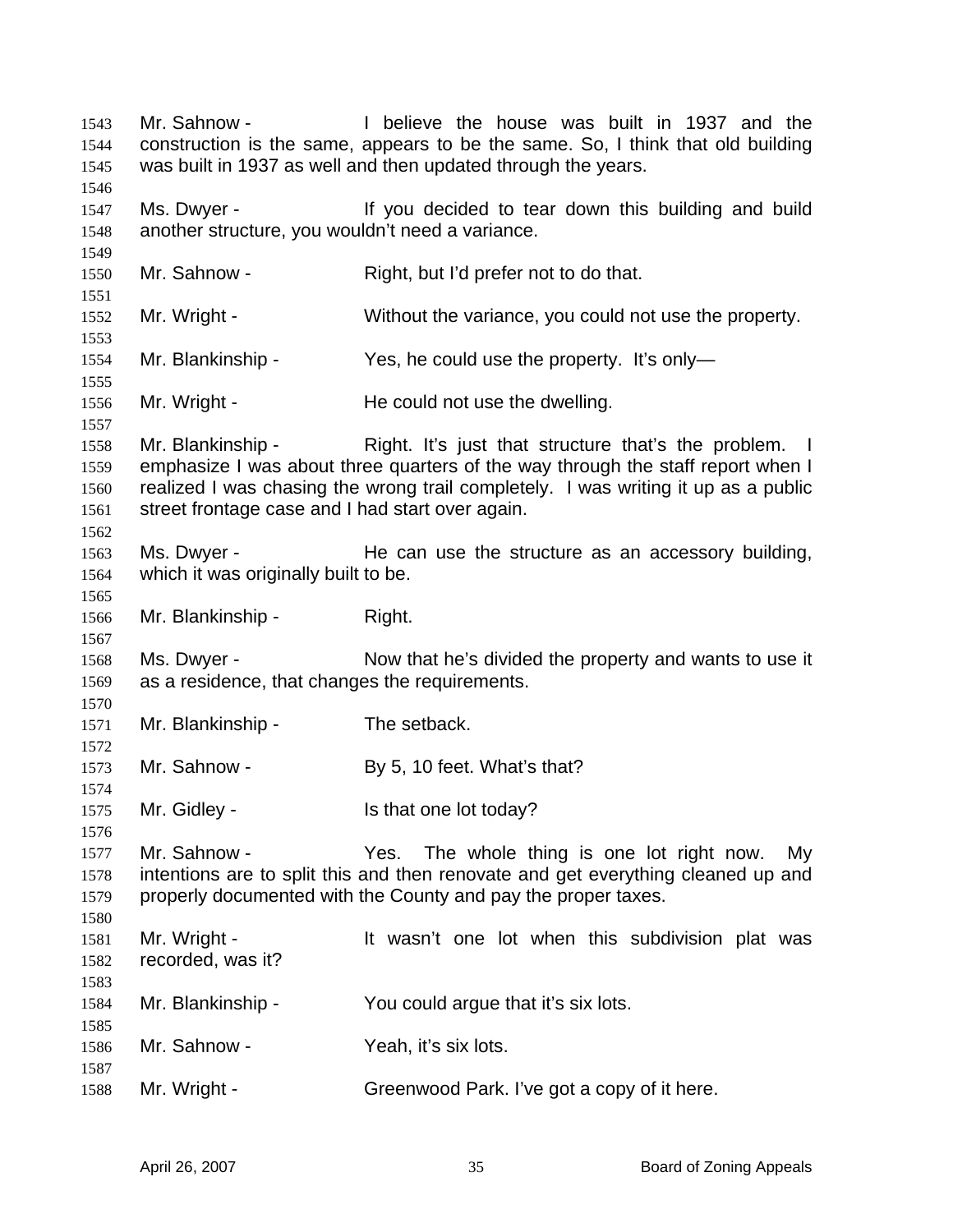Mr. Sahnow - Criginally, I think the intentions were that road, Virginia, was to cut up from Stewart to Cole, and then the houses were all going to back on each other, but for whatever reason was never— Mr. Blankinship - Water and sewer was— Mr. Wright - This is dated February 11, 1910. Mr. Blankinship - Yes sir, that's right. Mr. Nunnally - If you turn this accessory building into a dwelling, would you live there or you're going to rent it out or what? Mr. Sahnow - I'm either going to use it as a second home sort of or rent it out. A family right now is interested in it. It'll go either way. Mr. Wright - Did you tell us what the size of that building was, how many square feet are in it? Mr. Sahnow - Yes. I measured it to be a thousand square feet. Mr. Wright - You said that, I guess, a thousand square feet. Mr. Sahnow - It has a bathroom downstairs, a small kitchen area, and then there's a lofted bedroom upstairs. Mr. Wright - Mr. Blankinship, did you say that wasn't large enough to satisfy the requirements? Mr. Blankinship - We're going to have to make sure. It's very close. The minimum is 1,000 square feet. We'll have to get some drawings of the house to determine that. If he's going to be going through building inspections anyway, we can nail all that down. Mr. Wright - If it is a thousand feet, he's okay. Mr. Blankinship - Yes sir. Mr. Nunnally - Any other questions from staff or the Board? Anyone in opposition? Hear none, that completes the case. Thank you for coming, sir. Mr. Sahnow - Thank you all. **DECISION**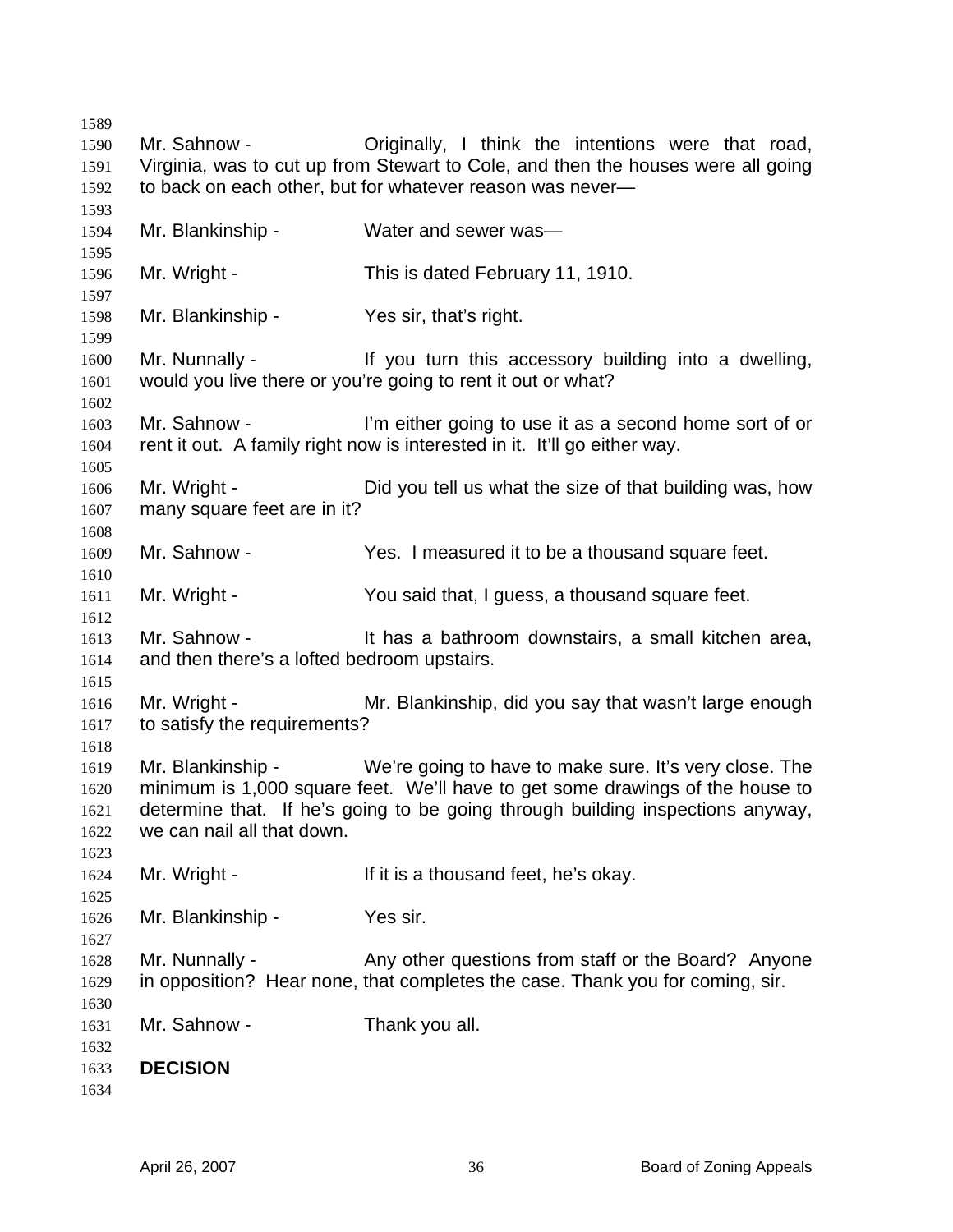Mr. Nunnally - Do we have a motion on this? Ms. Harris - I move that we deny this case. Ms. Dwyer - Second. Mr. Nunnally - Motion by Ms. Harris, seconded by Ms. Dwyer that we deny it. You want to tell us why, Ms. Harris? Ms. Harris - I don't think we're denying the reasonable beneficial use of the property taken as a whole on the one hand. On the other hand, I cannot imagine how this parcel will look with homes not following the setback requirements along that Virginia Road, that paper road. Those are my reasons. Ms. Dwyer - This is a public road. Ms. Harris - Yes. Mr. Wright - Even though it's a paper street, it's a public road. A house has been there since, what, way before the ordinance. Ms. Dwyer - The structure's been there. Ms. Harris - The barn. Mr. Wright - I mean the structure has. Ms. Dwyer - But it was a structure that was an accessory building in the rear yard of the lot, which has sufficient setback. If we allow someone to turn this from an accessory structure, a shed or barn, into a dwelling, a residence, I agree with you that it doesn't meet the requirements. Mr. Wright - He described that it had a bathroom and bedrooms and so forth. Ms. Dwyer - Someone has illegally converted it, sounds like. Mr. Kirkland - The Mr. Blankinship, if he tears this structure down, when he rebuilds, he can build it with the right amount of setback, correct? Mr. Blankinship - Yes. There's plenty of room on the lot to build a dwelling. Mr. Kirkland - We can't make him tear it down, can we? Mr. Blankinship - Make him tear it down?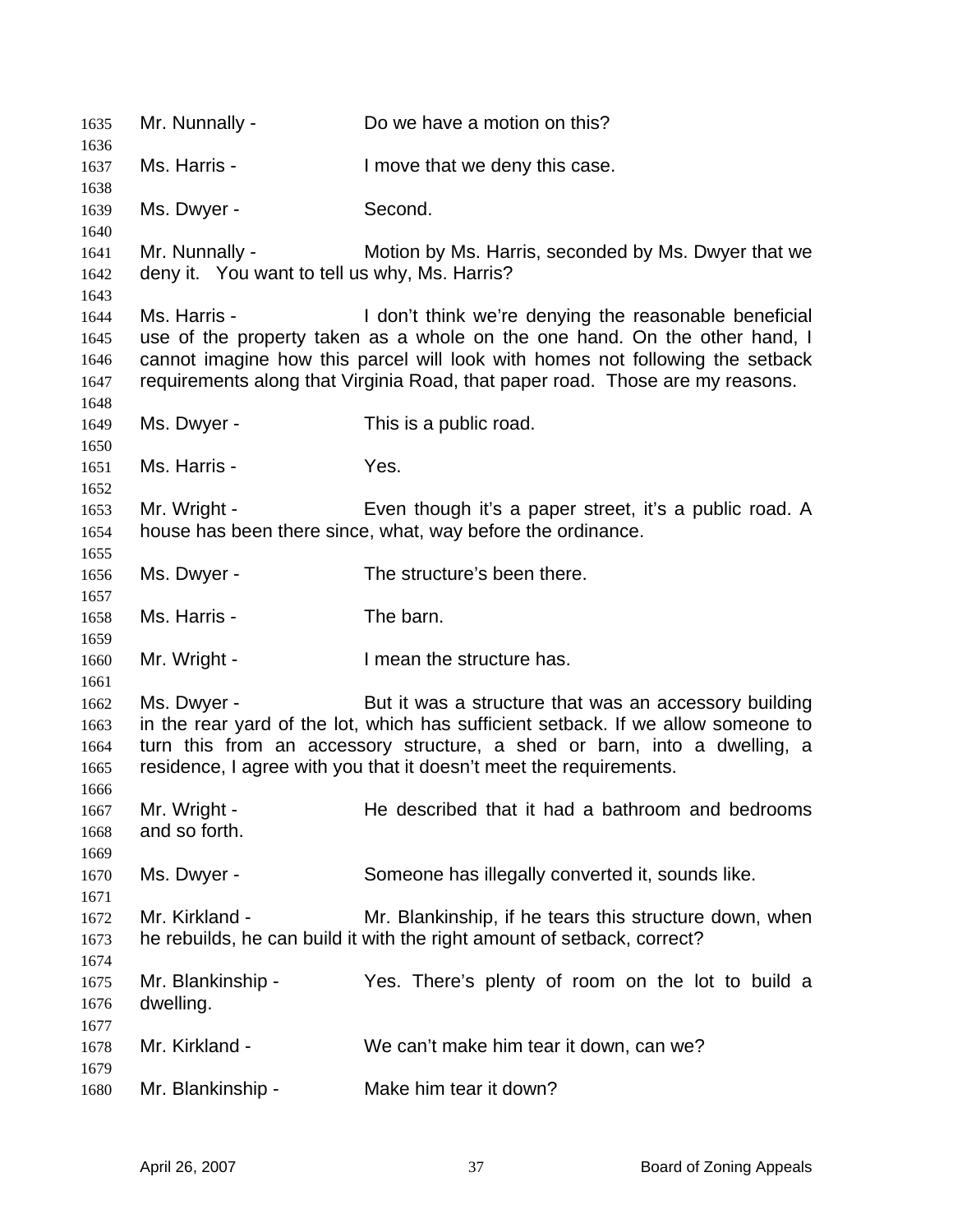| 1681 |                                    |                                                                                    |     |
|------|------------------------------------|------------------------------------------------------------------------------------|-----|
| 1682 | Mr. Kirkland -                     | Right. Approve this as long as a new structure was                                 |     |
| 1683 | put on the site?                   |                                                                                    |     |
| 1684 |                                    |                                                                                    |     |
| 1685 | Mr. Blankinship -                  | There would be no need. If he's going to rebuild, he                               |     |
| 1686 | does not need a variance to build- |                                                                                    |     |
| 1687 |                                    |                                                                                    |     |
| 1688 | Mr. Kirkland -                     | I don't believe he can afford to redo that structure and                           |     |
| 1689 |                                    | run water and sewer and everything to it. It's going to have a lot of Code work to |     |
|      | be done.                           |                                                                                    |     |
| 1690 |                                    |                                                                                    |     |
| 1691 |                                    |                                                                                    |     |
| 1692 | Mr. Blankinship -                  | As Ms. Harris said, though, it's not the use of the                                |     |
| 1693 |                                    | property that's in question. He has the right to use the property for a dwelling.  |     |
| 1694 |                                    |                                                                                    |     |
| 1695 | Mr. Kirkland -                     | Right.                                                                             |     |
| 1696 |                                    |                                                                                    |     |
| 1697 | Mr. Blankinship -                  | He just can't use that structure for that dwelling.                                |     |
| 1698 |                                    |                                                                                    |     |
| 1699 | Ms. Harris -                       | We don't want to encourage substandard<br>Right.                                   |     |
| 1700 | dwellings in any of the districts. |                                                                                    |     |
| 1701 |                                    |                                                                                    |     |
| 1702 | Mr. Kirkland -                     | That's a super illegal conversion.                                                 |     |
| 1703 |                                    |                                                                                    |     |
| 1704 | Mr. Nunnally -                     | Okay, let's vote on that. Motion by Ms. Harris,                                    |     |
| 1705 |                                    | seconded by Ms. Dwyer it be denied. All in favor say aye. All opposed say no.      |     |
| 1706 | It's been denied.                  |                                                                                    |     |
| 1707 |                                    |                                                                                    |     |
| 1708 |                                    | After an advertised public hearing and on a motion by Ms. Harris, seconded by      |     |
| 1709 |                                    | Ms. Dwyer, the Board denied application A-011-07 for a variance to allow a one-    |     |
| 1710 |                                    | family dwelling to remain at 10006 Virginia Road (Parcel 781-762-1699).            |     |
| 1711 |                                    |                                                                                    |     |
| 1712 |                                    |                                                                                    |     |
| 1713 | Affirmative:                       | Dwyer, Harris, Kirkland, Nunnally, Wright<br>5                                     |     |
| 1714 | Negative:                          | $\mathbf 0$                                                                        |     |
| 1715 | Absent:                            | 0                                                                                  |     |
| 1716 |                                    |                                                                                    |     |
| 1717 | Mr. Nunnally -                     | Next case, Mr. Blankinship.                                                        |     |
| 1718 |                                    |                                                                                    |     |
| 1719 | A-012-07                           | FRANK J. AND LISA W. COTTRELL request a                                            |     |
| 1720 |                                    | variance from Section 24-9 to build a one-family dwelling at 8027 Upper Western    |     |
| 1721 |                                    | Run Lane (Parcel 856-687-8039), zoned A-1, Agricultural District (Varina). The     |     |
| 1722 |                                    | public street frontage requirement is not met. The applicant has 0 feet public     |     |
| 1723 |                                    | street frontage where the Code requires 50 feet public street frontage.            | The |
| 1724 |                                    | applicant requests a variance of 50 feet public street frontage.                   |     |
| 1725 |                                    |                                                                                    |     |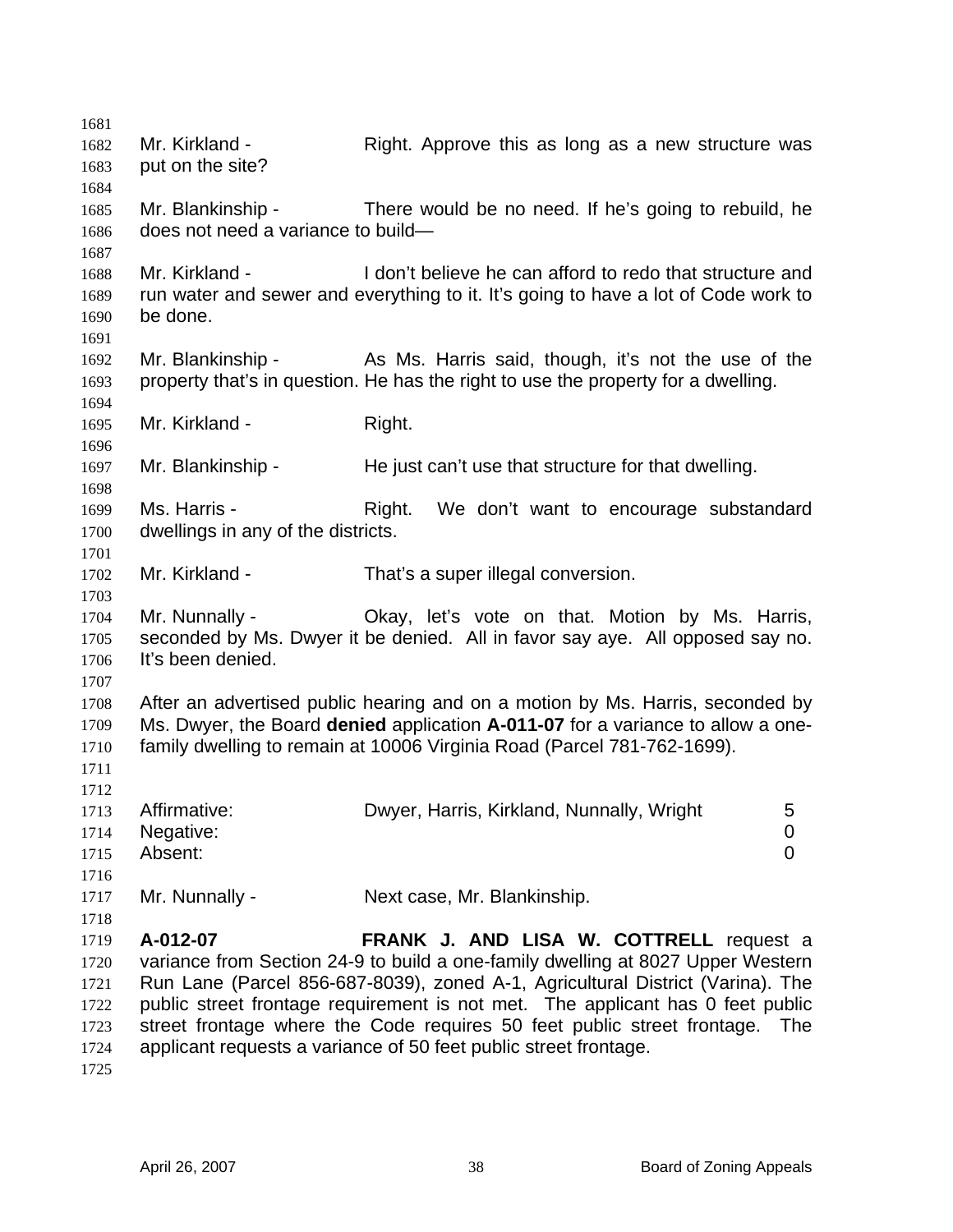| 1726<br>1727                         | Mr. Nunnally -<br>you please stand.                   | Is anyone else here interested in this case? If so, will                                                                             |
|--------------------------------------|-------------------------------------------------------|--------------------------------------------------------------------------------------------------------------------------------------|
| 1728<br>1729<br>1730<br>1731<br>1732 | Mr. Blankinship -<br>God?                             | Raise your right hand, please. Do you swear the<br>testimony you're about to give is the truth and nothing but the truth so help you |
| 1733<br>1734                         | Ms. Cottrell -                                        | I do.                                                                                                                                |
| 1735<br>1736                         | Mr. Cottrell -                                        | Yes.                                                                                                                                 |
| 1737<br>1738<br>1739                 | Mr. Nunnally -<br>you're requesting.                  | Please state your name for the record and tell us what                                                                               |
| 1740<br>1741                         | Ms. Cottrell -                                        | I'm Lisa W. Cottrell.                                                                                                                |
| 1742<br>1743                         | Mr. Nunnally -                                        | Could you get closer to the mike, please, ma'am.                                                                                     |
| 1744<br>1745                         | Ms. Cottrell -                                        | Lisa W. Cottrell.                                                                                                                    |
| 1746<br>1747                         | Ms. Cottrell -                                        | My name is Frank Cottrell.                                                                                                           |
| 1748<br>1749                         | Mr. Nunnally -                                        | All right. Tell us what you're requesting, please.                                                                                   |
| 1750<br>1751                         | Ms. Cottrell -<br>home on 18.3 acres.                 | We are requesting a variance to build a one-dwelling                                                                                 |
| 1752<br>1753                         | Mr. Nunnally -                                        | 18.37-acre parcel, you said?                                                                                                         |
| 1754<br>1755                         | Ms. Cottrell -                                        | Yes sir.                                                                                                                             |
| 1756<br>1757                         | Mr. Nunnally -                                        | You'll put one dwelling on there?                                                                                                    |
| 1758<br>1759<br>1760                 | Ms. Cottrell -                                        | Yes sir.                                                                                                                             |
| 1761<br>1762<br>1763                 | Mr. Nunnally -                                        | What's your plan for the future? Are you planning on<br>just having that one house on there or are you planning on-                  |
| 1764<br>1765                         | Ms. Cottrell -                                        | No, just the one house, our family home.                                                                                             |
| 1766<br>1767                         | Mr. Nunnally -                                        | Okay.                                                                                                                                |
| 1768<br>1769<br>1770                 | Mr. Wright -<br>your being able to get this variance? | Do you have a contract to purchase this subject to                                                                                   |
| 1771                                 | Ms. Cottrell -                                        | That is correct.                                                                                                                     |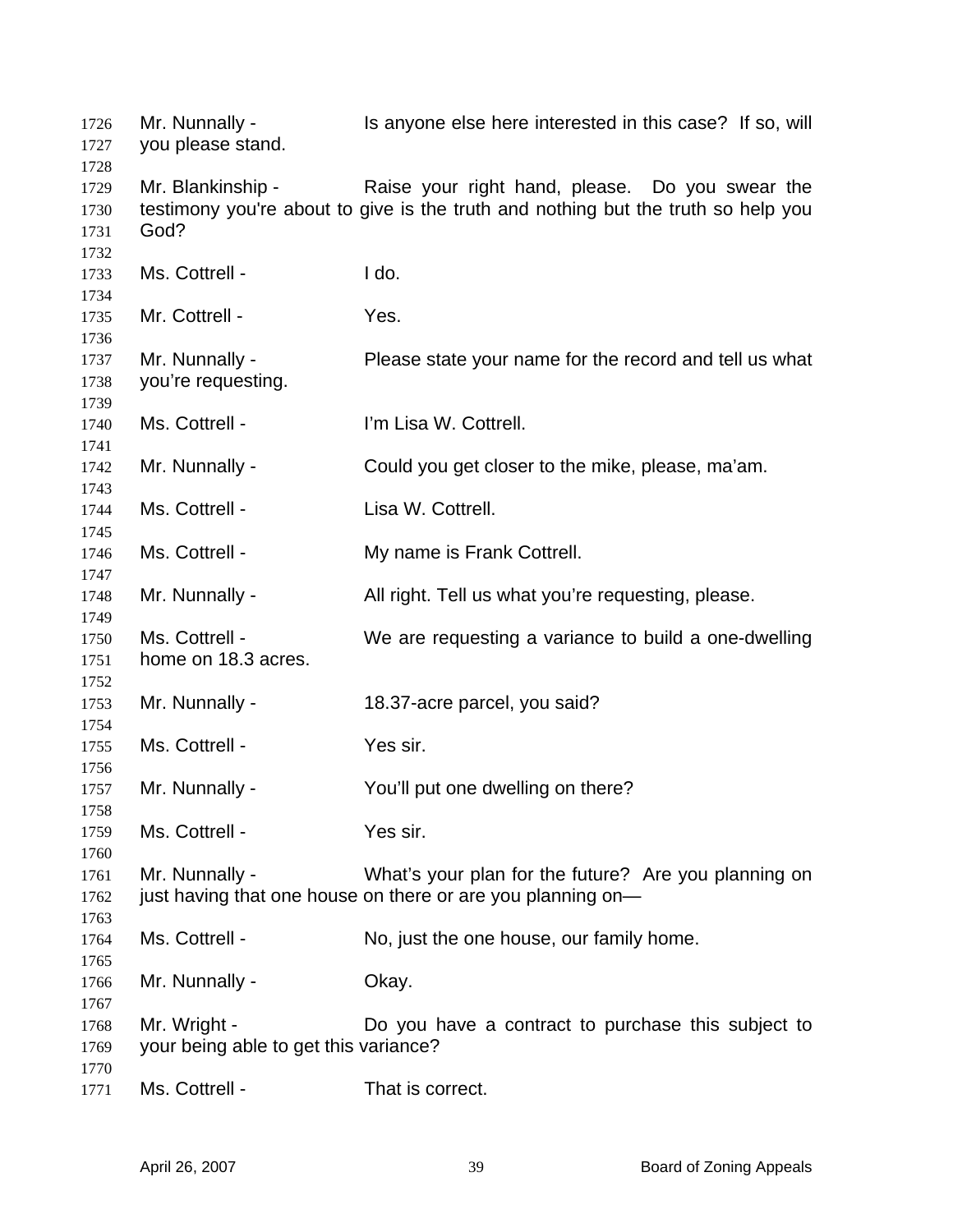1772 1773 1774 1775 1776 1777 1778 1779 1780 1781 1782 1783 1784 1785 1786 1787 1788 1789 1790 1791 1792 1793 1794 1795 1796 1797 1798 1799 1800 1801 1802 1803 1804 1805 1806 1807 1808 1809 1810 1811 1812 1813 1814 1815 1816 1817 Ms. Harris - Chris original 102-acre tract, is there a house at all? I'm looking at the aerial photo. Ms. Cottrell - Yes. It started as 102 acres and I believe the gentleman had purchased the large lot in the '30's and then it was divided into five plots then. The original farmhouse is still there and then there are two other houses in the front of property that comes in off of Charles City Road. Then there is a modular home that was built and put in there on another little piece of parcel, a little over an acre, in 2001 or 2002. Mr. Blankinship - There's a total of five dwellings on the original 102acre parcel. Ms. Dwyer - The division of the 102 acres was done in 1988, is that correct? Ms. Cottrell - The Yes, I believe it was 1988. Ms. Dwyer - The How many parcels do we now have on this original 102 acres? Ms. Cottrell - I believe there's still the five. Ms. Dwyer - Those five have not been subdivided themselves? Mr. Blankinship - Think there must be six. Ms. Cottrell - Yes, it is six. The 1.3 acres was done in 2002. That was off of the 19.5, which was the original lot. Then they broke that little piece off for the nephew. The remaining is what we're trying to get. Ms. Dwyer - The only problem you have is lack of road frontage. If a public street were built to your lot, you would have no problem. Ms. Cottrell - That's correct. There's a 20-foot existing road that runs back through the property back there. We would need a variance to basically just put the driveway in onto that parcel from the existing right-of-way road. Ms. Dwyer - Charles City? Ms. Cottrell - The Yes, it's Charles City. We've had the County go out and do soil tests and perk, and everything is great there, so that's been done as well.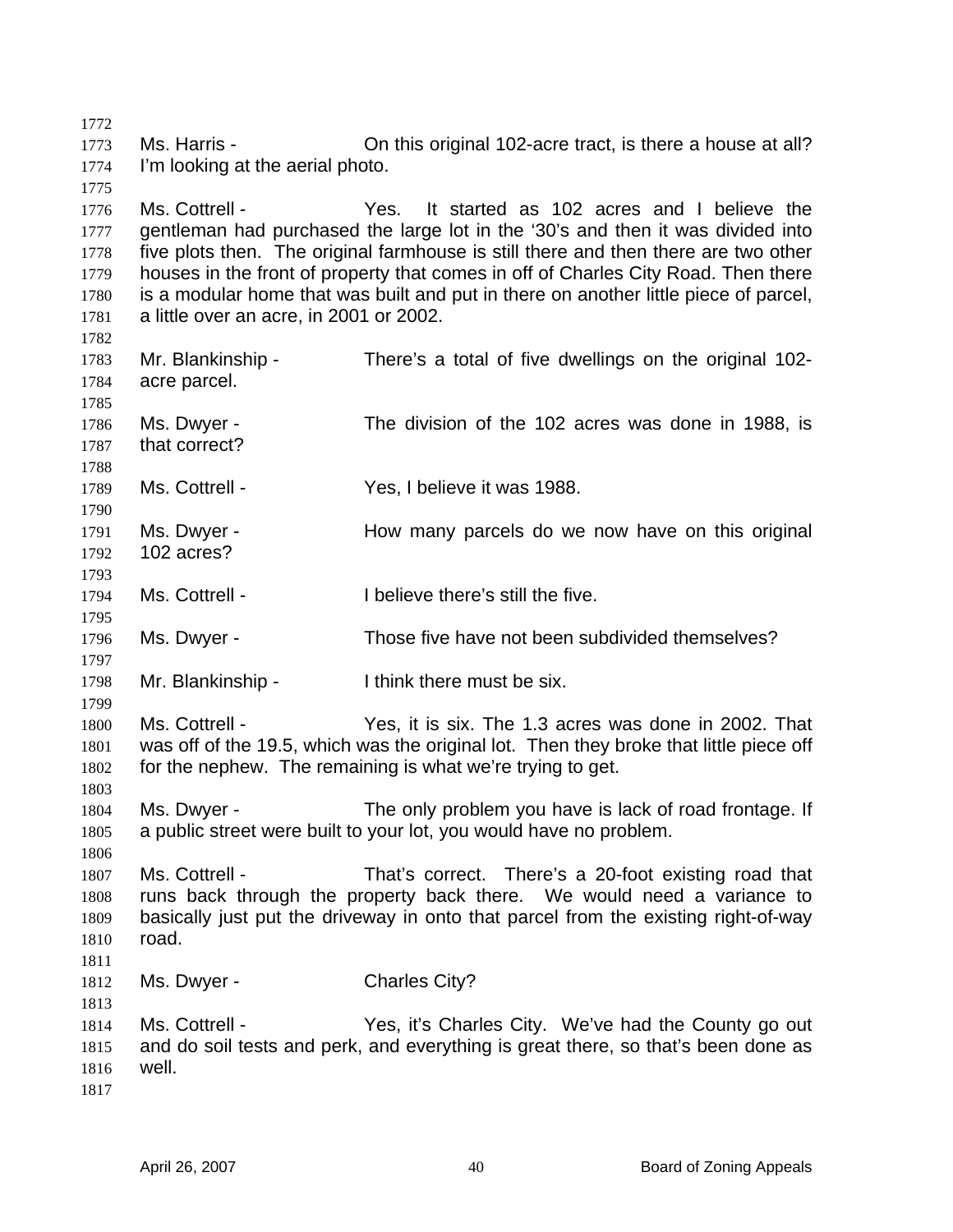Mr. Cottrell - We've also been accepted for the loan. I believe the land was perked probably about less than a month ago, probably three weeks. 1818 1819 1820 1821 1822 1823 1824 1825 1826 1827 1828 1829 1830 1831 1832 1833 1834 1835 1836 1837 1838 1839 1840 1841 1842 1843 1844 1845 1846 1847 1848 1849 1850 1851 1852 1853 1854 1855 1856 1857 1858 1859 1860 1861 1862 Ms. Cottrell - The lieve it was a month ago. Mr. Blankinship - The holes were fresh when we took the photos. Mr. Cottrell - I originally lived down there, probably from '65 to '86, probably not even a half a mile, so I know a lot of the people down there. I know it's a lot of family there. Ms. Cottrell - We also are going to continue to let the guys that have been farming the land to get the hay. We're going to continue to do that as well for them. I know that the property is assessed at \$78,000. If we were to build a three-bedroom home, of course then this assessed property value is going to go up. There's no clearing that needs to be done at all on the property. That's it. Mr. Nunnally - Any other questions from the Board or staff? Mr. Wright - Thave one question. What date would affect the use of this property? Mr. Blankinship - The Again, the public street frontage requirement has been in the Code since 1960. Mr. Wright - Sixty. Mr. Blankinship - Yes sir. Mr. Wright - It was divided in 1988. Ms. Cottrell - The Yes. Mr. Blankinship - Yes sir. Mr. Wright - What was the property used for in 1960, do you know? Ms. Cottrell - The Suit family use and farm use, basically, is what they did with it. The two brothers that live in the front part of the property, one has goats, the other has cows. So, they still farm most of that land. Mr. Wright - The Mustain Starmed.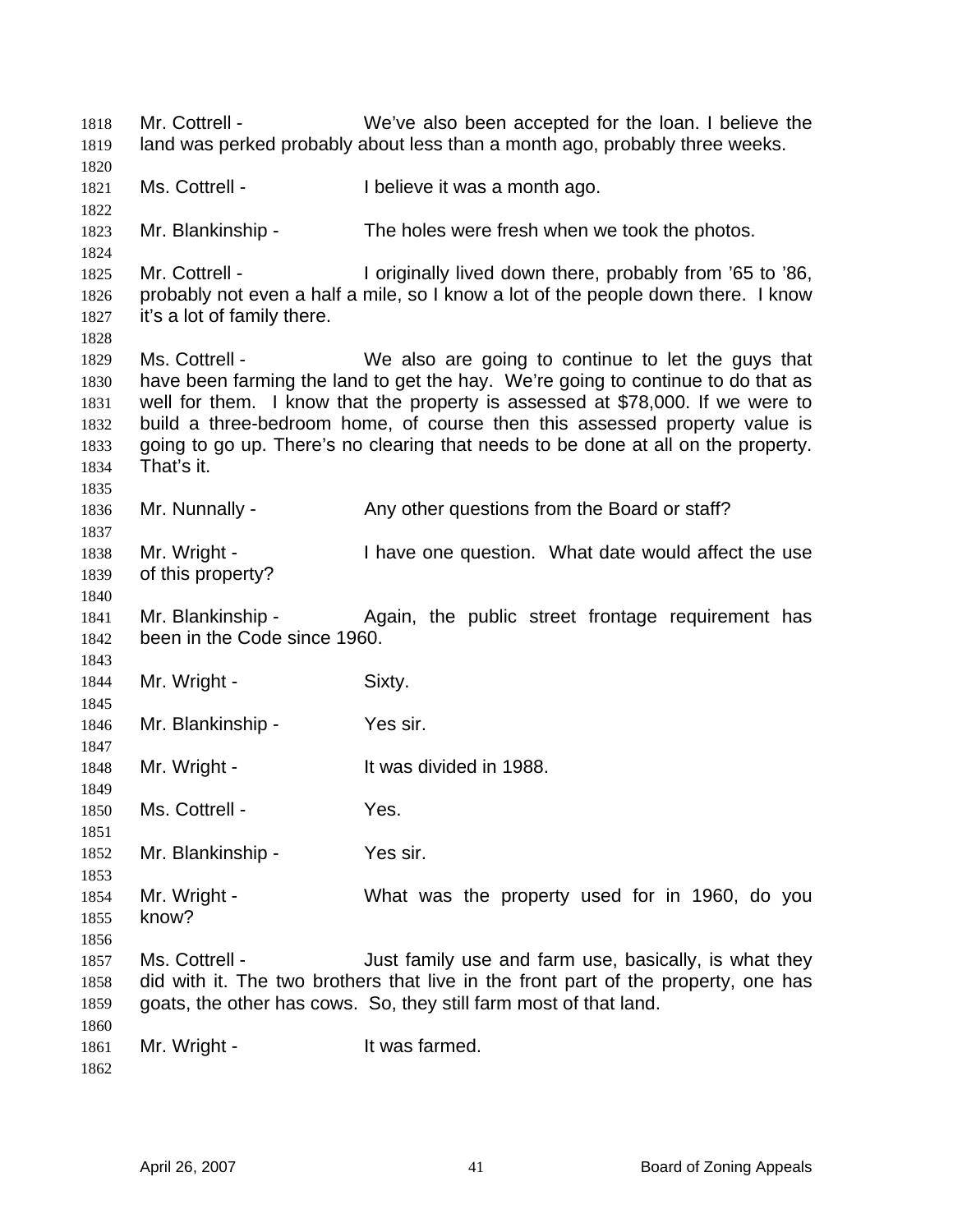| 1863<br>1864<br>1865<br>1866 | Ms. Cottrell -<br>beside it.                           | Yes. The nephew that got the 1.3-something acres,<br>of course, he got a variance to put the modular home in there. Basically, it's                                                                                              |
|------------------------------|--------------------------------------------------------|----------------------------------------------------------------------------------------------------------------------------------------------------------------------------------------------------------------------------------|
| 1867<br>1868<br>1869<br>1870 | Mr. Cottrell -<br>main farmhouse.                      | I believe Upper Western Run Lane just has their<br>driveways coming off that. I believe that was the main road leading back to the                                                                                               |
| 1871<br>1872                 | Ms. Cottrell -                                         | Yes.                                                                                                                                                                                                                             |
| 1873<br>1874<br>1875         | Mr. Cottrell -<br>there since the '30's.               | So, I guess that main Upper Western Run has been                                                                                                                                                                                 |
| 1876<br>1877<br>1878         | Ms. Cottrell -<br>the Civil War, and it's still there. | I would think so, too, because the farmhouse is from                                                                                                                                                                             |
| 1879<br>1880                 | Ms. Dwyer -                                            | But it's not a public street.                                                                                                                                                                                                    |
| 1881<br>1882                 | Ms. Cottrell -                                         | No.                                                                                                                                                                                                                              |
| 1883<br>1884                 | Mr. Cottrell -                                         | What would you call it?                                                                                                                                                                                                          |
| 1885<br>1886                 | Mr. Blankinship -                                      | A private road.                                                                                                                                                                                                                  |
| 1887<br>1888                 | Mr. Cottrell -                                         | It has a name?                                                                                                                                                                                                                   |
| 1889<br>1890<br>1891         | Mr. Blankinship -                                      | Yes. Anytime you have more than two dwellings off a<br>road, we give it a name just to make it easier for the fire department to find it.                                                                                        |
| 1892<br>1893                 | Ms. Cottrell -                                         | Right, that makes sense.                                                                                                                                                                                                         |
| 1894<br>1895<br>1896         | Mr. Cottrell -                                         | We also heard about a cell tower coming in and we<br>don't know how that would affect us or if it could help us.                                                                                                                 |
| 1897<br>1898                 | Mr. Nunnally -                                         | Any other questions?                                                                                                                                                                                                             |
| 1899<br>1900<br>1901         | Ms. Harris -<br>heard a figure and I'm just seeing-    | Did anyone determine the cost of a public road? I've                                                                                                                                                                             |
| 1902<br>1903                 | Ms. Cottrell -                                         | I have no idea.                                                                                                                                                                                                                  |
| 1904<br>1905<br>1906<br>1907 | Mr. Cottrell -                                         | Mr. Cochran that owns the land now that's selling to<br>us, he'd like to sell it to us, he said it was like a gentlemen's agreement between<br>all the family members. I believe there is some paperwork on it that they've had. |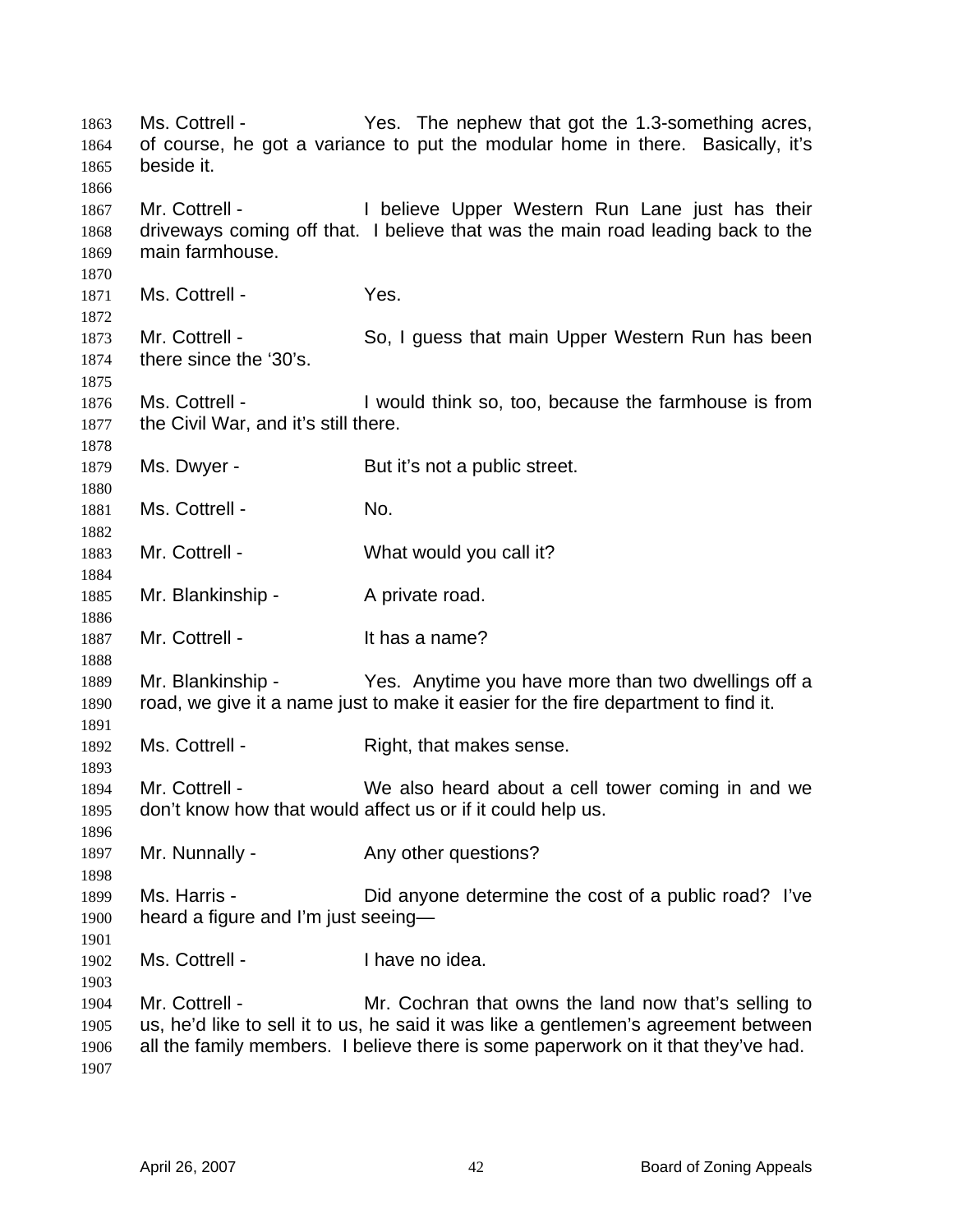Ms. Cottrell - Where they all take care of it themselves. Our lawyer, Mr. Chissom, he is in the process of still getting signatures, too, from the other family members that have their parcels there to allow us to use that exiting 20 foot right-of-way. 1908 1909 1910 1911 1912 1913 1914 1915 1916 1917 1918 1919 1920 1921 1922 1923 1924 1925 1926 1927 1928 1929 1930 1931 1932 1933 1934 1935 1936 1937 1938 1939 1940 1941 1942 1943 1944 1945 1946 1947 1948 1949 1950 1951 1952 1953 Mr. Cottrell - The I believe we would need your acceptance and also their acceptance, too. I guess there are a couple of things going on at the same time. Ms. Cottrell - We plan on just building one house, one threebedroom house. We're not going to sell any of the land. It's just going to be us. Mr. Wright - Could you tell me how this property is assessed by the County? Ms. Cottrell - It has been assessed at \$78,000. Mr. Wright - The Solution of Just this one lot? Ms. Cottrell - Yes, just this one. Of course, if we put a \$250,000 home on it, then it's going to be worth more. Mr. Blankinship - So, it's about 4,000 an acre. Mr. Wright - Could you tell us what the contract for this lot is? Ms. Cottrell - Yes. The contract price is \$115,000. Mr. Wright - You've got a lot assessed for \$78,000. You pay \$115,000 and you can't build a house on it. Ms. Cottrell - Well, it's stated in the contract that if we're unable to build, then of course we don't want the land, we don't have use for it. Mr. Wright - But the owner's paying taxes on a lot assessed at \$78,700. Ms. Cottrell - The Yes. Mr. Cottrell - I've already gone to my retirement and got some of that to put 25% down. Ms. Cottrell - Basically, the whole contract states that if this isn't met, of course, then we can't get a building permit, we can't build a house. Therefore, we're not going to purchase the land. Then I guess he's kind of in a bind himself because he's sitting on a piece of property that he can only farm that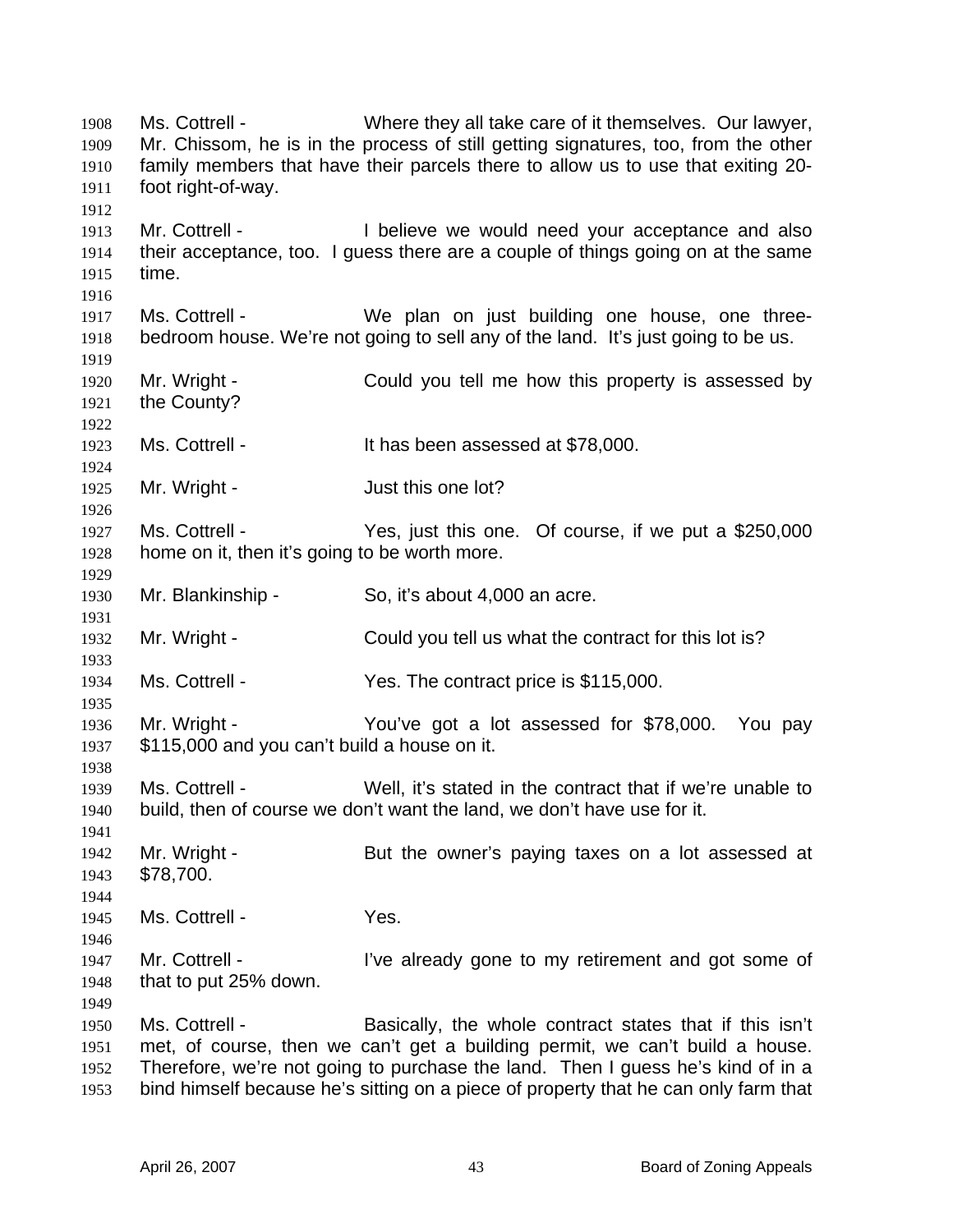has been assessed at \$78,000. If a house was put on it, then of course the assessment and taxes and everything is going to increase. It's going to increase the value of the property if we do put a house on it. 1954 1955 1956

1958 1959 1960 Mr. Nunnally - Any other questions from the Board or staff? Anyone in opposition to his case? Hear none, that completes the case. Thank you from coming.

1962 Ms. Cottrell - Thank you.

1963

1968

1983

1986

1990

1992

1994

1996

1961

1957

1964 **DECISION** 

1965 1966 1967 Mr. Nunnally - Do we have a motion on that? The one house going on 18 acres.

1969 1970 1971 1972 1973 1974 1975 1976 1977 1978 1979 1980 1981 1982 Ms. Dwyer - I'll move that we deny this case. It's a beautiful piece of land and I have no problem with a house being on 18 acres in theory, but the law does require public road frontage. In order for us to grant a variance from that legal requirement, we have to say that there is no other beneficial use for the property taken as a whole. The property taken as a whole has to be the 102 acres, which does have a reasonable use. It has an existing home on it, before it was subdivided, and it was used for agricultural purposes. So, under both Cochran and Cherrystone, looking at the property taken as a whole, it does have a reasonable use; therefore, we do not have jurisdiction under those two Supreme Court cases. Another reason for the denial is that under our own ordinance, paragraph 3 of Section 24-116(b)(3), it states that we have to make a specific finding that the issue presented here is not of a general or recurring kind of issue. This issue of road frontage certainly is. We cannot make that finding that it's not recurring. Those are my reasons.

1984 1985 Mr. Nunnally - The Motion by Ms. Dwyer it be denied. Do I have a second? No second? Do I have another motion?

1987 Mr. Wright - The Music Contract Henry Mr. Wright - The Industry Industry Mr. 2016.

1988 1989 Mr. Nunnally - Motion by Mr. Wright it be approve.

1991 Ms. Harris - Second.

1993 Mr. Nunnally - Second by Ms. Harris.

1995 Ms. Dwyer - Could we have reasons?

1997 1998 1999 Mr. Wright - The reason is that there are already five dwellings on this property. It's not sitting there as 102 acres. I think we have to use some judgment insofar as what this reasonable beneficial use it. I think the ordinance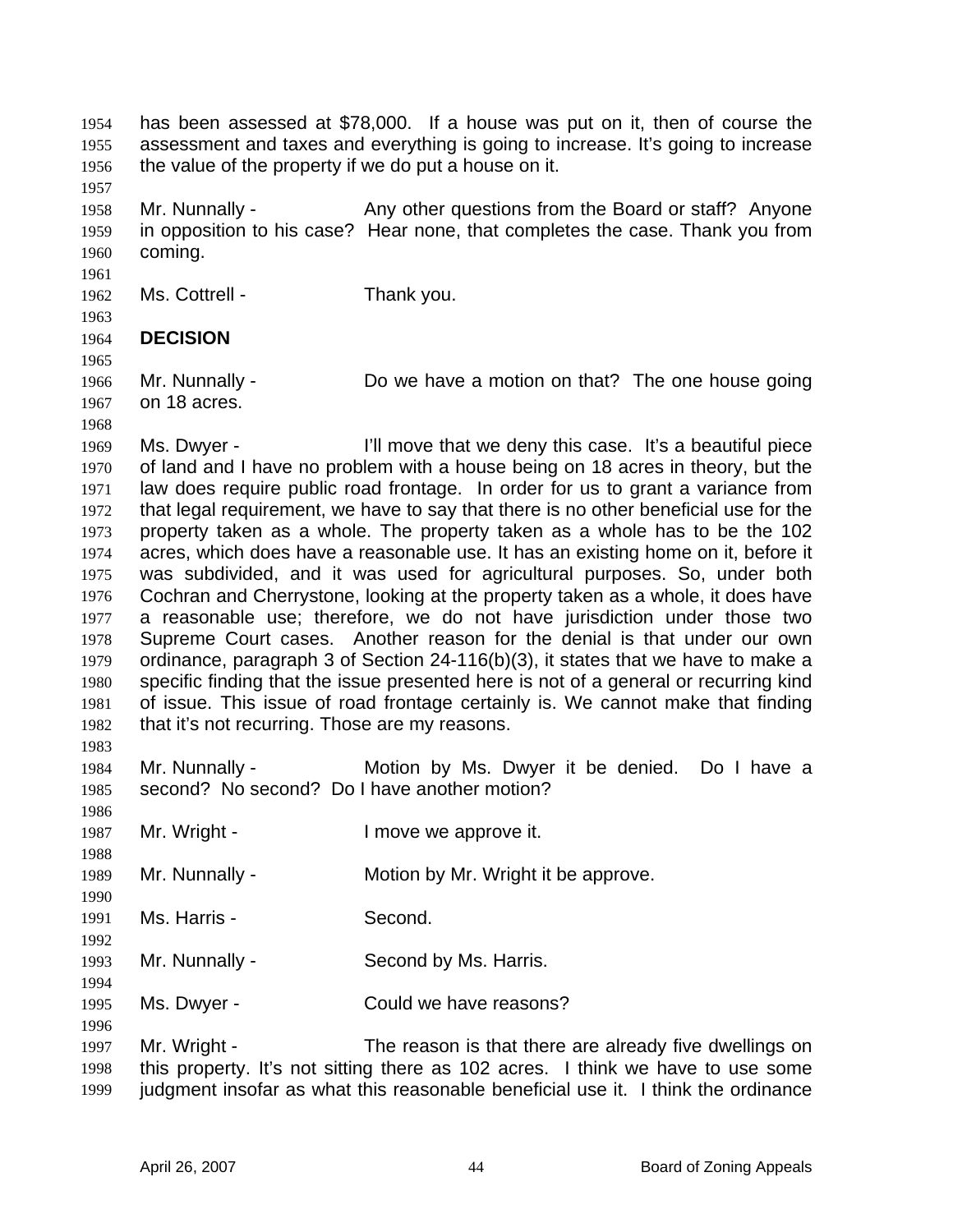interferes with the reasonable beneficial use of the property taken as a whole under the circumstances. 2000 2001 2002

2003 2004 2005 Mr. Nunnally - All right. Motion by Mr. Wright it be approved, seconded by Ms. Harris. All in favor say aye. All opposed say no. It's approved 4 to 1.

2006

2007 2008 2009 2010 After an advertised public hearing and on a motion by Mr. Wright, seconded by Ms. Harris, the Board **granted** application **A-012-07** for a variance to build a onefamily dwelling at 8027 Upper Western Run Lane (Parcel 856-687-8039). The Board granted the variance subject to the following conditions:

- 2011
- 2012 2013 2014 1. This variance applies only to the public street frontage requirement for one dwelling only. All other applicable regulations of the County Code shall remain in force.

2015

2016 2017 2018 2019 2020 2. Approval of this request does not imply that a building permit will be issued. Building permit approval is contingent on Health Department requirements, including, but not limited to, soil evaluation for a septic drainfield and reserve area, and approval of a well location.

2021 2022 2023 2024 3. At the time of building permit application, the applicant shall submit the necessary information to the Department of Public Works to ensure compliance with the requirements of the Chesapeake Bay Preservation Act and the code requirements for water quality standards.

2026 2027 4. The applicant shall present proof with the building permit application that a legal access to the property has been obtained.

2028

2025

2029 2030 2031 2032 5. The owners of the property, and their heirs or assigns, shall accept responsibility for maintaining access to the property until such a time as the access is improved to County standards and accepted into the County road system for maintenance.

2033 2034

|                      | 2035 Affirmative: | Harris, Kirkland, Nunnally, Wright |  |
|----------------------|-------------------|------------------------------------|--|
|                      | 2036 Negative:    | Dwyer                              |  |
| 2037                 | Absent:           |                                    |  |
| $\sim$ $\sim$ $\sim$ |                   |                                    |  |

2038 2039

2041

2040 Mr. Nunnally - Next case, Mr. Blankinship.

2042 2043 2044 **A-013-07 NATASHA EVANS** requests a variance from Section 24-94 to build a one-family dwelling at 10634 Courtney Road (Parcel 766-768- 2363), zoned R-2, One-family Residence District **(Brookland)**. The lot width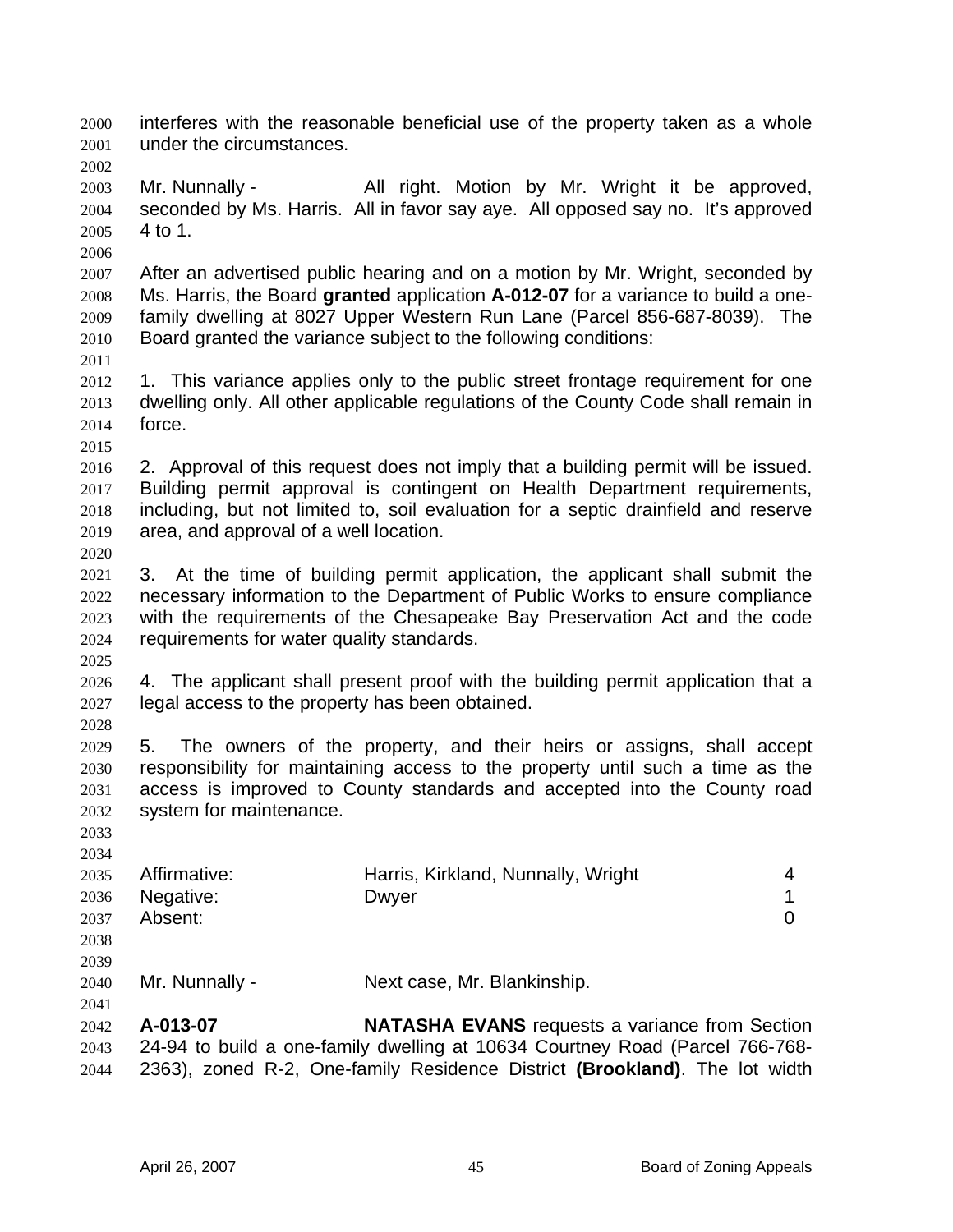requirement is not met. The applicant has 87 feet lot width where the Code requires 100 feet lot width. The applicant requests a variance of 13 feet lot width. 2045 2046 2047 2048 2049 2050 2051 2052 2053 2054 2055 2056 2057 2058 2059 2060 2061 2062 2063 2064 2065 2066 2067 2068 2069 2070 2071 2072 2073 2074 2075 2076 2077 2078 2079 2080 2081 2082 2083 2084 2085 2086 2087 2088 2089 2090 Mr. Nunnally - This anyone else here interested in this case? If so, will you please stand and be sworn. Mr. Blankinship - Would you all three raise your right hand, please. Stand and raise your right hand, please. Do you swear the testimony you're about to give is the truth and nothing but the truth so help you God? Ms. Evans - I do. Mr. Nunnally - **Please state your name for the record and tell us what** you're requesting. Ms. Evans - The My name is Natasha Evans. What I'm requesting is a variance to build a single-family dwelling on this property located at 10634 Courtney Road, Glen Allen. Mr. Blankinship - Mr. Chairman, let me call your attention to the fax that was left on the table for each of you. It's just a change in the house plan. Since this is a lot width variance, it's not directly relevant because the lot width isn't going to change, but we did want to have it on the record that this is what you're approving. Mr. Nunnally - All right, thank you, sir. Mr. Kirkland - So, Ms. Evans, this is a pre-manufactured home that you're placing on the lot? Ms. Evans - Yes. Mr. Kirkland - That hasn't changed. Ms. Evans - Right. Ms. Dwyer - So this was a 2.71-acre parcel that was divided in 1972. In that division, three parcels were created, two of which met the zoning ordinance requirements and this one did not. Are you clear about that? Mr. Moore - That is what we came to understand. Ms. Dwyer - Chay. Mr. Blankinship - Can we get your name on the record?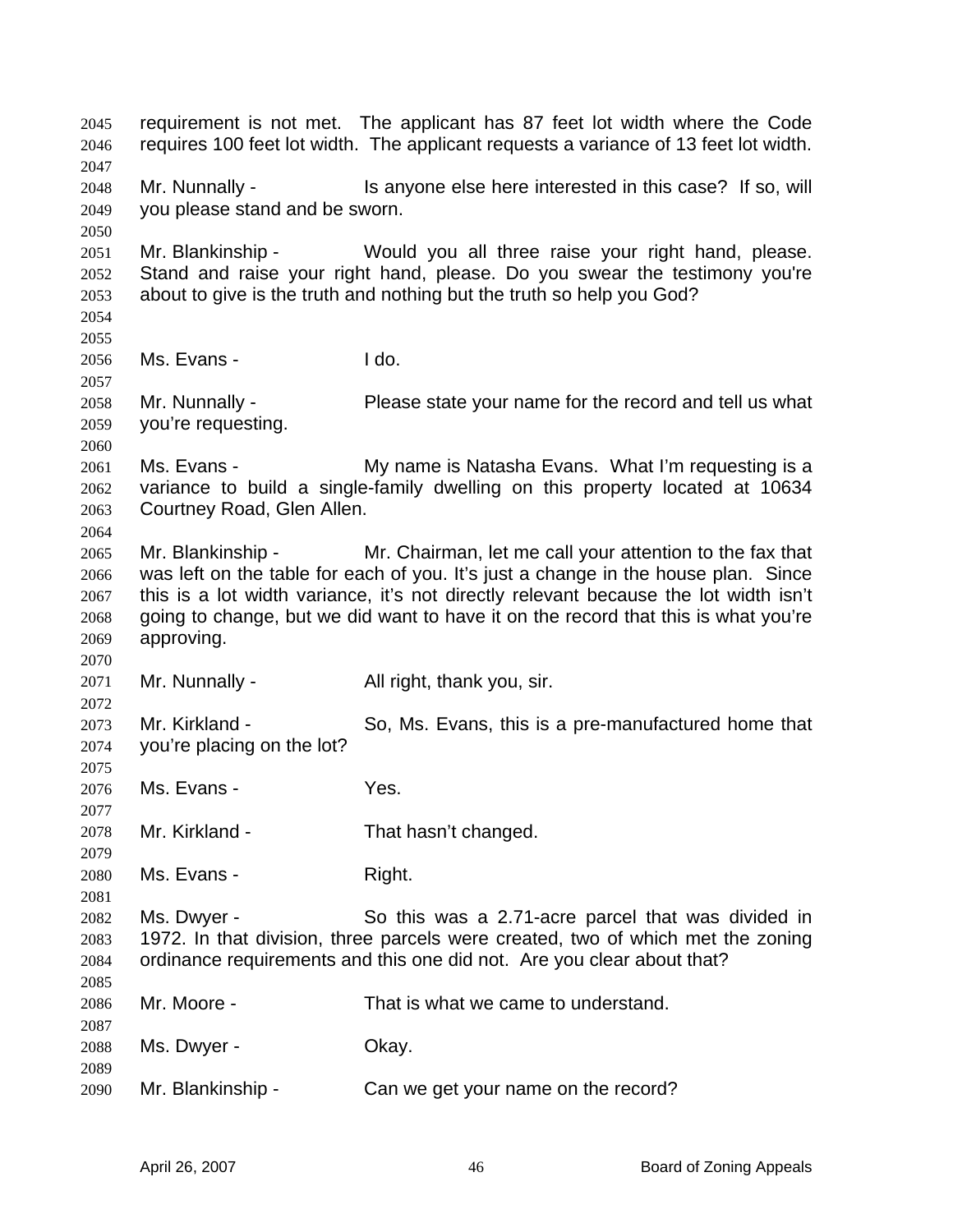| 2091         |                                                                                                                                                                   |                                                                                |  |
|--------------|-------------------------------------------------------------------------------------------------------------------------------------------------------------------|--------------------------------------------------------------------------------|--|
| 2092         | Mr. Moore -                                                                                                                                                       | My name is Howard Moore. I'm Ms. Evans' fiancé                                 |  |
| 2093         | and it was originally in my family. We owned it for maybe 70 to 100 years.                                                                                        |                                                                                |  |
| 2094         |                                                                                                                                                                   |                                                                                |  |
| 2095         | Mr. Blankinship -                                                                                                                                                 | "Moore" is spelled M-O-O-R-E?                                                  |  |
| 2096         |                                                                                                                                                                   |                                                                                |  |
| 2097         | Mr. Moore -                                                                                                                                                       | M-double O-R-E, that's correct.                                                |  |
| 2098         |                                                                                                                                                                   |                                                                                |  |
| 2099         | Ms. Dwyer -                                                                                                                                                       | Had you thought about getting this lot rezoned to say                          |  |
| 2100         | an R-2A? The lot width requirement for an R-2A zoning is only 80 feet. I believe                                                                                  |                                                                                |  |
| 2101         | that's right, Mr. Blankinship.                                                                                                                                    |                                                                                |  |
| 2102         |                                                                                                                                                                   |                                                                                |  |
| 2103         | Mr. Blankinship -                                                                                                                                                 | An R-2A would go to 80 feet, yes ma'am.                                        |  |
| 2104         | Mr. Moore -                                                                                                                                                       | No we hadn't, because we just learned of the fact that                         |  |
| 2105<br>2106 |                                                                                                                                                                   | we didn't meet the zoning requirements a few weeks ago.                        |  |
| 2107         |                                                                                                                                                                   |                                                                                |  |
| 2108         | Ms. Dwyer -                                                                                                                                                       | As I look at the zoning map, Church Glen subdivision                           |  |
| 2109         |                                                                                                                                                                   | has two lots that appear to have been separately zoned. Church Glen is R-2 and |  |
| 2110         | then a lot that is kind of within that rectangle is R-2A and an R-3. I'm guessing,                                                                                |                                                                                |  |
| 2111         | just looking at the configuration of these lots, that the lots that those houses are                                                                              |                                                                                |  |
| 2112         |                                                                                                                                                                   | on, in the corner, probably did not meet zoning requirements of R-2.           |  |
| 2113         |                                                                                                                                                                   |                                                                                |  |
| 2114         | Mr. Kirkland -                                                                                                                                                    | The R-3 one is owned by the County of Henrico.                                 |  |
| 2115         |                                                                                                                                                                   |                                                                                |  |
| 2116         | Ms. Dwyer -                                                                                                                                                       | Is that gas station?                                                           |  |
| 2117         |                                                                                                                                                                   |                                                                                |  |
| 2118         | Mr. Kirkland -                                                                                                                                                    | Then the R-2A is owned by another owner. It's not                              |  |
| 2119         | part of that subdivision.                                                                                                                                         |                                                                                |  |
| 2120         |                                                                                                                                                                   |                                                                                |  |
| 2121         | Ms. Dwyer -                                                                                                                                                       | Okay. Do you know when it was zoned R-2A?                                      |  |
| 2122         |                                                                                                                                                                   |                                                                                |  |
| 2123         | Mr. Kirkland -                                                                                                                                                    | That's possible, it has been there for quite some time.                        |  |
| 2124         |                                                                                                                                                                   | That's always been part of the Barlow's situation there.                       |  |
| 2125         |                                                                                                                                                                   |                                                                                |  |
| 2126         | Ms. Dwyer -                                                                                                                                                       | Okay. I guess my point is; there are two zoning                                |  |
| 2127         | exceptions in the vicinity of the R-2 zoning classification. That seems to                                                                                        |                                                                                |  |
| 2128         | predominate in the subdivisions in this area. Also, it looks like on the other side                                                                               |                                                                                |  |
| 2129<br>2130 | of Mountain Road there's an R-2A. That goes to your question earlier here about<br>spot zoning and whether rezoning this lot might be acceptable to the Board and |                                                                                |  |
| 2131         | the Planning Commission.                                                                                                                                          |                                                                                |  |
| 2132         |                                                                                                                                                                   |                                                                                |  |
| 2133         | Ms. Harris -                                                                                                                                                      | Who told you to come before us first instead of getting                        |  |
| 2134         | the zoning changed?                                                                                                                                               |                                                                                |  |
| 2135         |                                                                                                                                                                   |                                                                                |  |
|              |                                                                                                                                                                   |                                                                                |  |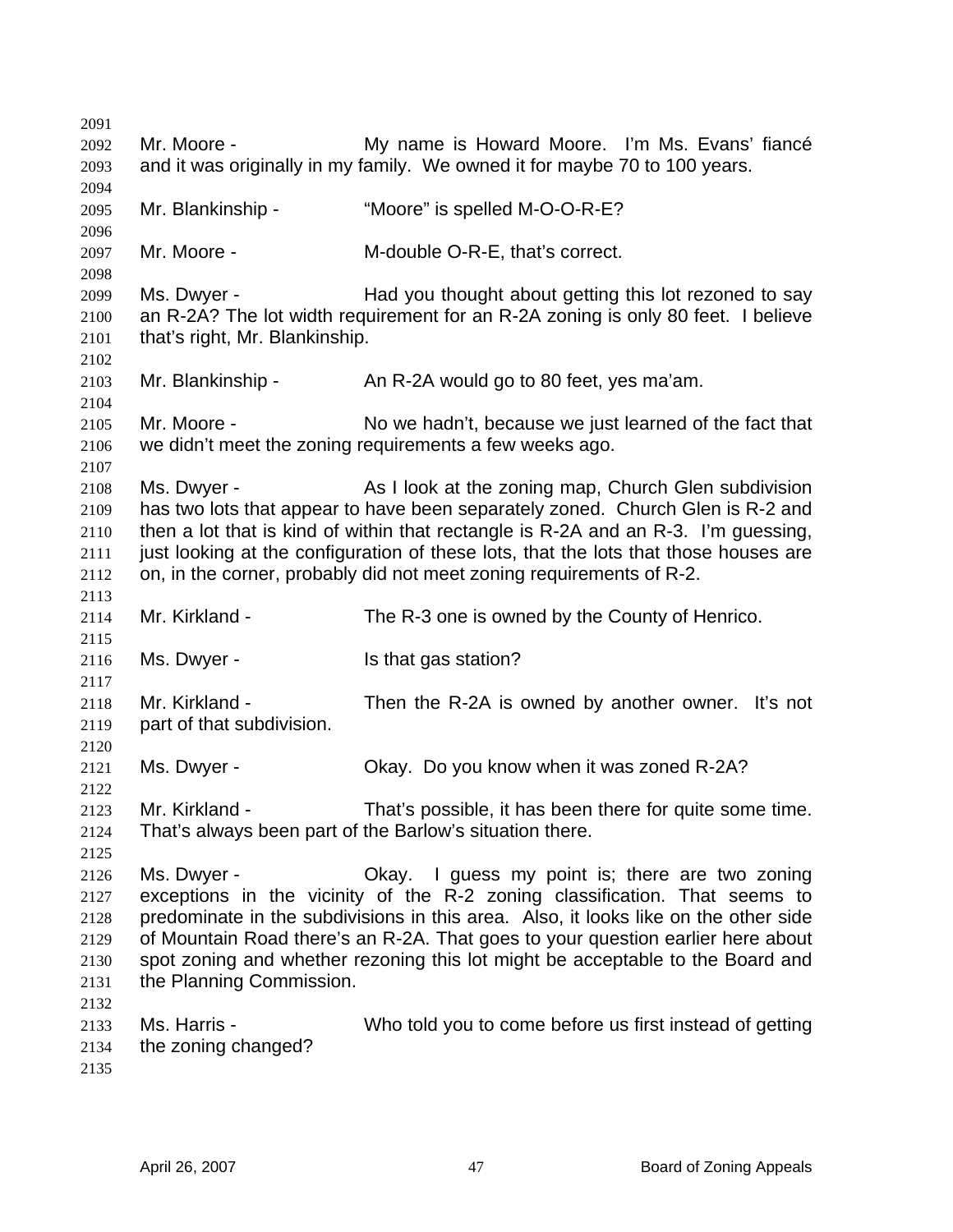Mr. Moore - Well, when we learned that it was too small in the front—We had always assumed until the gentleman purchased the house next to our land, that part of the lawn belonged to us. Then we found out that 12 feet belonged to him in the front. So, when we went to contract to get the home, that's when we learned that we had to get a variance. We came and met down here in the County and they told us we needed to apply for a variance. 2136 2137 2138 2139 2140 2141 2142 2143 2144 2145 2146 2147 2148 2149 2150 2151 2152 2153 2154 2155 2156 2157 2158 2159 2160 2161 2162 2163 2164 2165 2166 2167 2168 2169 2170 2171 2172 2173 2174 2175 2176 2177 2178 2179 2180 2181 Ms. Harris - The Music of that land to satisfy these requirements, do you think that owner would consent to that, or does that owner need that for his zone? Mr. Moore - **Our original home where we thought was his lawn, I** offered to give him like 30 feet of that to get the required little footage that we need, but he said no. Actually, where my mother's home is he uses for part of his lawn, which we thought was his. Some kind of way it got mixed up. Ms. Dwyer - Where's you mother's home here? Mr. Moore - The Yes. Are they going to put it up on the camera? Which one do you want me to point from? Okay. My mother's house would be 10632 Courtney Road, 30. Next to that is my sister's house. Mr. Nunnally - Which one is this? Mr. Moore - They originally had it put in their name in 1937, but previous to that, my grandmother owned it. Ms. Harris - The property you thought was yours came from 10636? Mr. Moore - 32. Ms. Harris - The I thought you said that was your sister's property. Mr. Moore - No. 10626 is my sister. 10630 was my mother's home. Ms. Harris - Chay. Mr. Moore - **Which my brother is presently living in there.** I guess my family has been there a hundred years or more. Mr. Nunnally - All right. I think we have some opposition, so if you all will have a seat, we'll let them speak and we'll let you rebut after. Will you come forward, ma'am?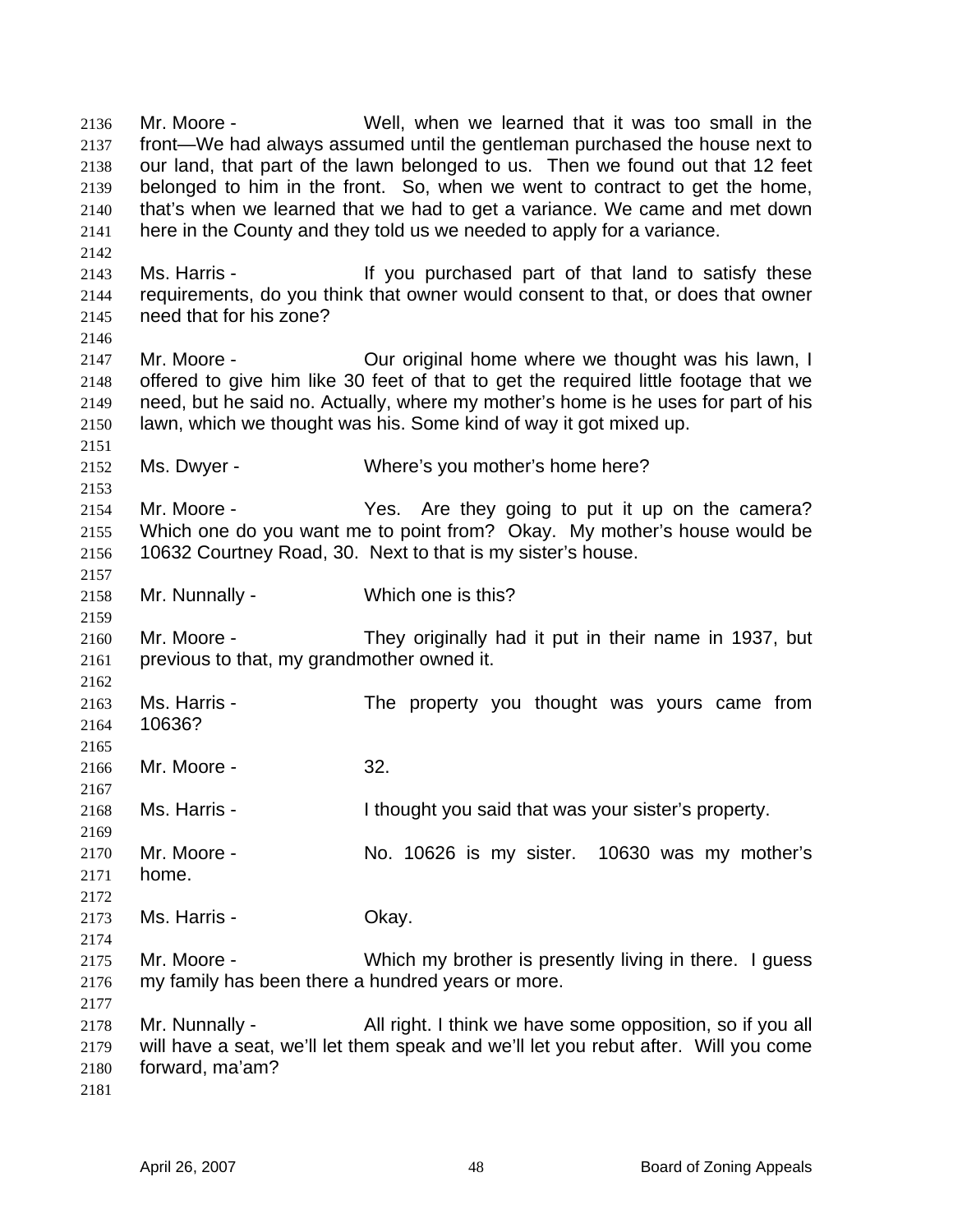Ms. Bishop - Jeanie Bishop. I'm terribly embarrassed because I now realize. I thought it was the property that was sold right beside our house and it's not. It's a different plot. I can attribute that to sleep deprivation from two little boys. I'm really embarrassed. But anyway, I'll have some neighbors. I was actually happy that I thought you guys were going to be beside us and there was going to be a 200-feet setback. Now, who knows what's going to happen with that property beside us. But, congratulations and good luck. Sorry. 2182 2183 2184 2185 2186 2187 2188

2190 2191 2192 2193 Mr. Moore - We were originally going to build a 4200 square foot house on this land, but we found that it would be three inches over the setback requirements, so the three inches, we changed and it's approximately a 3,000 square foot house.

2194 2195 2196 2197 2198 2199 2200 2201 2202 2203 2204 2205 2206 2207 2208 2209 2210 2211 2212 2213 2214 2215 2216 2217 2218 2219 2220 2221 2222 2223 2224 2225 2226 2227 Mr. Wright - What was paid for this lot? Mr. Moore - The Updayour pardon, sir? Mr. Wright - How much did you pay for this lot? Mr. Moore - It was in my family for over a hundred years. Mr. Wright - Cur notes say that it was sold to the current owner, who is the applicant. Is that true? Mr. Moore - This is my fiance. Mr. Wright - The You bought it, did you? Ms. Evans - I acquired it through a Quick Claim Deed last year, so he gave it to me. Mr. Wright - The I mean, did you buy it or was it conveyed to you? Ms. Evans - No. no. Mr. Wright - Ch, so this is not correct, then. Mr. Moore - Thave PTSD and I've been diagnosed by the VA. I don't receive any money for it, but it would make it better for us to get it because of my illness. Mr. Wright - Yes, I see. I was just checking what was said here in our notes and it indicated that you bought it. It was conveyed to you. Mr. Nunnally - Any other questions? Hear none, that completes the case. Thank you for coming. Do we have a motion?

2189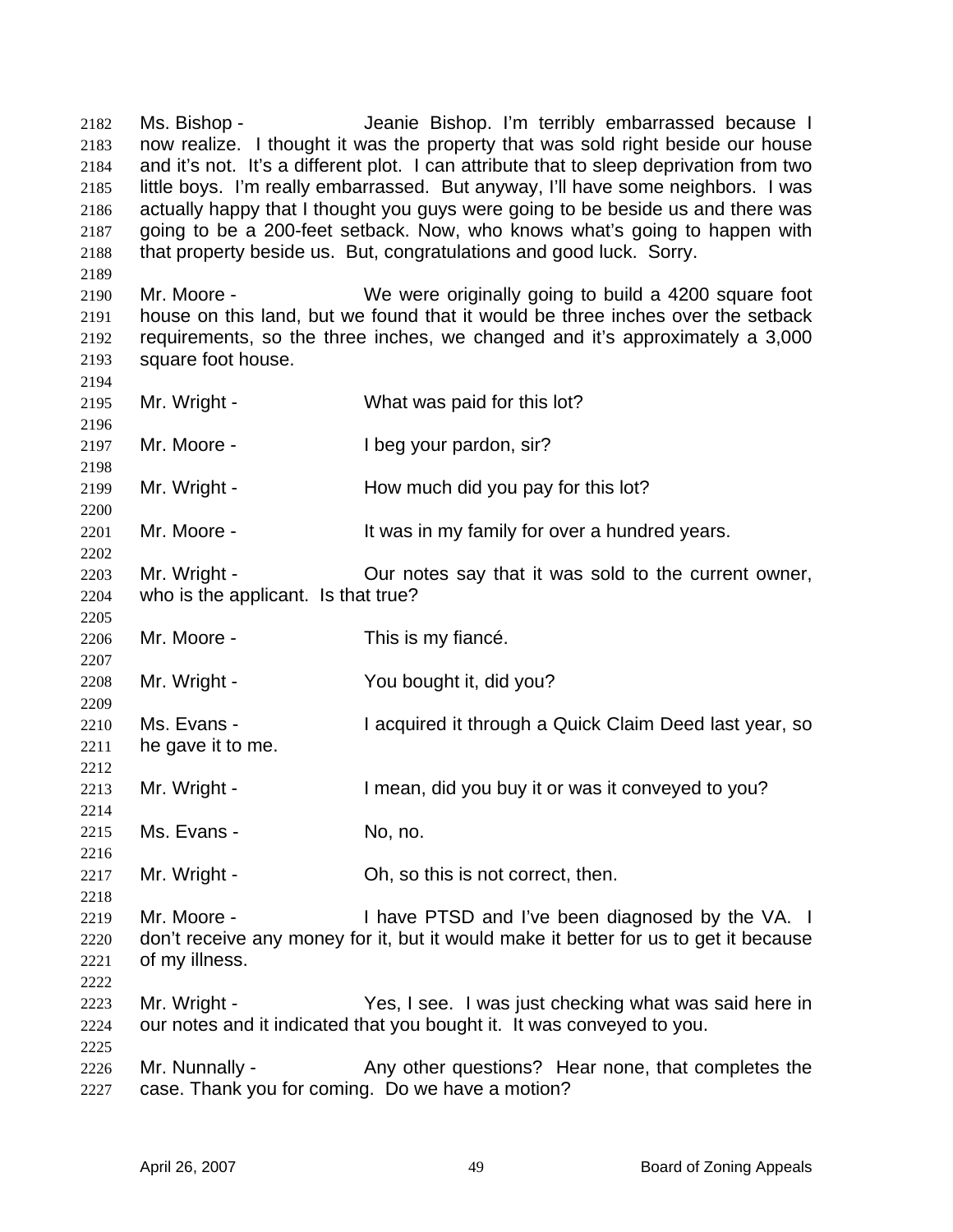| 2228         |                                                                                                                                                                        |                                                                                   |  |
|--------------|------------------------------------------------------------------------------------------------------------------------------------------------------------------------|-----------------------------------------------------------------------------------|--|
| 2229         | Mr. Kirkland -                                                                                                                                                         | I'm thinking.                                                                     |  |
| 2230         |                                                                                                                                                                        |                                                                                   |  |
| 2231         | Mr. Nunnally -                                                                                                                                                         | Oh.                                                                               |  |
| 2232         |                                                                                                                                                                        |                                                                                   |  |
| 2233         | Mr. Blankinship -                                                                                                                                                      | I'm going to decrease you all's pay.                                              |  |
| 2234         |                                                                                                                                                                        |                                                                                   |  |
| 2235         | <b>DECISION</b>                                                                                                                                                        |                                                                                   |  |
| 2236         |                                                                                                                                                                        |                                                                                   |  |
| 2237         | Mr. Kirkland -                                                                                                                                                         | Yeah. I make a motion we approve it. Reason being,                                |  |
| 2238         |                                                                                                                                                                        | this lot where the structure is located is far enough back. The only problem they |  |
| 2239         | have is that 13 feet on that one corner. I think the effect of the zoning ordinance<br>on this property does interfere with the reasonable uses of the property. There |                                                                                   |  |
| 2240<br>2241 |                                                                                                                                                                        | are homes all the way around it. There is no other reasonable use other than a    |  |
| 2242         |                                                                                                                                                                        | lot to build a home on, in my book. So, I make a motion we approve it.            |  |
| 2243         |                                                                                                                                                                        |                                                                                   |  |
| 2244         | Mr. Nunnally -                                                                                                                                                         | Motion by Mr. Kirkland it be approved. Do I have a                                |  |
| 2245         | second?                                                                                                                                                                |                                                                                   |  |
| 2246         |                                                                                                                                                                        |                                                                                   |  |
| 2247         | Ms. Harris -                                                                                                                                                           | I have a question.                                                                |  |
| 2248         |                                                                                                                                                                        |                                                                                   |  |
| 2249         | Mr. Nunnally -                                                                                                                                                         | Question.                                                                         |  |
| 2250         |                                                                                                                                                                        |                                                                                   |  |
| 2251         | Ms. Harris -                                                                                                                                                           | Do you think that the zoning should have been                                     |  |
| 2252         | pursued here, to change the zoning?                                                                                                                                    |                                                                                   |  |
| 2253         |                                                                                                                                                                        |                                                                                   |  |
| 2254         | Mr. O'Kelly -                                                                                                                                                          | Ms. Harris, I think R-2 is preferable zoning for this                             |  |
| 2255         | area.                                                                                                                                                                  |                                                                                   |  |
| 2256         |                                                                                                                                                                        |                                                                                   |  |
| 2257         | Ms. Harris -                                                                                                                                                           | Okay.                                                                             |  |
| 2258         |                                                                                                                                                                        |                                                                                   |  |
| 2259         | Mr. Kirkland -                                                                                                                                                         | Thank you, Mr. O'Kelly.                                                           |  |
| 2260         |                                                                                                                                                                        |                                                                                   |  |
| 2261         | Mr. Wright -                                                                                                                                                           | Second.                                                                           |  |
| 2262         |                                                                                                                                                                        |                                                                                   |  |
| 2263         | Mr. Nunnally -                                                                                                                                                         | Motion by Mr. Kirkland, seconded by Mr. Wright it be                              |  |
| 2264         |                                                                                                                                                                        | approved. All in favor say aye. All opposed say no. It's been approved 4 to 1.    |  |
| 2265         |                                                                                                                                                                        |                                                                                   |  |
| 2266         | After an advertised public hearing and on a motion by Mr. Kirkland, seconded by                                                                                        |                                                                                   |  |
| 2267         | Mr. Wright the Board granted application A-013-07 for a variance to build a one-                                                                                       |                                                                                   |  |
| 2268         | family dwelling at 10634 Courtney Road (Parcel 766-768-2363). The Board<br>granted the variance subject to the following conditions:                                   |                                                                                   |  |
| 2269         |                                                                                                                                                                        |                                                                                   |  |
| 2270         |                                                                                                                                                                        |                                                                                   |  |
| 2271         |                                                                                                                                                                        | 1. This variance applies only to the lot width requirement for one dwelling only. |  |
| 2272         |                                                                                                                                                                        | All other applicable regulations of the County Code shall remain in force.        |  |
| 2273         |                                                                                                                                                                        |                                                                                   |  |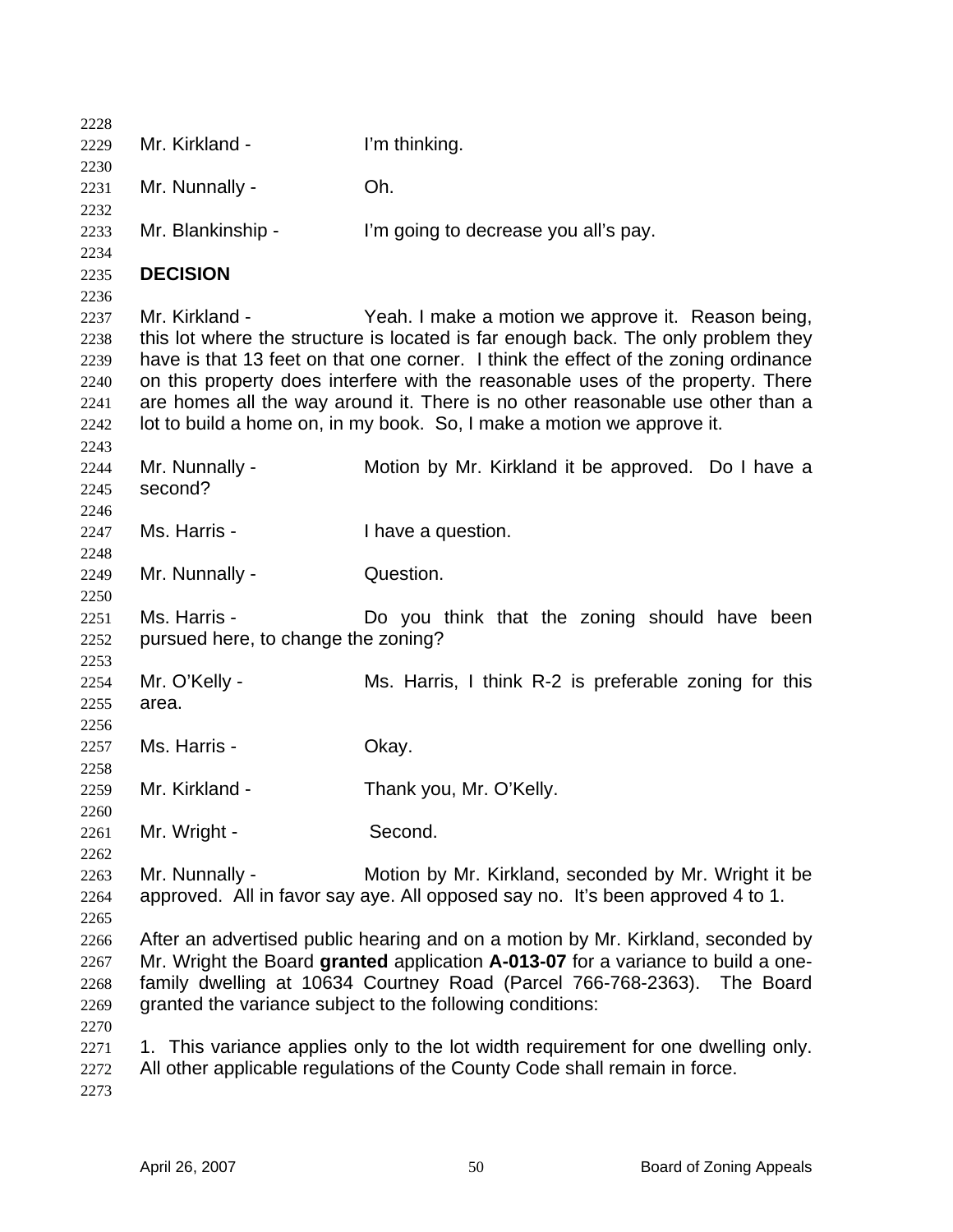2. Only the improvements shown on the plan filed with the application may be constructed pursuant to this approval. Any additional improvements shall comply with the applicable regulations of the Code. Any substantial changes or additions may require a new variance. 2274 2275 2276 2277 2278 2279 2280 2281 2282 2283 2284 2285 2286 2287 2288 2289 2290 2291 2292 2293 2294 2295 2296 2297 2298 2299 2300 2301 2302 2303 2304 2305 2306 2307 2308 2309 2310 2311 2312 2313 2314 2315 2316 2317 2318 2319 Affirmative: **Harris, Kirkland, Nunnally, Wright** 4 Negative: Dwyer 2008 Dwyer 2009 1 Absent: 0 Mr. Nunnally - Next one, Mr. Blankinship. Last case. **UP-007-07 RIVER CITY LAND COMPANY** requests a temporary conditional use permit pursuant to Section 24-116(c)(1) to install a temporary sales trailer at 4501 Pouncey Tract Road (Avington) (Parcel 740-764-5065), zoned RTHC, Residential Townhouse District (Conditional) **(Three Chopt)**. Mr. Nunnally - Is there anyone else here interested in this case? If so, will you please stand and be sworn. Mr. Blankinship - The Raise your right hand please. Do you swear the testimony you're about to give is the truth and nothing but the truth so help you God? Mr. Paner - I do. Mr. Nunnally - Please state your name for the record, sir, and tell us what you're requesting. Mr. Paner - The My name is Evan Paner with River City Land Company. I'm here, obviously, to request a conditional use permit pursuant to the County Code for the temporary sales trailer on our proposed townhouse project called Avington on Pouncey Tract Road. As it says in the staff report, it's an understatement to say, I think, that we're not going to cause any detrimental physical characteristics to the surroundings out there. If you've been out there along Pouncey Tract Road recently, it's just a big construction mess out there. To the south of us is an existing self-storage warehouse. To the north of us is the Pryor Hauling offices as well as the VDOT area headquarters there. We are basically as far away as possible from the existing residential to the east of us there at Parsons Walk at Twin Hickory. I feel we have met every condition for approval of a use permit out here. I'm okay with the suggested conditions. I would like to see if it's possible if I could stretch the time of that permit into January. Where we are right now, we're finalizing our plat for signatures, hoping to be recorded. My estimation right now it would probably be early June. We're going to start our model on Block A, which is immediately north. That's Block F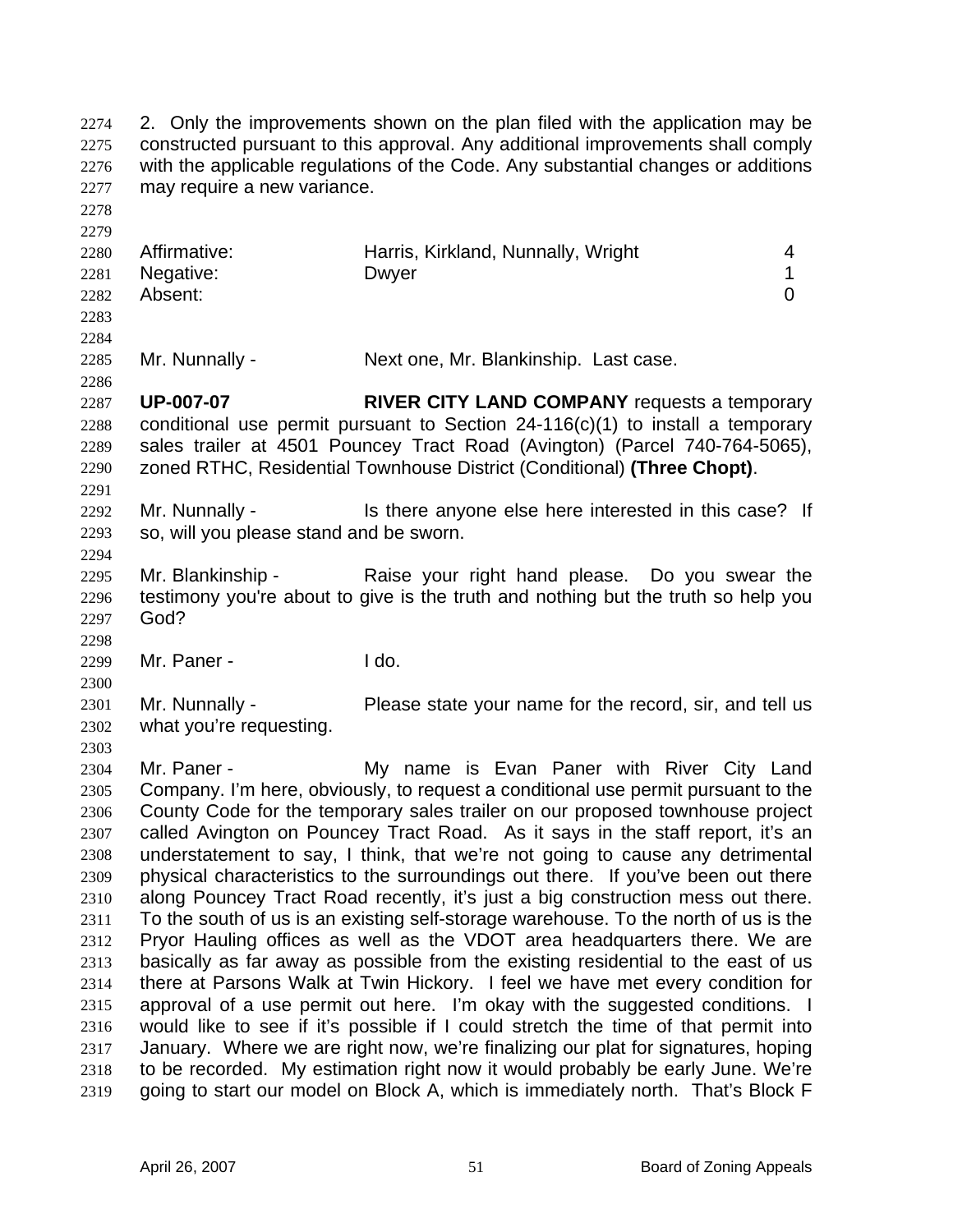where the trailer is proposed. Block A, we're going to start our models as soon as we get recorded and open those up as soon as we can, but realistically, it's probably going to be January before we can have those opened up. 2320 2321 2322 2323 2324 2325 2326 2327 2328 2329 2330 2331 2332 2333 2334 2335 2336 2337 2338 2339 2340 2341 2342 2343 2344 2345 2346 2347 2348 2349 2350 2351 2352 2353 2354 2355 2356 2357 2358 2359 2360 2361 2362 2363 2364 Mr. Blankinship - Is January going to be long enough? We'd rather not have you back. Mr. Paner - **Well, if it's okay.** I would be okay with March or something, if it's okay with you guys. I don't want to stretch my boundaries too much, but absolutely. It typically takes us about a month or six weeks for the permit and then once we're furnishing those models and everything, it's going to be a good six months there. With not knowing exactly when I'm going to be able to get it recorded, that's my concern. March would be great, too. Mr. Wright - The How about a year? Mr. Blankinship - We're not very good negotiators. We'd rather not have you come back in a year. Mr. Wright - Why don't we just make it a year? Is this where the old Target Golf used to be? Mr. Paner - Yes sir. Mr. Wright - I was wondering what's going in there. Mr. Paner - The All our pads are in, our pond's in. Where that says RTHC there. Mr. Wright - The You're having problems getting to the property, aren't you, with all that construction? Mr. Paner - Yeah, and now if you've been out there this week looking at the property, they're raising Pouncey Tract Road a couple feet there. The new lanes are going to be opened up, according to VDOT's schedule, August  $24<sup>th</sup>$ . Mr. Wright - Case Of this year? Mr. Paner - On the northbound lanes, which will be the eastern two lanes there. Those are going to be open and all the traffic will be diverted to those new lanes right before Labor Day. Then they're going to be working all on the other side of our property and it shouldn't impact us nearly as much at that point.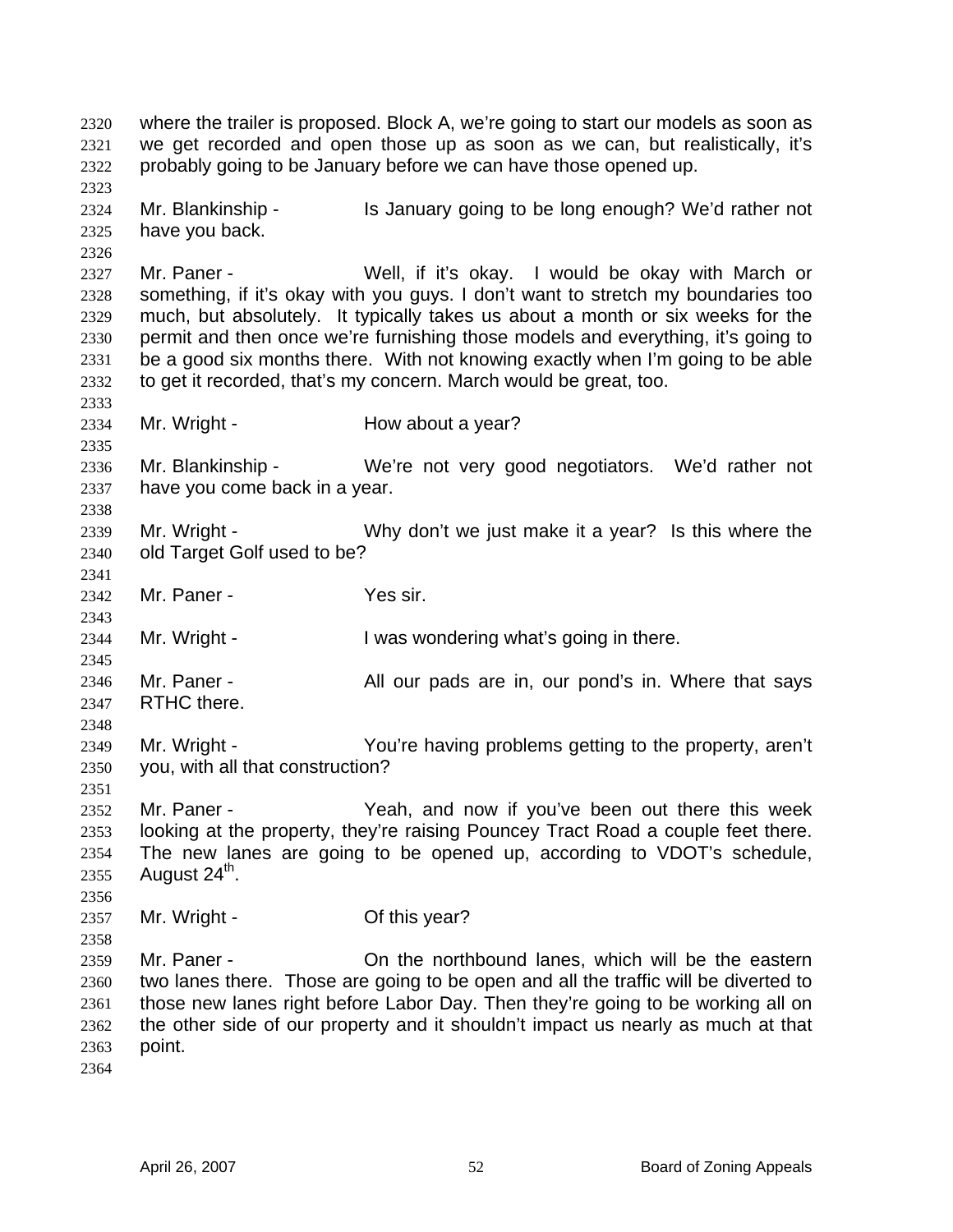Mr. Wright - Glad to hear that. I was wondering when that was going to be done. 2365 2366 2367 2368 2369 2370 2371 2372 2373 2374 2375 2376 2377 2378 2379 2380 2381 2382 2383 2384 2385 2386 2387 2388 2389 2390 2391 2392 2393 2394 2395 2396 2397 2398 2399 2400 2401 2402 2403 2404 2405 2406 2407 2408 2409 2410 Mr. Blankinship - That's going to be a dangerous mess for a while. Mr. Paner - It is. Our trailer, realistically, is not going to really get in there until July. We're preparing the permit and then it seems to take forever for the trailer company to get it out there. We just want to try to get some sort of representation or acknowledgement that, yeah, we're opening, and hopefully get some sales in there prior to us having to build that model. Ms. Dwyer - The M use is self-storage? Mr. Paner - The Yes ma'am. I think it's Short Pump Self-Storage. Ms. Harris - Where will the landscaping be? I see there will be landscaping. Mr. Paner - I did not have a landscaping plan at the time of my submittal here. I do have, unfortunately, just one copy that I can provide you guys here. Basically, what we're trying to do is incorporate a lot of the landscaping we're going to have in the model units over there, they are basically just going to be able to start growing a little earlier around our trailer. Mr. Kirkland - That's good. Is your model going to be connected to public water and sewer? Mr. Paner - No, it has an under-the-trailer storage tank for the water and the—There will be bathrooms in the trailer. Mr. Kirkland - Right. Mr. Paner - Then the storage tanks will be in the ground there underneath. Then we have the regular cleaning out of those. Mr. Kirkland - There's no exposed tanks or anything. Mr. Paner - No sir, no sir. Mr. Kirkland - The It's all under the trailer. Mr. Paner - Yes sir. Mr. Wright - So, you'll access this property from Pouncey Tract Road? Is that correct?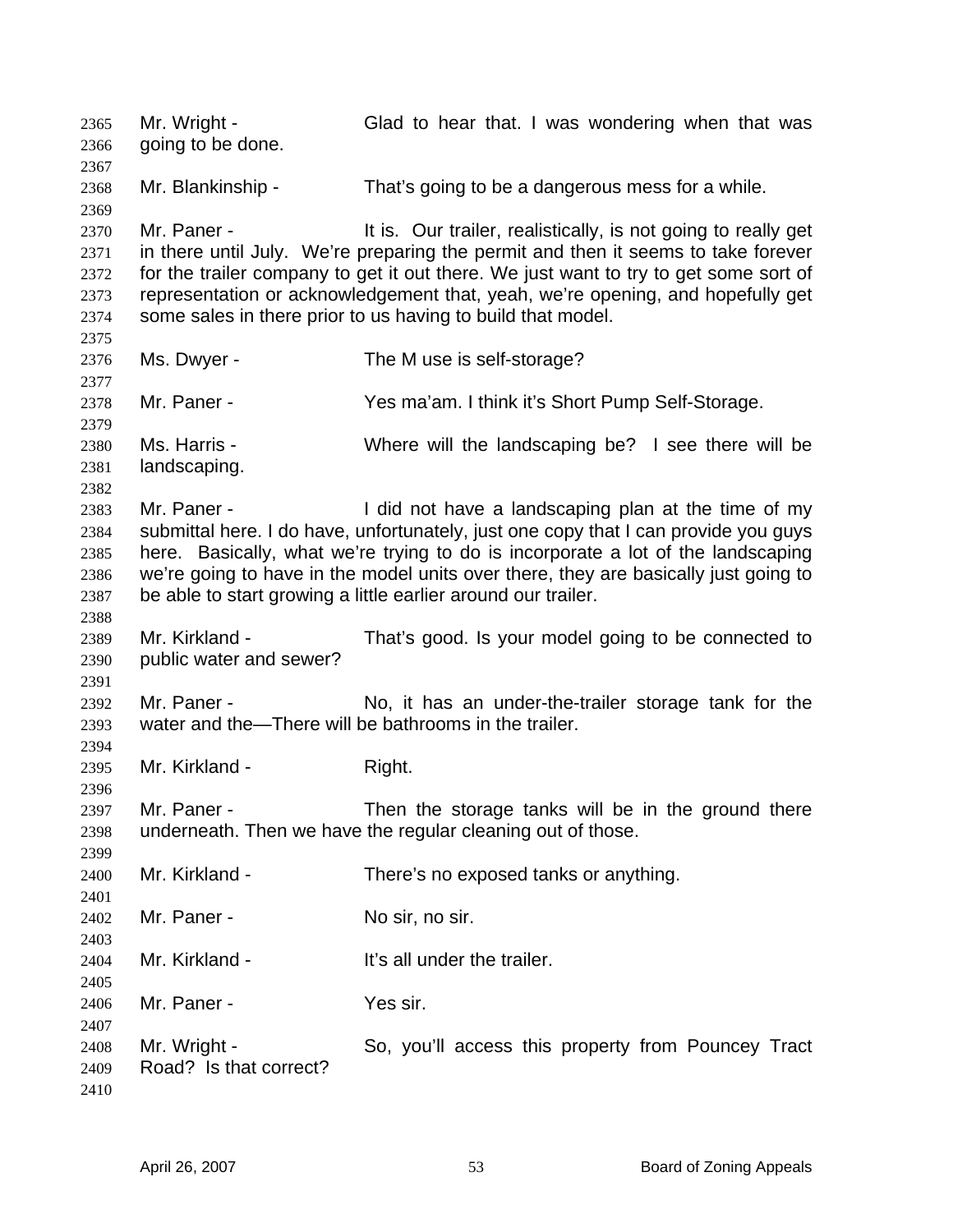Mr. Paner - Yes sir. Our construction entrance, where it's located now, is what will be our permanent entrance in there. Mr. Wright - There's a stoplight just to the west of that. Mr. Paner - Right, at Twin Hickory Drive and the Colonial Trail. Mr. Wright - The only other stoplight is down at Lowe's. Mr. Paner - The Down at the Lowe's. Once Pouncey Tract is completed, there's a painted median in the road there, the continuous left. Mr. Wright - There will be a median strip there? Mr. Paner - Yes sir. Mr. Wright - So you would not be able to cross there. Mr. Paner - No, it's a painted median. It's one of those continuous left-turn lanes in there. It will not be a concrete median. Mr. Wright - There's a lot of traffic there. Mr. Paner - Yes sir. Mr. Blankinship - You can sell tickets to stand out there and watch the accidents happen. Mr. Paner - That's why we need this trailer up. We're selling location and product. Mr. Wright - This has been approved by Public Works, etcetera, the access and everything? Mr. Paner - The Containly hope so, because we've been developing out there for four or five months. Mr. Blankinship - Chice all the construction is complete, I'm sure it will be safe, but while it's under construction— Mr. Kirkland - That won't eliminate the traffic. Mr. Wright - That won't eliminate the traffic because then you're going to have twice as much going across there with no median strip and no light.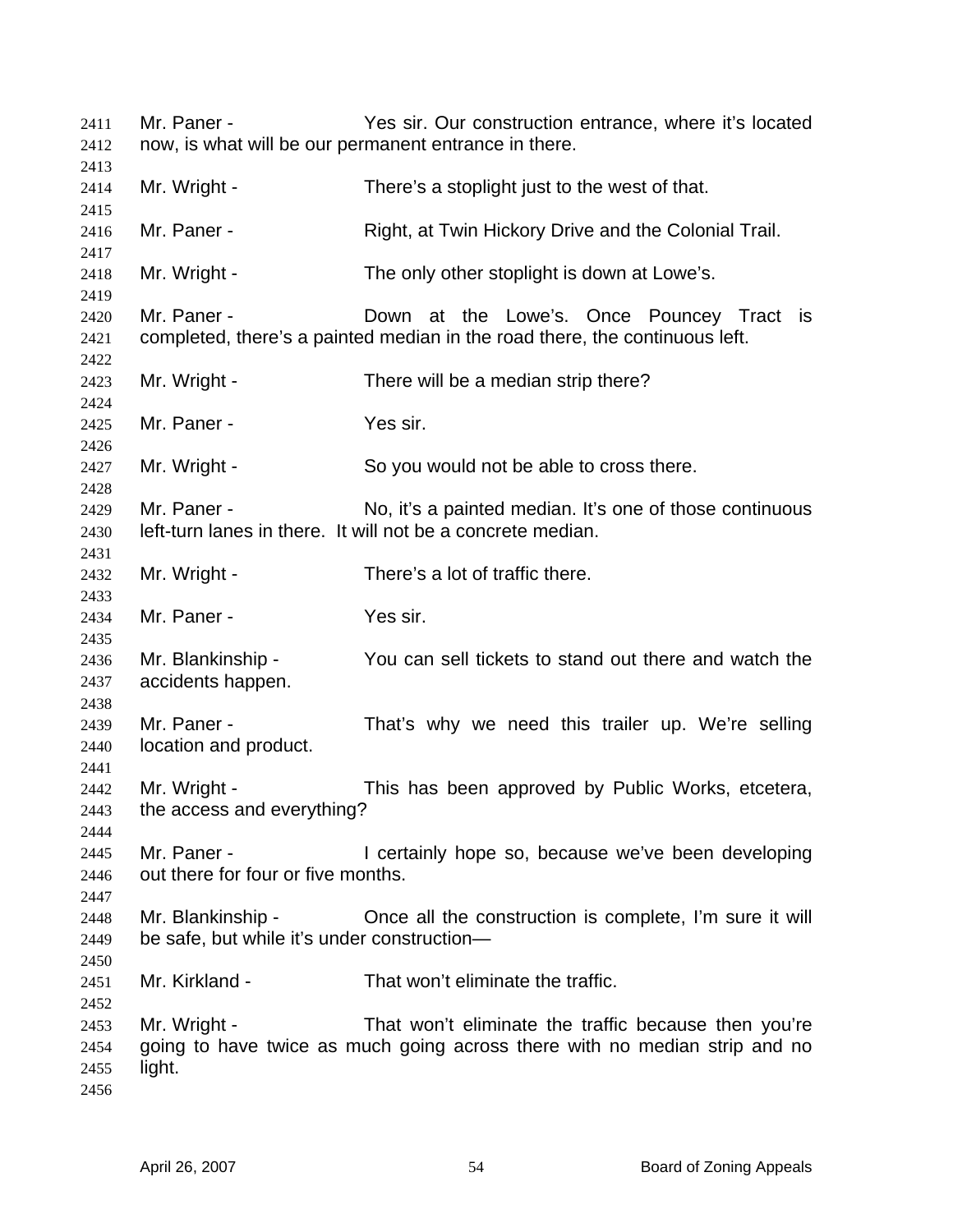Ms. Harris - The picture that we have of the trailer, will the foundation be that way or will it be skirted? Mr. Paner - The Actually, what we've started doing with our construction trailers is having those at grade to the property. Rather than having to necessitate the construction of a handicapped ramp and that sort of thing, you have the at-grade walk-in. Mr. Nunnally - Any other questions for the applicant? Anyone here in opposition to this case? What did we decide to do, put May 2008 on here? Mr. Blankinship - April 30 is what I have, but whatever you all want. Mr. Nunnally -  $\blacksquare$  Make it the 30<sup>th</sup>. All right. Hear none, that completes the case. We'll let you know later. Thank you for coming. Do we have a motion? **DECISION**  Mr. Wright - The Music Contract is a lower we approve it. Ms. Dwyer - Second. Mr. Wright - Make it April. Ms. Harris - April 2007, I mean 2008. Mr. Wright -  $\qquad \qquad$  April 30<sup>th</sup>. Ms. Harris - 2008. Mr. Blankinship - 2007 would give them four days. Mr. Nunnally - Who seconded that, you, Ms. Harris? Ms. Harris - Ms. Dwyer. Mr. Nunnally - Ms. Dwyer? Ms. Dwyer - Yes. Mr. Nunnally - Motion by Mr. Wright, second by Ms. Dwyer it be approved. All in favor say aye. All opposed say no. It's been approved. After an advertised public hearing and on a motion by Mr. Wright, seconded by Ms. Dwyer, the Board **granted** application **UP-007-07** for a temporary conditional use permit to install a temporary sales trailer at 4501 Pouncey Tract Road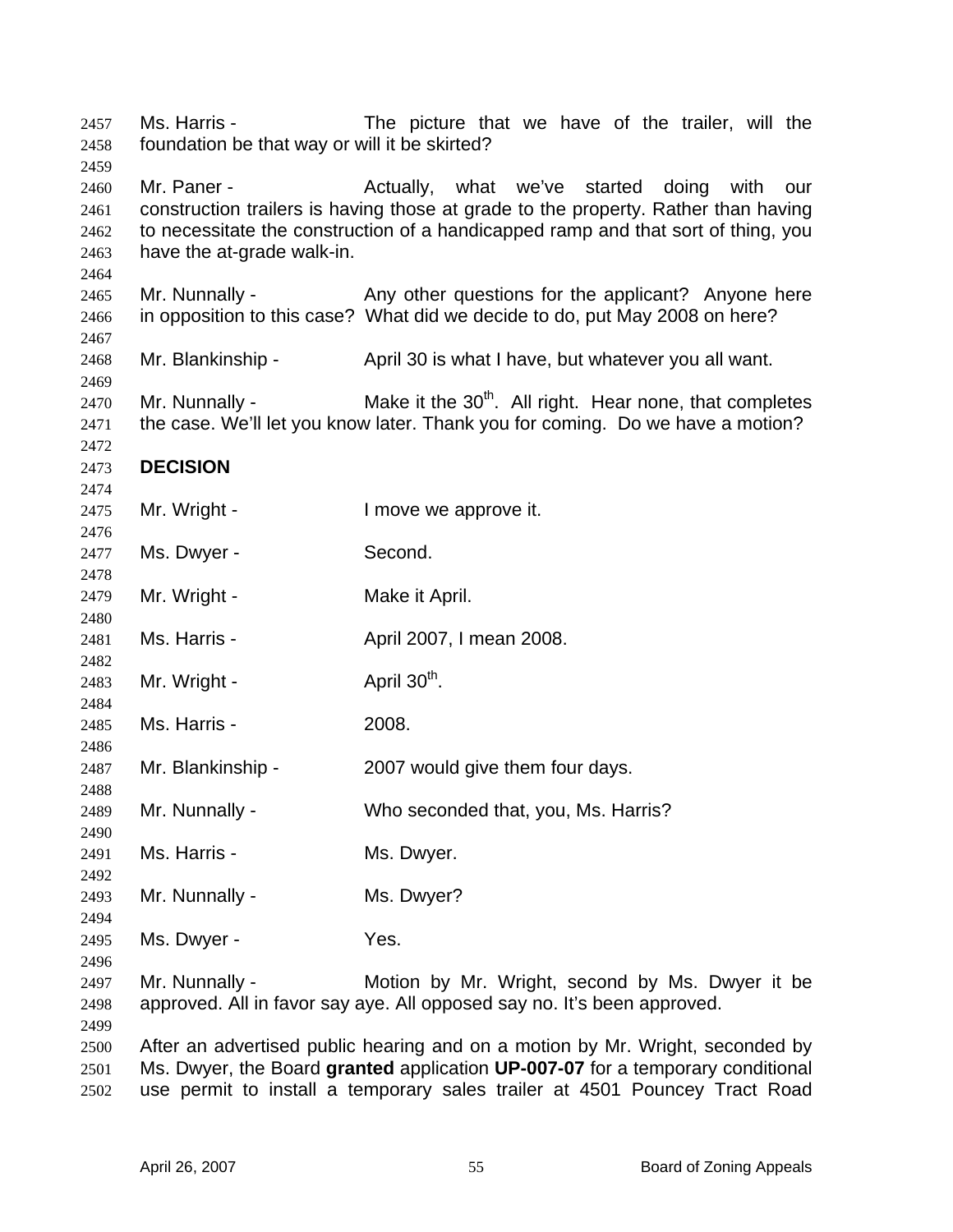(Avington) (Parcel 740-764-5065). The Board granted the Use Permit subject to the following conditions: 2503 2504

2505

2506 2507 2508 2509 2510 1. Only the improvements shown on the plan filed with the application may be constructed pursuant to this approval. No substantial changes or additions to the layout may be made without the approval of the Board of Zoning Appeals. Any additional improvements shall comply with the applicable regulations of the County Code.

2511

2512 2513 2. The trailer shall be skirted on all sides with a durable material as required by the building code for a permanent installation.

2514

2515 2516 2517 2518 2519 2520 3. A detailed landscaping and lighting plan shall be submitted to the Planning Department with the building permit for review and approval. Approved landscaping shall be installed as soon as the weather permits. All landscaping shall be maintained in a healthy condition at all times. Dead plant materials shall be removed within a reasonable time and replaced during the normal planting season.

2522 2523 2524 4. The bathroom in the trailer shall be connected to sanitary facilities approved by the Virginia Department of Health. This facility shall be screened from adjacent property.

2525

2531

2534 2535

2521

2526 2527 2528 2529 5. If more than 2,500 square feet of land disturbance is required to locate the sales trailer, construction plans need to be approved first that show the temporary trailer or provide a separate erosion and sediment control plan.

2530 6. Adequate site distance must be provided entering onto public roads.

2532 2533 7. [AMENDED] The trailer shall be removed from the property on or before April 30, 2008, at which time this permit shall expire.

| 2999 |                |                                                                                         |                |
|------|----------------|-----------------------------------------------------------------------------------------|----------------|
| 2536 | Affirmative:   | Dwyer, Harris, Kirkland, Nunnally, Wright                                               | 5              |
| 2537 | Negative:      |                                                                                         | 0              |
| 2538 | Absent:        |                                                                                         | $\overline{0}$ |
| 2539 |                |                                                                                         |                |
| 2540 |                |                                                                                         |                |
| 2541 | Mr. Nunnally - | All right, now the minutes.                                                             |                |
| 2542 |                |                                                                                         |                |
| 2543 | Ms. Dwyer -    | I have one correction on page 28, line 1245. It says,                                   |                |
| 2544 |                | "use," u-s-e. It should be "us," u-s. It's just an extra "e." It should "us" instead of |                |
| 2545 |                | "use." Then on page 17, line 756, it says, "Mr. Cosby." It should be "Ms. Cosby."       |                |
| 2546 | She's female.  |                                                                                         |                |
|      |                |                                                                                         |                |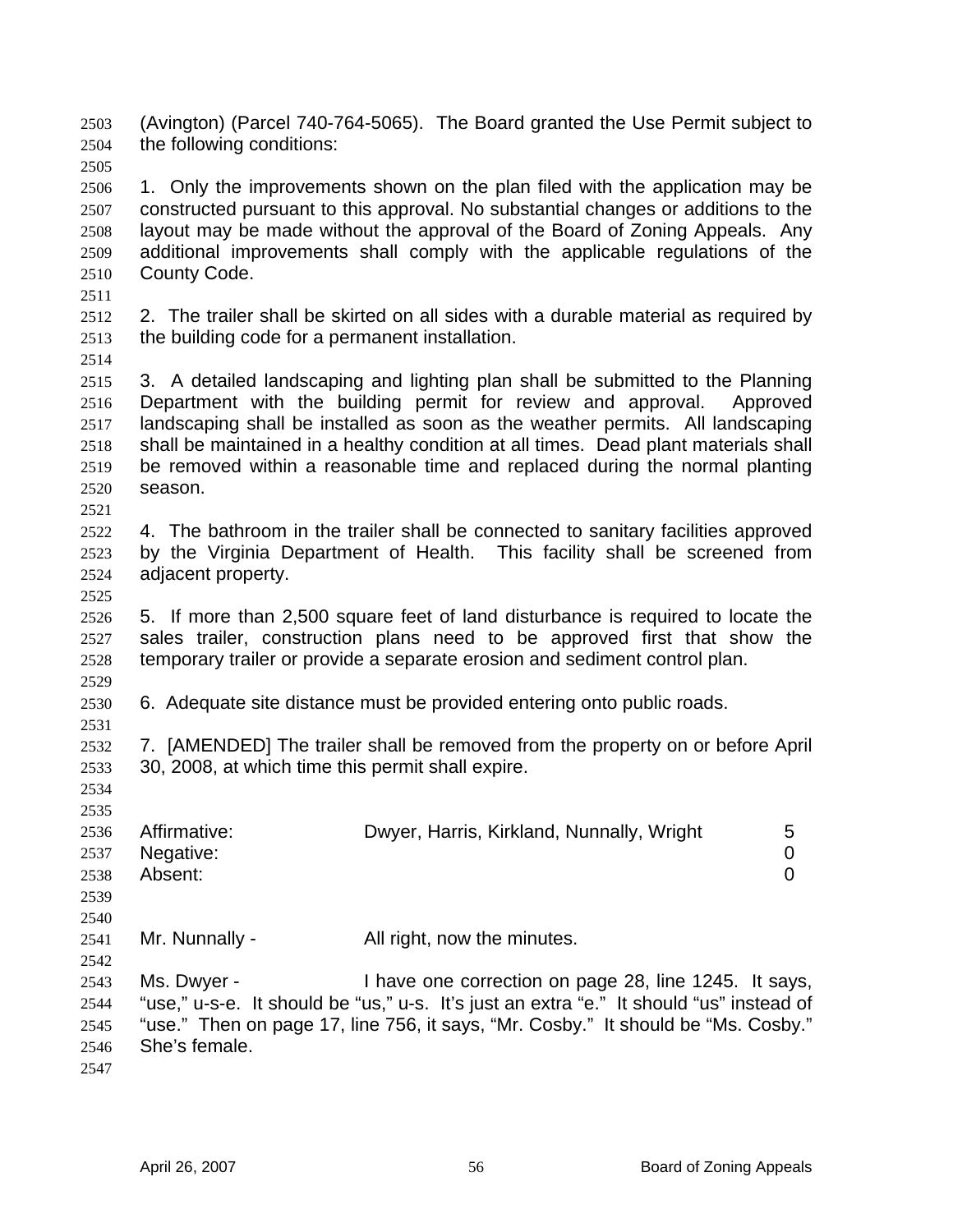| 2548<br>2549<br>2550                         | Mr. Nunnally -<br>approved as corrected?                               | Any other corrections? Can I have a motion it be                                                                                                        |   |
|----------------------------------------------|------------------------------------------------------------------------|---------------------------------------------------------------------------------------------------------------------------------------------------------|---|
| 2551<br>2552                                 | Ms. Dwyer -                                                            | So move.                                                                                                                                                |   |
| 2553<br>2554                                 | Mr. Kirkland -                                                         | Second.                                                                                                                                                 |   |
| 2555<br>2556<br>2557                         | Mr. Nunnally -                                                         | Motion by Ms. Dwyer, seconded by Mr. Kirkland it be<br>approved as corrected. All in favor say aye. All opposed say no.                                 |   |
| 2558<br>2559                                 | Mr. Wright -                                                           | I abstain since I wasn't here.                                                                                                                          |   |
| 2560<br>2561<br>2562<br>2563                 | Appeals meeting.                                                       | On a motion by Ms. Dwyer and seconded by Mr. Kirkland, the Board approved<br>the corrected minutes of the March 22, 2007 Henrico County Board of Zoning |   |
| 2564                                         | Affirmative:                                                           | Dwyer, Harris, Kirkland, Nunnally                                                                                                                       | 4 |
| 2565                                         | Negative:                                                              |                                                                                                                                                         | 0 |
| 2566<br>2567<br>2568                         | Abstain:                                                               | Wright                                                                                                                                                  | 1 |
| 2569                                         | Mr. Kirkland -                                                         | Mr. Blankinship, we have some other people here.                                                                                                        |   |
| 2570<br>2571                                 | Have we missed some cases?                                             |                                                                                                                                                         |   |
| 2572<br>2573                                 | Mr. Blankinship -<br>who may want to introduce themselves, or may not. | No, we don't. We have some new staff members,                                                                                                           |   |
| 2574<br>2575<br>2576                         | Mr. Nunnally -                                                         | Nice to see you.                                                                                                                                        |   |
| 2577<br>2578                                 | [Off mike]                                                             | [Unintelligible]                                                                                                                                        |   |
| 2579<br>2580                                 | Ms. Dwyer -                                                            | Welcome.                                                                                                                                                |   |
| 2581<br>2582                                 | Mr. Kirkland -                                                         | Did we adjourn? I missed the motion.                                                                                                                    |   |
| 2583<br>2584                                 | Ms. Harris -                                                           | I move we adjourn.                                                                                                                                      |   |
| 2585<br>2586<br>2587                         | Mr. Blankinship -                                                      | All in favor please stand.                                                                                                                              |   |
| 2588<br>2589<br>2590<br>2591<br>2592<br>2593 | meeting at 9:00 a.m.                                                   | There being no further business, the Board adjourned until the May 24, 2007                                                                             |   |